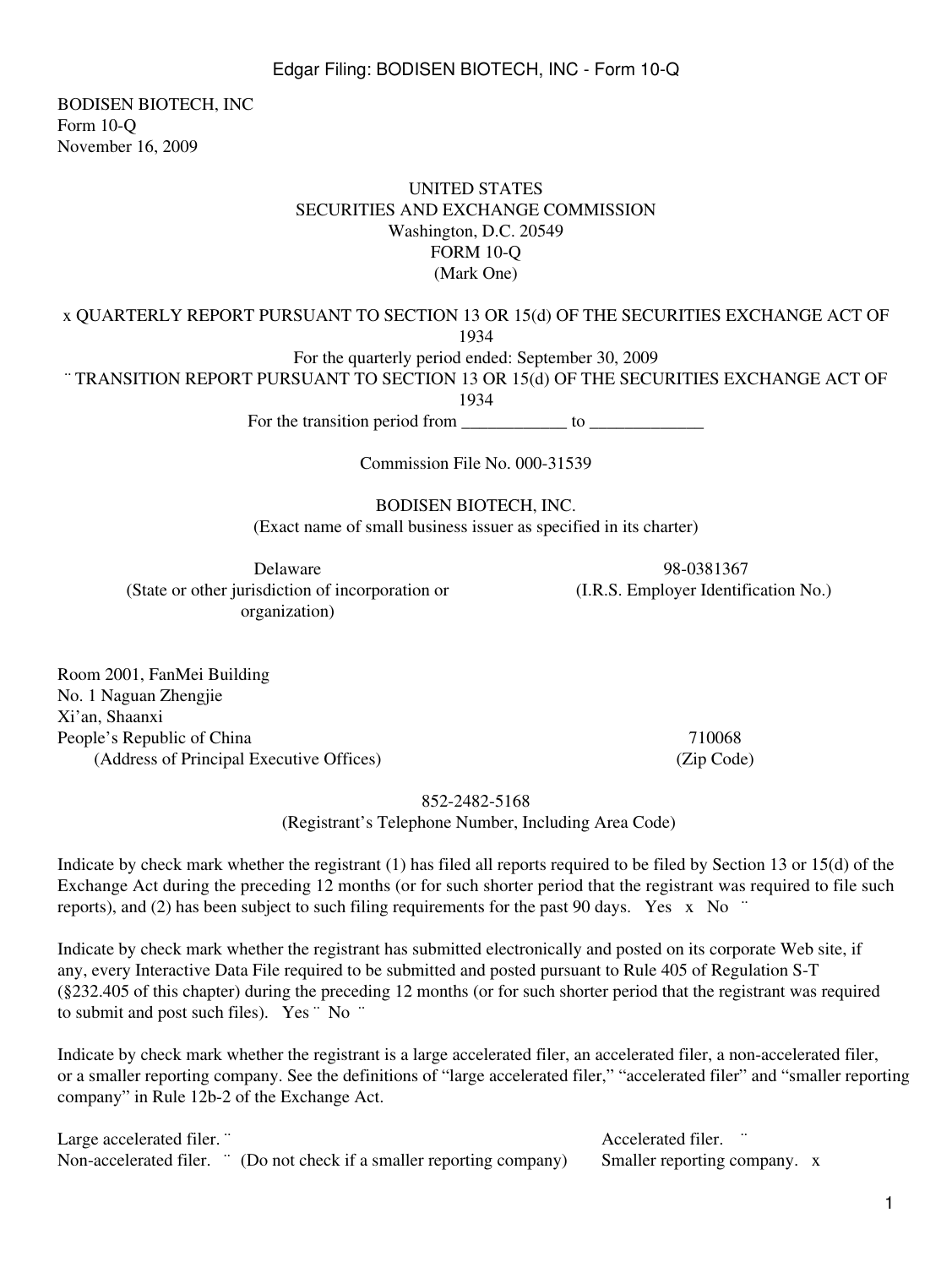Indicate by check mark whether the registrant is a shell company (as defined in Rule 12b-2 of the Exchange Act). Yes " No x

#### APPLICABLE ONLY TO ISSUERS INVOLVED IN BANKRUPTCY PROCEEDINGS DURING THE PRECEDING FIVE YEARS:

Indicate by check mark whether the registrant has filed all documents and reports required to be filed by Sections 12, 13 or 15(d) of the Securities Exchange Act of 1934 subsequent to the distribution of securities under a plan confirmed by a court. "Yes "No

#### APPLICABLE ONLY TO CORPORATE ISSUERS:

Indicate the number of shares outstanding of each of the issuer's classes of common stock, as of the latest practicable date. The number of shares outstanding of each of the issuer's classes of common stock as of November 16, 2009: 18,710,250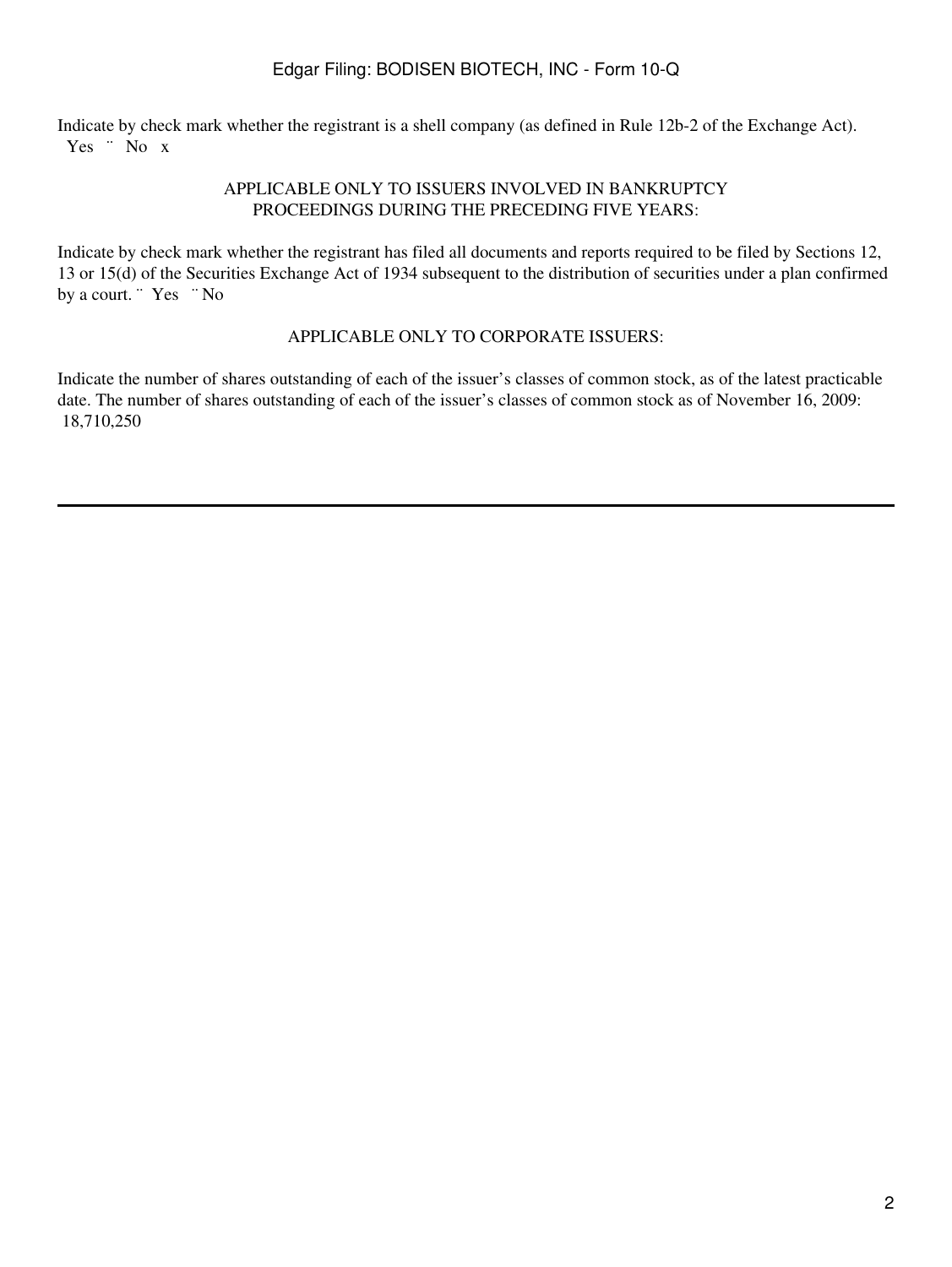# TABLE OF CONTENTS

|                   |                                                                 | Page |
|-------------------|-----------------------------------------------------------------|------|
|                   | <b>PART I</b>                                                   |      |
| Item 1.           | <b>Financial Statements</b>                                     | 2    |
| Item 2.           | Management's Discussion and Analysis of Financial Condition and | 17   |
|                   | <b>Results of Operation</b>                                     |      |
| Item 3.           | Quantitative and Qualitative Disclosures About Market Risk      | 22   |
| Item 4T           | <b>Controls and Procedures</b>                                  | 22   |
|                   | PART II                                                         |      |
| Item 1.           | <b>Legal Proceedings</b>                                        | 24   |
| Item 1A.          | <b>Risk Factors</b>                                             | 25   |
| Item 2.           | Unregistered Sales of Equity Securities and Use of Proceeds     | 25   |
| Item 3.           | Defaults Upon Senior Securities                                 | 25   |
| Item 4.           | Submission of Matters to a Vote of Security Holders             | 25   |
| Item 5.           | <b>Other Information</b>                                        | 25   |
| Item 6.           | <b>Exhibits</b>                                                 | 25   |
| <b>SIGNATURES</b> |                                                                 | 26   |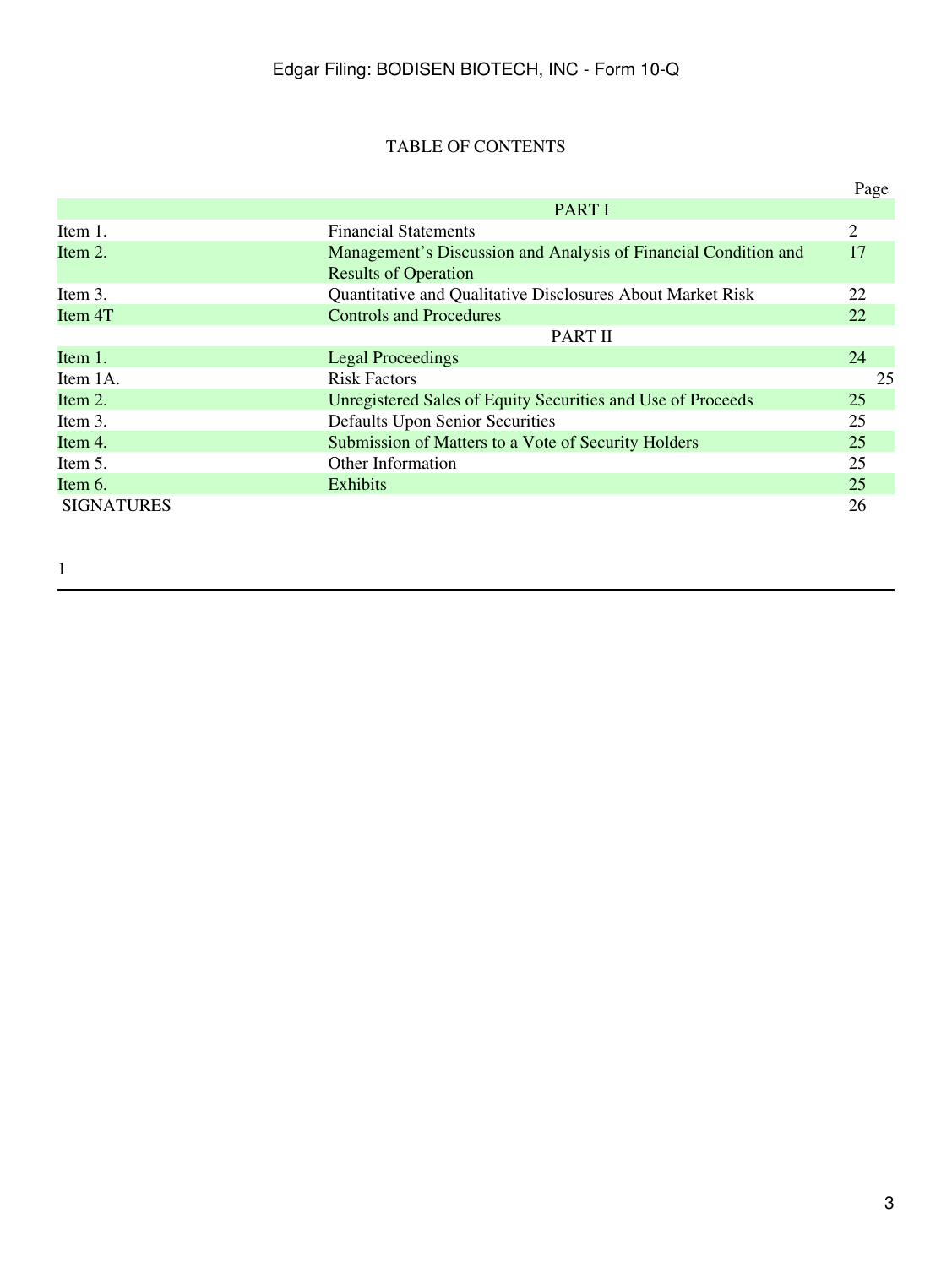### PART I – FINANCIAL INFORMATION

### BODISEN BIOTECH, INC. AND SUBSIDIARIES CONSOLIDATED BALANCE SHEETS AS OF SEPTEMBER 30, 2009 AND DECEMBER 31, 2008

|                                                                                     |              | September 30,<br>2009<br>(unaudited) |              | December 31,<br>2008 |
|-------------------------------------------------------------------------------------|--------------|--------------------------------------|--------------|----------------------|
| <b>ASSETS</b>                                                                       |              |                                      |              |                      |
|                                                                                     |              |                                      |              |                      |
| <b>CURRENT ASSETS:</b>                                                              |              |                                      |              |                      |
| Cash & cash equivalents                                                             | \$           | 168,922                              | $\mathbb{S}$ | 90,716               |
| Accounts receivable and other receivable, net of allowance for doubtful accounts of |              |                                      |              |                      |
| \$3,355,528 and \$6,069,700                                                         |              | 2,567,356                            |              | 719,607              |
| Other receivables                                                                   |              | 71,734                               |              | 375,780              |
| Inventory                                                                           |              | 1,730,939                            |              | 2,629,280            |
| Advances to suppliers                                                               |              | 486,926                              |              |                      |
| Prepaid expense and other current assets                                            |              | 753,698                              |              | 803,091              |
|                                                                                     |              |                                      |              |                      |
| <b>Total current assets</b>                                                         |              | 5,779,575                            |              | 4,618,474            |
|                                                                                     |              |                                      |              |                      |
| PROPERTY AND EQUIPMENT, net                                                         |              | 12,043,946                           |              | 5,373,232            |
| <b>CONSTRUCTION IN PROGRESS</b>                                                     |              | 10,385,966                           |              | 17,542,626           |
|                                                                                     |              |                                      |              |                      |
| <b>MARKETABLE SECURITY</b>                                                          |              | 3,921,159                            |              | 6,191,304            |
|                                                                                     |              |                                      |              |                      |
| <b>INTANGIBLE ASSETS, net</b>                                                       |              | 4,928,706                            |              | 5,093,073            |
|                                                                                     |              |                                      |              |                      |
| <b>OTHER ASSETS</b>                                                                 |              | 2,829,732                            |              | 3,669,063            |
|                                                                                     |              |                                      |              |                      |
| <b>TOTAL ASSETS</b>                                                                 | $\mathbb{S}$ | 39,889,084                           |              | \$42,487,772         |
|                                                                                     |              |                                      |              |                      |
| LIABILITIES AND STOCKHOLDERS' EQUITY                                                |              |                                      |              |                      |
| <b>CURRENT LIABILITIES:</b>                                                         |              |                                      |              |                      |
| Accounts payable                                                                    | \$           | 123,654                              | $\mathbb{S}$ | 710,475              |
| <b>Accrued expenses</b>                                                             |              | 85,626                               |              | 102,556              |
|                                                                                     |              |                                      |              |                      |
| <b>Total current liabilities</b>                                                    |              | 209,280                              |              | 813,031              |
|                                                                                     |              |                                      |              |                      |
| <b>STOCKHOLDERS' EQUITY:</b>                                                        |              |                                      |              |                      |
| Preferred stock, \$0.0001 per share; authorized 5,000,000 shares; nil issued and    |              |                                      |              |                      |
| outstanding                                                                         |              |                                      |              |                      |
| Common stock, \$0.0001 per share; authorized 30,000,000 shares; issued and          |              |                                      |              |                      |
| outstanding 18,710,250 and 18,710,250                                               |              | 1,871                                |              | 1,871                |
| Additional paid-in capital                                                          |              | 33,945,822                           |              | 33,945,822           |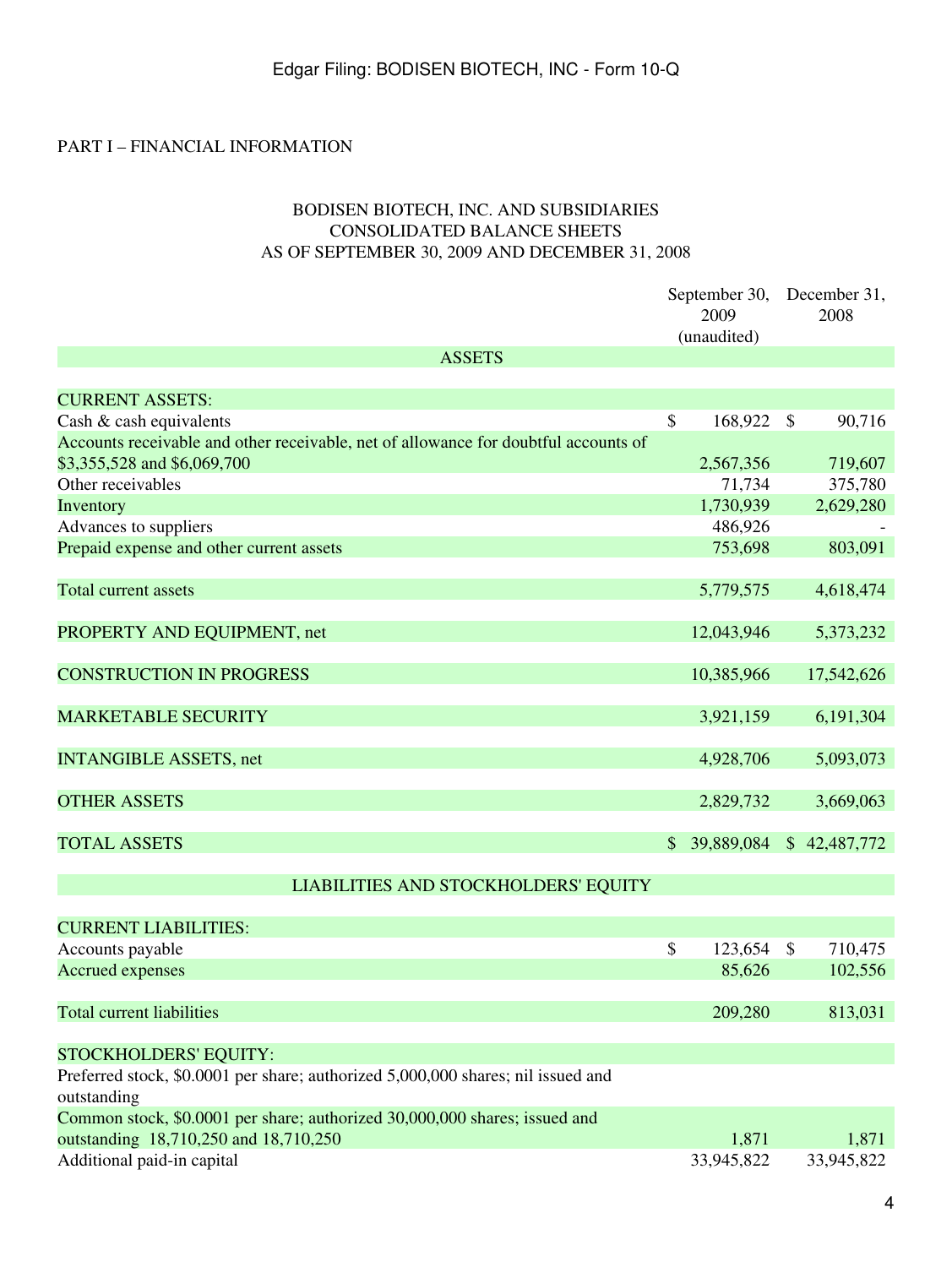| Other comprehensive income                 | 9,171,076                   | 11,440,962  |
|--------------------------------------------|-----------------------------|-------------|
| Statutory reserve                          | 4,314,488                   | 4,314,488   |
| <b>Retained Earnings</b>                   | (7,753,453)                 | (8,028,402) |
| Total stockholders' equity                 | 39,679,804                  | 41,674,741  |
|                                            |                             |             |
| TOTAL LIABILITIES AND STOCKHOLDERS' EQUITY | $$39,889,084$ $$42,487,772$ |             |

The accompanying notes are an integral part of these consolidated financial statements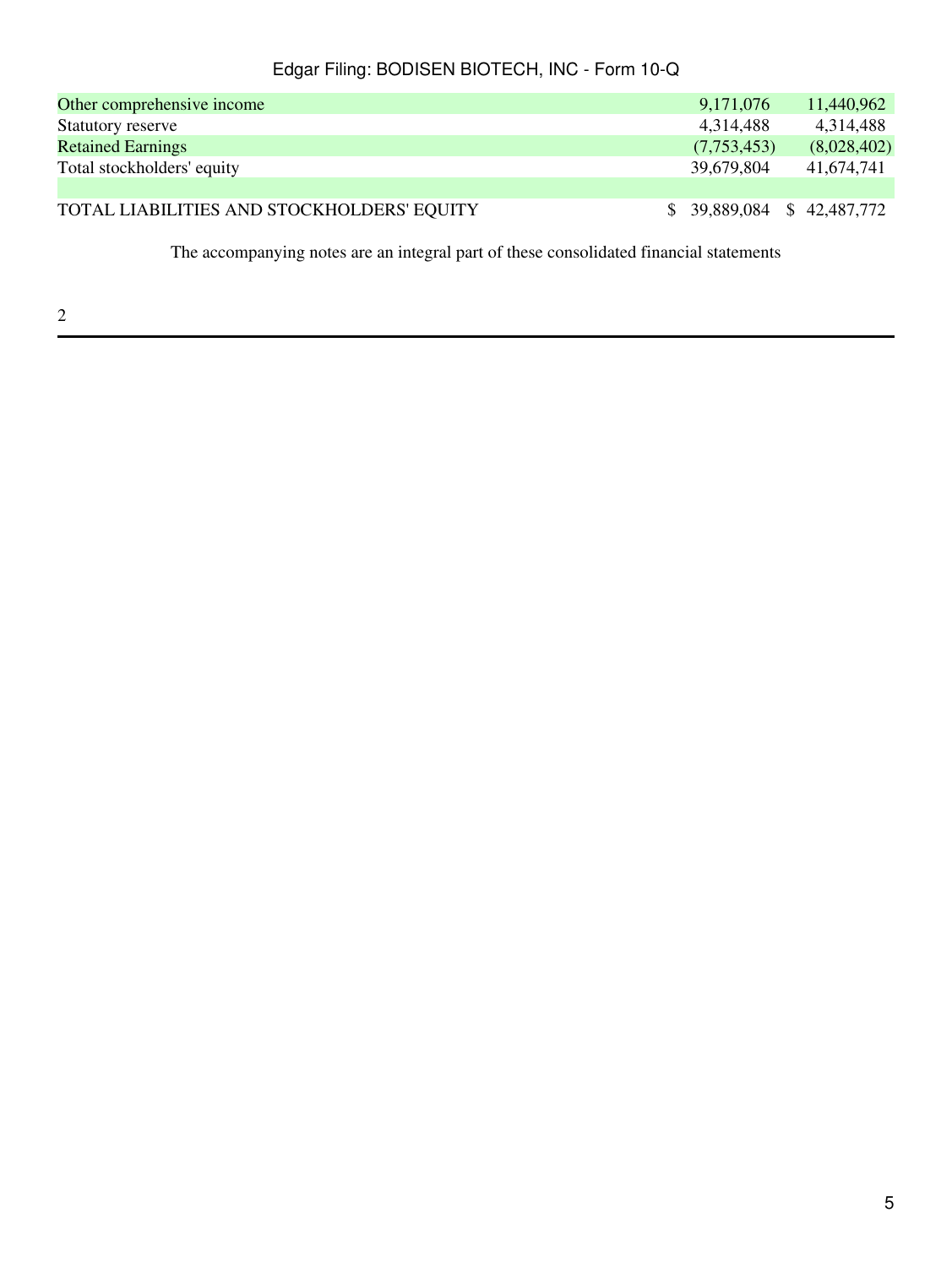### BODISEN BIOTECH, INC. AND SUBSIDIARIES CONSOLIDATED STATEMENTS OF OPERATIONS AND OTHER COMPREHENSIVE INCOME FOR THE THREE AND NINE MONTHS ENDED SEPTEMBER 30, 2009 AND 2008

|                                             |               | Three Months Ended September 30, Nine Months Ended September 30, |               |                  |               |             |      |             |
|---------------------------------------------|---------------|------------------------------------------------------------------|---------------|------------------|---------------|-------------|------|-------------|
|                                             |               | 2009                                                             |               | 2008             | 2009          |             | 2008 |             |
|                                             |               | (unaudited)                                                      |               | (unaudited)      |               | (unaudited) |      | (unaudited) |
| <b>Net Revenue</b>                          | $\mathcal{S}$ | 472,957                                                          | $\mathcal{S}$ | 1,696,547        | $\mathcal{S}$ | 3,078,485   | \$   | 3,771,601   |
| <b>Cost of Revenue</b>                      |               | 503,530                                                          |               | 1,028,889        |               | 2,720,245   |      | 2,320,019   |
| Gross profit (loss)                         |               | (30,573)                                                         |               | 667,658          |               | 358,240     |      | 1,451,582   |
| <b>Operating expenses</b>                   |               |                                                                  |               |                  |               |             |      |             |
| Selling expenses                            |               | 15,816                                                           |               | 1,792,173        |               | 42,934      |      | 2,170,352   |
| General and administrative expenses         |               | 1,066,009                                                        |               | 3,395,109        |               | 207,593     |      | 1,624,658   |
| Loss on disposal of assets                  |               |                                                                  |               |                  |               | 104,254     |      |             |
| <b>Total operating expenses</b>             |               | 1,081,825                                                        |               | 5,187,282        |               | 354,781     |      | 3,795,010   |
| Loss from operations                        |               | (1, 112, 398)                                                    |               | (4,519,624)      |               | 3,459       |      | (2,343,428) |
| Non-operating income (expense):             |               |                                                                  |               |                  |               |             |      |             |
| Other income (expense)                      |               | (503)                                                            |               | 173,749          |               | (1,787)     |      |             |
| Interest income                             |               | 82                                                               |               | 13,350           |               | 396         |      | 154,095     |
| Interest expense                            |               | (60)                                                             |               |                  |               | (208)       |      |             |
| Loss on the sale of investment              |               | (29)                                                             |               |                  |               | (211, 639)  |      |             |
| Equity income in investment                 |               | 177,826                                                          |               |                  |               | 484,728     |      |             |
| Total non-operating income (expense)        |               | 177,316                                                          |               | 187,099          |               | 271,490     |      | 154,095     |
| Loss before provision for income taxes      |               | (935,082)                                                        |               | (4,332,525)      |               | 274,949     |      | (2,189,333) |
| Provision (benefit) for income taxes        |               |                                                                  |               | (354)            |               |             |      | (41,540)    |
| Net income (loss)                           |               | (935,082)                                                        |               | (4,332,171)      |               | 274,949     |      | (2,147,793) |
| Other comprehensive income                  |               |                                                                  |               |                  |               |             |      |             |
| Foreign currency translation gain           |               | 55,167                                                           |               | 24,124           |               | 259         |      | 2,925,857   |
| Unrealized gain (loss) on marketable equity |               |                                                                  |               |                  |               |             |      |             |
| security                                    |               | (7,161,275)                                                      |               | (4,911,768)      |               | (2,270,145) |      | (6,769,159) |
| Comprehensive income (loss)                 | \$            | (8,041,190)                                                      | $\frac{1}{2}$ | $(9,219,815)$ \$ |               | (1,994,937) | \$   | (5,991,095) |
| Weighted average shares outstanding:        |               |                                                                  |               |                  |               |             |      |             |
| <b>Basic</b>                                |               | 18,710,250                                                       |               | 18,362,424       |               | 18,710,250  |      | 18,327,768  |
| Diluted                                     |               | 18,710,250                                                       |               | 18,362,424       |               | 18,710,250  |      | 18,327,768  |
| Earnings per share:                         |               |                                                                  |               |                  |               |             |      |             |
| <b>Basic</b>                                | \$            | (0.05)                                                           | \$            | $(0.24)$ \$      |               | 0.01        | \$   | (0.12)      |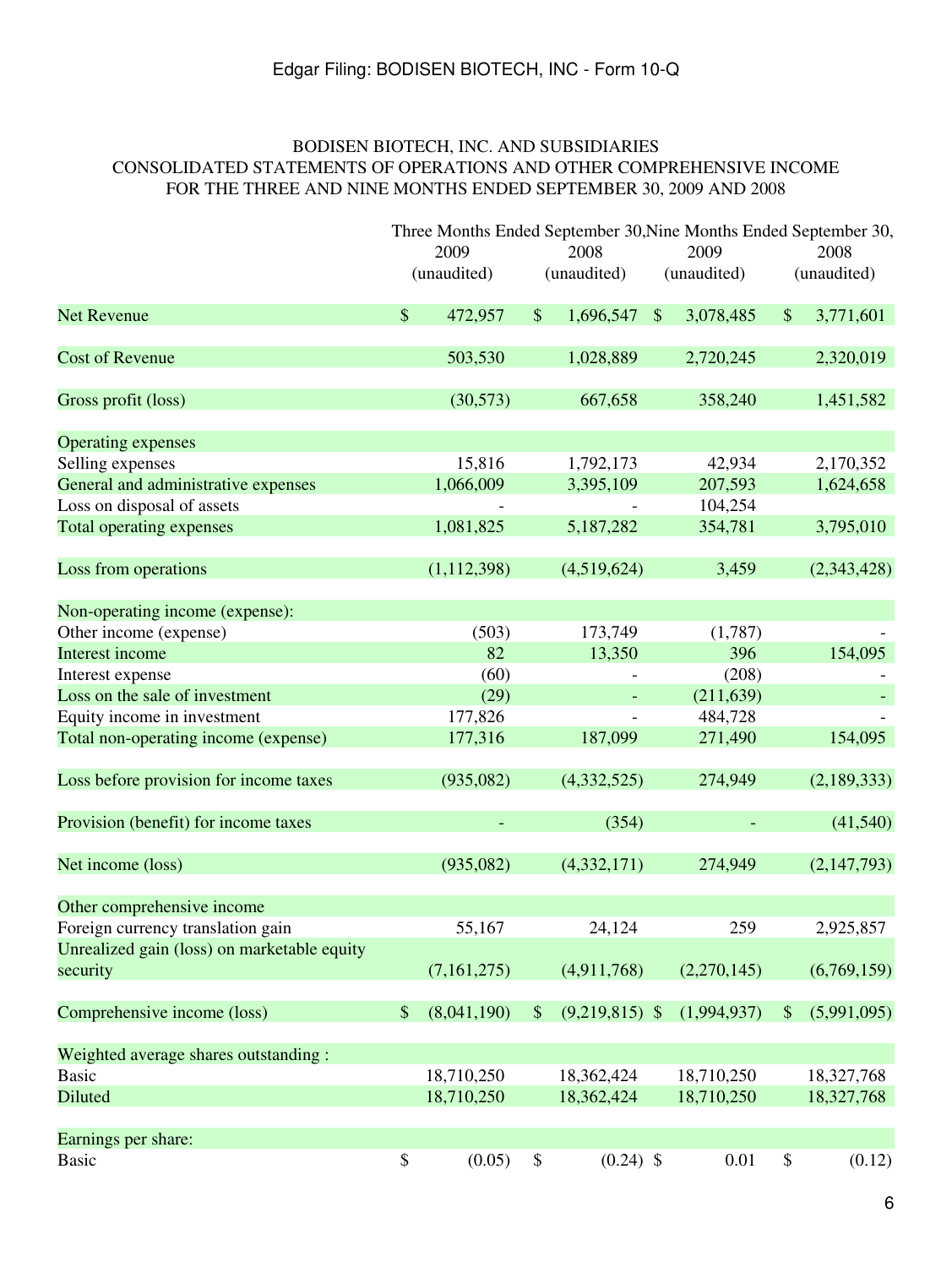| Edgar Filing: BODISEN BIOTECH, INC - Form 10-Q                                         |  |              |             |  |             |      |      |        |
|----------------------------------------------------------------------------------------|--|--------------|-------------|--|-------------|------|------|--------|
| Diluted                                                                                |  | <sup>S</sup> | $(0.05)$ \$ |  | $(0.24)$ \$ | 0.01 | - \$ | (0.12) |
| The accompanying notes are an integral part of these consolidated financial statements |  |              |             |  |             |      |      |        |
| 3                                                                                      |  |              |             |  |             |      |      |        |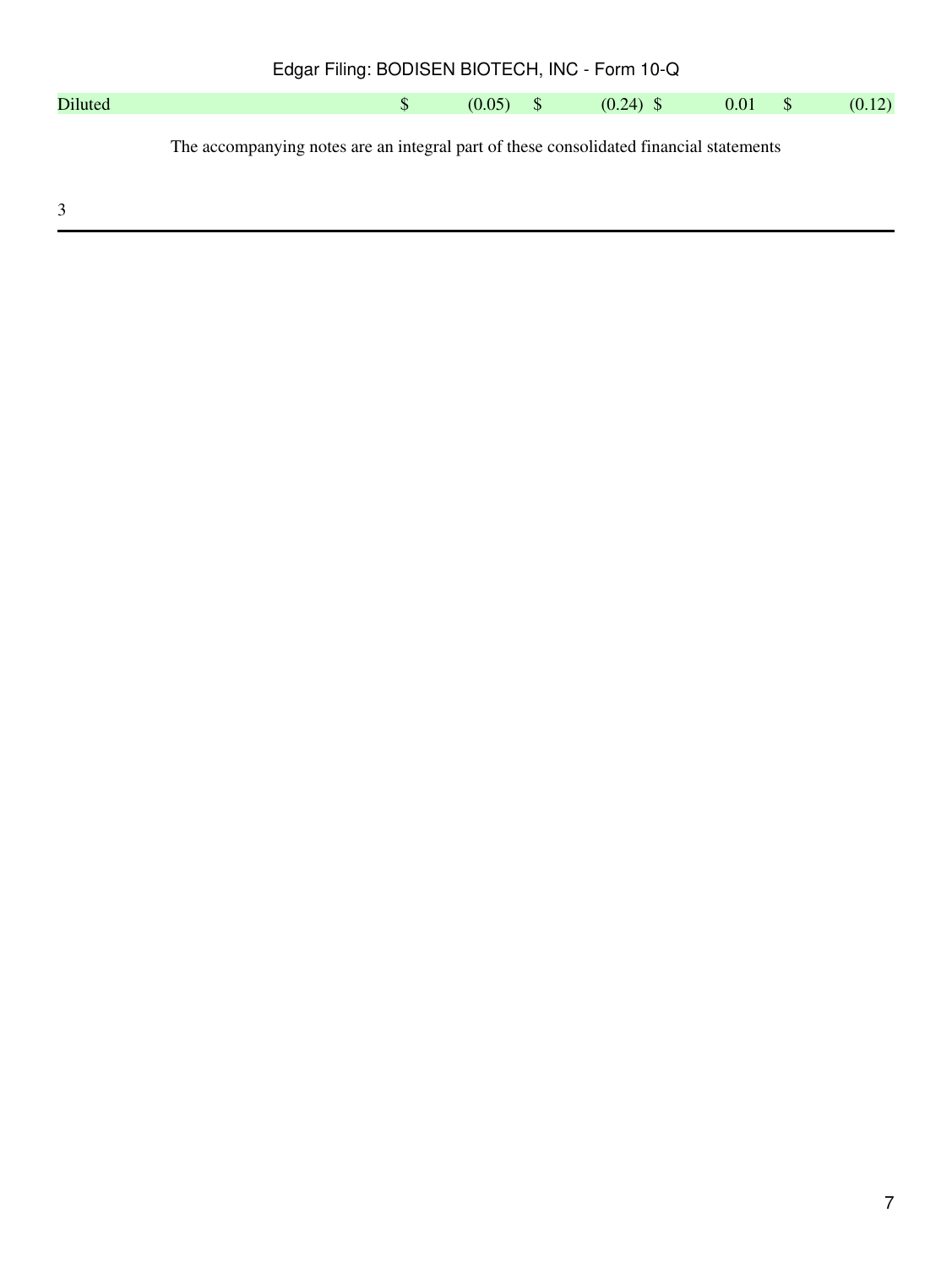### BODISEN BIOTECH, INC. AND SUBSIDIARIES CONSOLIDATED STATEMENT OF STOCKHOLDERS' EQUITY FOR THE NINE MONTHS ENDED SEPTEMBER 30, 2009

|                                                                                     | Common Stock<br><b>Shares</b> | Amount | in Capital | Other<br>Additional Paidomprehensive<br>Income                                | Statutory<br>Reserve | Retained<br>Earnings/<br>(Accumulated Stockholders'<br>Deficit) | Total<br>Equity |
|-------------------------------------------------------------------------------------|-------------------------------|--------|------------|-------------------------------------------------------------------------------|----------------------|-----------------------------------------------------------------|-----------------|
| Balance,<br>December 31,<br>2008                                                    | 18,710,250                    |        |            | \$1,871 \$33,945,822 \$11,440,962 \$4,314,488 \$(8,028,402) \$41,674,741      |                      |                                                                 |                 |
| Change in<br>foreign currency<br>translation gain                                   |                               |        |            | 259                                                                           |                      |                                                                 | 259             |
| Change in<br>unrealized gain<br>$(\text{loss})$ on<br>marketable<br>equity security |                               |        |            | (2,270,145)                                                                   |                      |                                                                 | (2,270,145)     |
| Net income                                                                          |                               |        |            |                                                                               |                      | 274,949                                                         | 274,949         |
| <b>Transfer to</b><br>statutory reserve                                             |                               |        |            |                                                                               |                      |                                                                 |                 |
| Balance,<br>September 30,<br>2009                                                   | 18,710,250                    |        |            | $$1,871$ $$33,945,822$ $$9,171,076$ $$4,314,488$ $$(7,753,453)$ $$39,679,804$ |                      |                                                                 |                 |

The accompanying notes are an integral part of these consolidated financial statements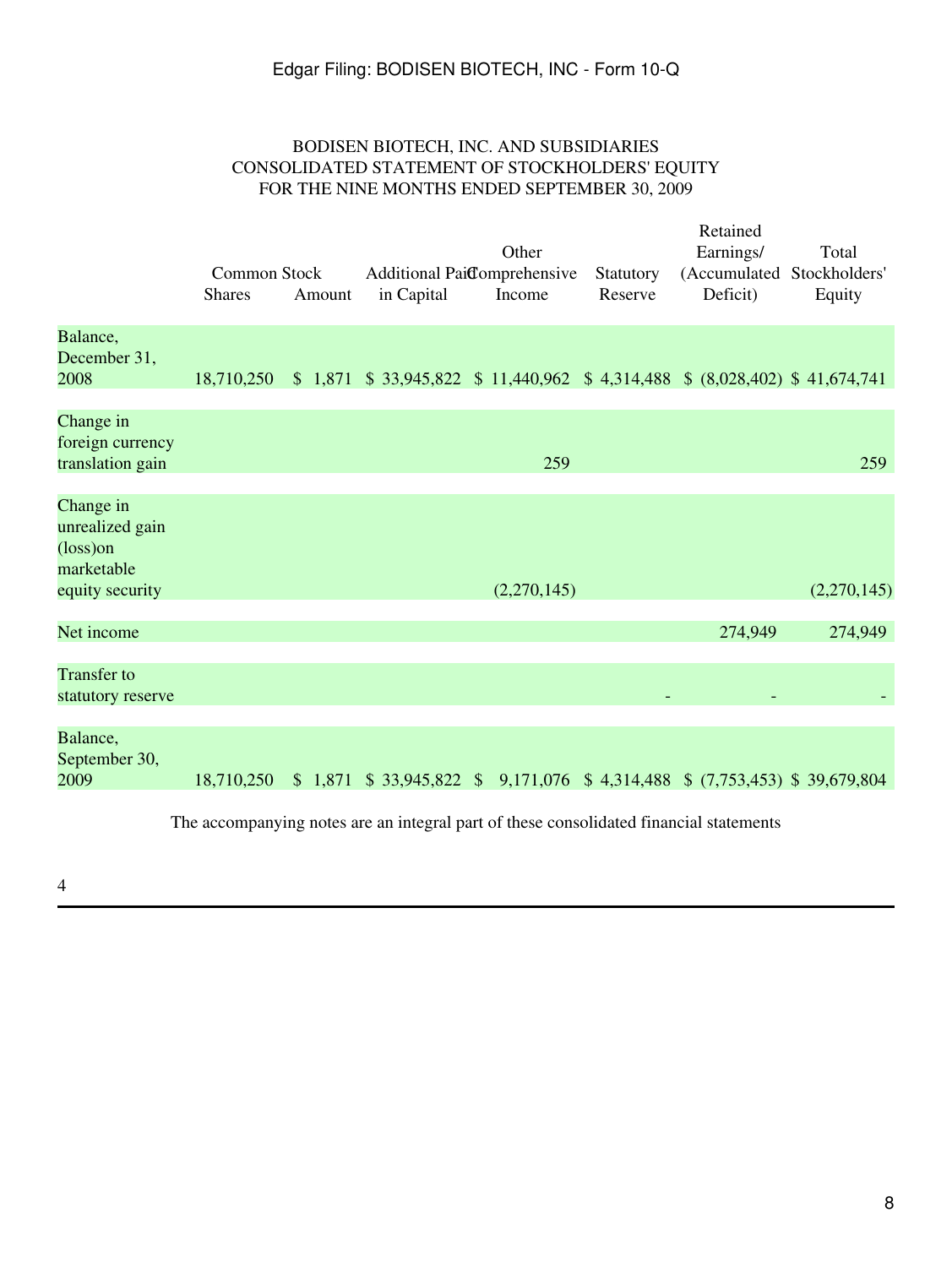### BODISEN BIOTECH, INC. AND SUBSIDIARIES CONSOLIDATED STATEMENTS OF CASH FLOWS FOR THE NINE MONTHS ENDED SEPTMEBER 30, 2009 AND 2008

|                                                                              | Nine Months Ended September 30, |             |    |             |
|------------------------------------------------------------------------------|---------------------------------|-------------|----|-------------|
|                                                                              |                                 | 2009        |    | 2008        |
|                                                                              |                                 | (unaudited) |    | (unaudited) |
| <b>CASH FLOWS FROM OPERATING ACTIVITIES:</b>                                 |                                 |             |    |             |
| Net income (loss)                                                            | \$                              | 274,949     | \$ | (2,147,793) |
| Adjustments to reconcile net income (loss) to net cash provided by (used in) |                                 |             |    |             |
| operating activities:                                                        |                                 |             |    |             |
| Depreciation and amortization                                                |                                 | 557,736     |    | 393,329     |
| Loss on disposal of assets                                                   |                                 | 104,254     |    |             |
| Loss on the sale of investment                                               |                                 | 211,610     |    |             |
| Allowance (recovery) of bad debts                                            |                                 | (928, 014)  |    | (3,648,443) |
| Common stock issued for services                                             |                                 |             |    | 60,000      |
| Value of warrants issued for services                                        |                                 |             |    | 25,800      |
| Equity income in investment                                                  |                                 | (484, 728)  |    |             |
| (Increase) / decrease in assets:                                             |                                 |             |    |             |
| Accounts receivable                                                          |                                 | (918, 350)  |    | (1,141,823) |
| Other receivables                                                            |                                 | 303,819     |    | 1,700,911   |
| Inventory                                                                    |                                 | 1,276,509   |    | (1,495,506) |
| <b>Advances to suppliers</b>                                                 |                                 | (486, 562)  |    | 8,288,420   |
| Prepaid expense                                                              |                                 | 49,356      |    | 867,351     |
| Other assets                                                                 |                                 |             |    | (120, 431)  |
| Increase / (decrease) in current liabilities:                                |                                 |             |    |             |
| Accounts payable                                                             |                                 | (586, 759)  |    | (364,008)   |
| Accrued expenses                                                             |                                 | (16,917)    |    | 17,444      |
|                                                                              |                                 |             |    |             |
| Net cash provided by (used in) operating activities                          |                                 | (643,097)   |    | 2,435,251   |
|                                                                              |                                 |             |    |             |
| CASH FLOWS FROM INVESTING ACTIVITIES                                         |                                 |             |    |             |
| Acquisition of property and equipment                                        |                                 |             |    | (50, 639)   |
| Additions to construction in progress                                        |                                 | (15,287)    |    | (5,098,387) |
| Acquisition of other assets                                                  |                                 |             |    | (333, 292)  |
| Repayment of loans receivable                                                |                                 |             |    | 2,551,054   |
| Proceeds from sale of assets                                                 |                                 | 735,656     |    |             |
|                                                                              |                                 |             |    |             |
| Net cash provided by (used in) investing activities                          |                                 | 720,369     |    | (2,931,264) |
|                                                                              |                                 |             |    |             |
| Effect of exchange rate changes on cash and cash equivalents                 |                                 | 934         |    | 231,551     |
|                                                                              |                                 |             |    |             |
| NET INCREASE IN CASH & CASH EQUIVALENTS                                      |                                 | 78,206      |    | (264, 462)  |
|                                                                              |                                 |             |    |             |
| CASH & CASH EQUIVALENTS, BEGINNING OF PERIOD                                 |                                 | 90,716      |    | 617,406     |
|                                                                              |                                 |             |    |             |
| CASH & CASH EQUIVALENTS, END OF PERIOD                                       | $\$\$                           | 168,922     | \$ | 352,944     |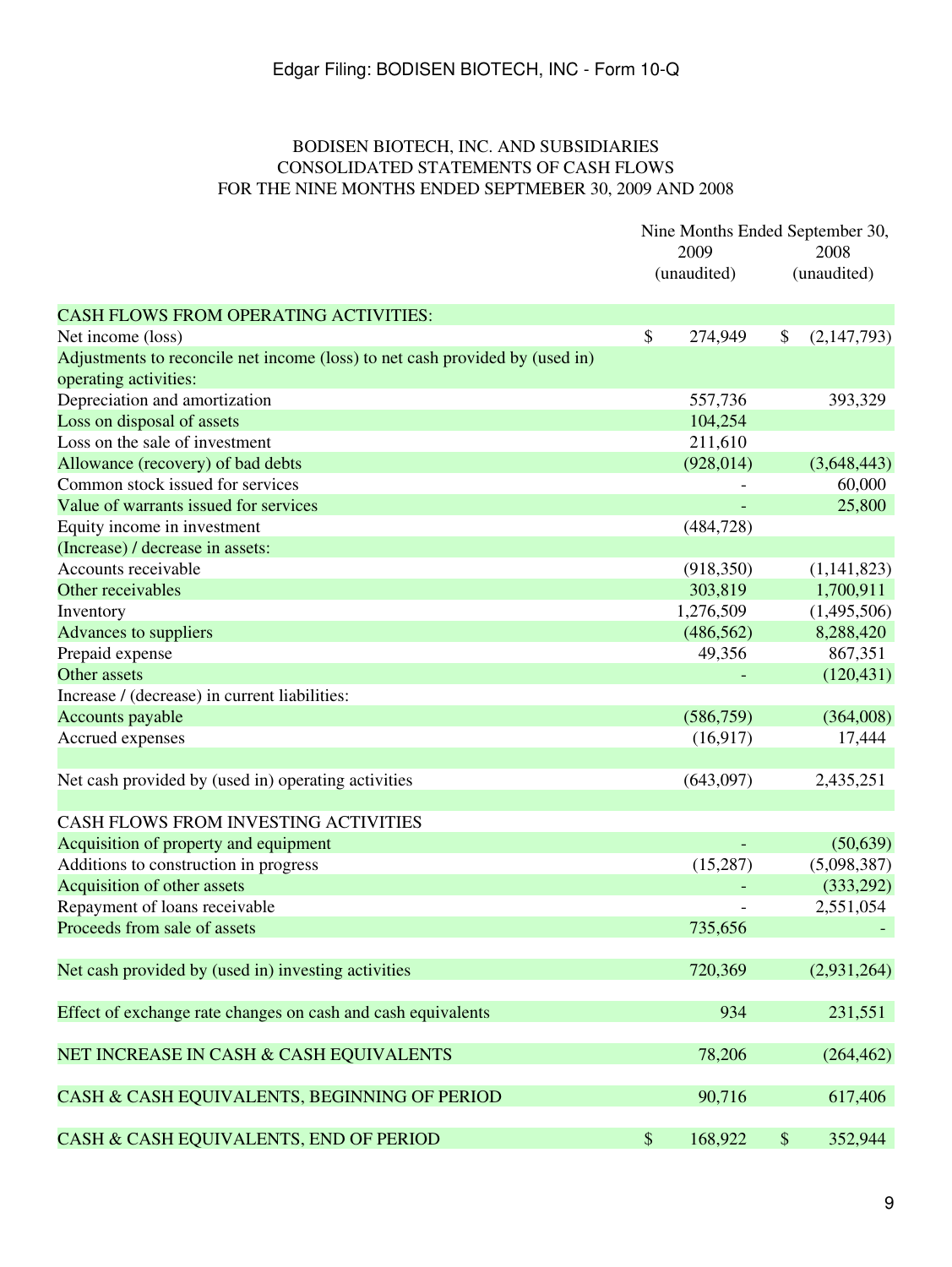| <b>SUPPLEMENTAL DISCLOSURE OF CASH FLOW INFORMATION:</b>       |           |           |
|----------------------------------------------------------------|-----------|-----------|
| Interest paid                                                  |           |           |
| Income taxes paid                                              |           |           |
|                                                                |           |           |
| SUPPLEMENTAL NON-CASH INVESTING AND FINANCING                  |           |           |
| <b>ACTIVITIES:</b>                                             |           |           |
| Transfer of construction in process to property and equipment  | 7,166,581 |           |
| Exchange of investment for inventory                           |           |           |
| Transfer of land rights from other assets to intangible assets |           | 3,063,153 |
|                                                                |           |           |

The accompanying notes are an integral part of these consolidated financial statements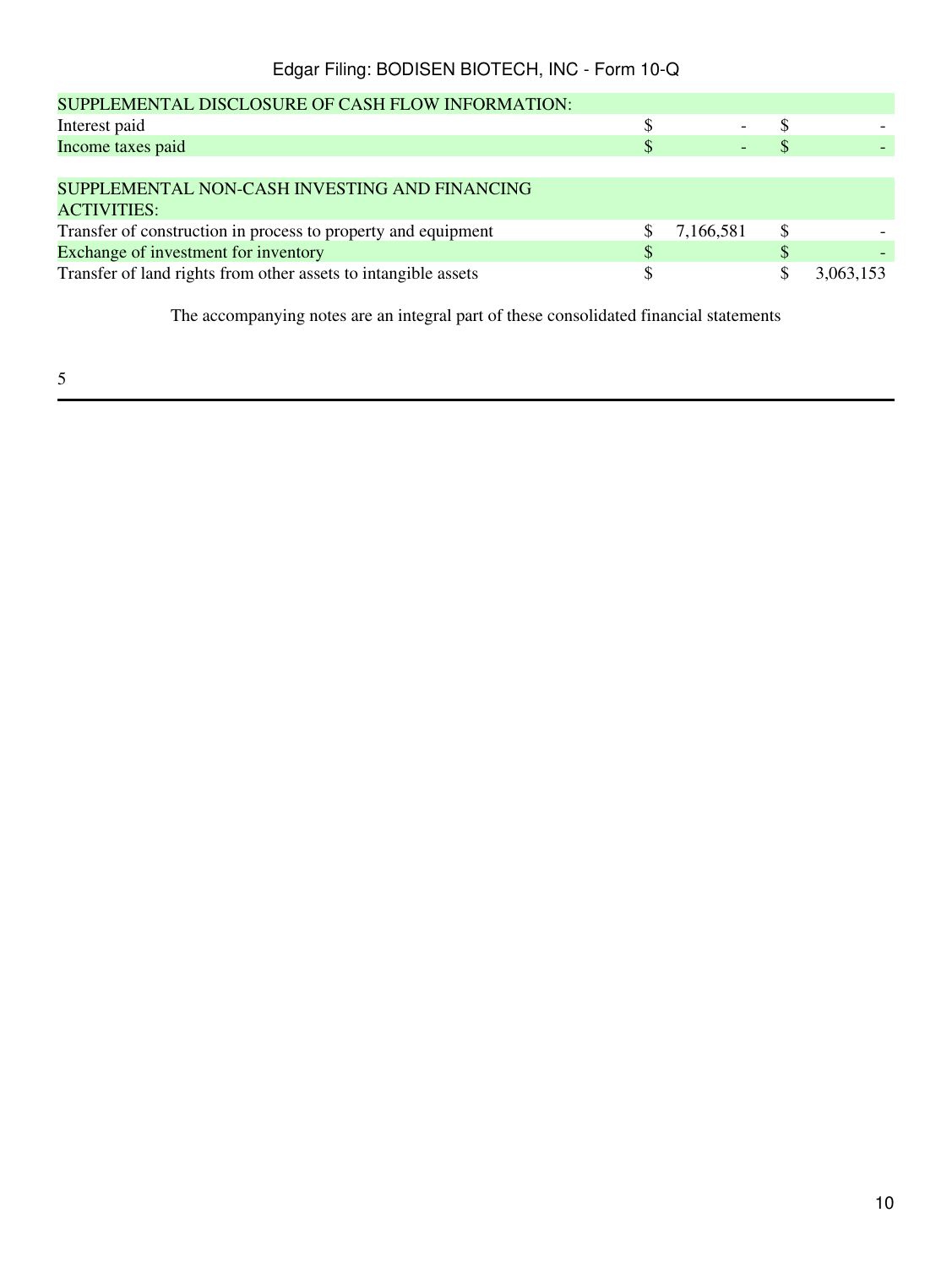### BODISEN BIOTECH, INC. AND SUBSIDIARIES NOTES TO CONSOLIDATED FINANCIAL STATEMENTS FOR THE NINE MONTHS ENDED SEPTEMBER 30, 2009 AND 2008 (UNAUDITED)

#### Note 1 - Organization and Basis of Presentation

#### Organization and Line of Business

Yang Ling Bodisen Biology Science and Technology Development Company Limited ("BBST") was founded in the People's Republic of China on August 31, 2001. BBST, located in Yang Ling Agricultural High-Tech Industries Demonstration Zone, is primarily engaged in developing, manufacturing and selling pesticides and compound organic fertilizers in the People's Republic of China.

On February 24, 2004, Bodisen International, Inc. ("BII"), the non-operative holding company of BBST (accounting acquirer) consummated a merger agreement with Stratabid.com, Inc. (legal acquirer) ("Stratabid"), a Delaware corporation, to exchange 12,000,000 shares of Stratabid to the stockholders of BII, in which BII merged into Bodisen Holdings, Inc. (BHI), an acquisition subsidiary of Stratabid, with BHI being the surviving entity. As a part of the merger, Stratabid cancelled 3,000,000 shares of its issued and outstanding stock owned by its former president and declared a stock dividend of three shares on each share of its common stock outstanding for all stockholders on record as of February 27, 2004.

Stratabid was incorporated in the State of Delaware on January 14, 2000 and before the merger, was a start- up stage Internet based commercial mortgage origination business based in Vancouver, BC, Canada.

The exchange of shares with Stratabid has been accounted for as a reverse acquisition under the purchase method of accounting because the stockholders of BII obtained control of Stratabid. On March 1, 2004, Stratabid was renamed Bodisen Biotech, Inc. (the "Company"). Accordingly, the merger of the two companies has been recorded as a recapitalization of the Company, with the Company (BII) being treated as the continuing entity. The historical financial statements presented are those of BII.

As a result of the reverse merger transaction described above the historical financial statements presented are those of BBST, the operating entity.

In March 2005, Bodisen Biotech Inc. completed a \$3 million convertible debenture private placement through an institutional investor. Approximately \$651,000 in incremental and direct expenses relating to this private placement has been amortized over the term of the convertible debenture. None of the expenses were paid directly to the institutional investor. The net proceeds from this offering were invested as initial start-up capital in a newly created wholly-owned Bodisen subsidiary by the name of "Yang Ling Bodisen Agricultural Technology Co., Ltd. ("Agricultural"). In June 2005, Agricultural completed a transaction with Yang Ling Bodisen Biology Science and Technology Development Company Limited ("BBST"), Bodisen Biotech, Inc.'s operating subsidiary in China, which resulted in Agricultural owning 100% of BBST.

In June 2006, BBST created another wholly owned subsidiary in the Uygur autonomous region of Xinjiang, China by the name of Bodisen Agriculture Material Co. Ltd. ("Material").

Basis of Presentation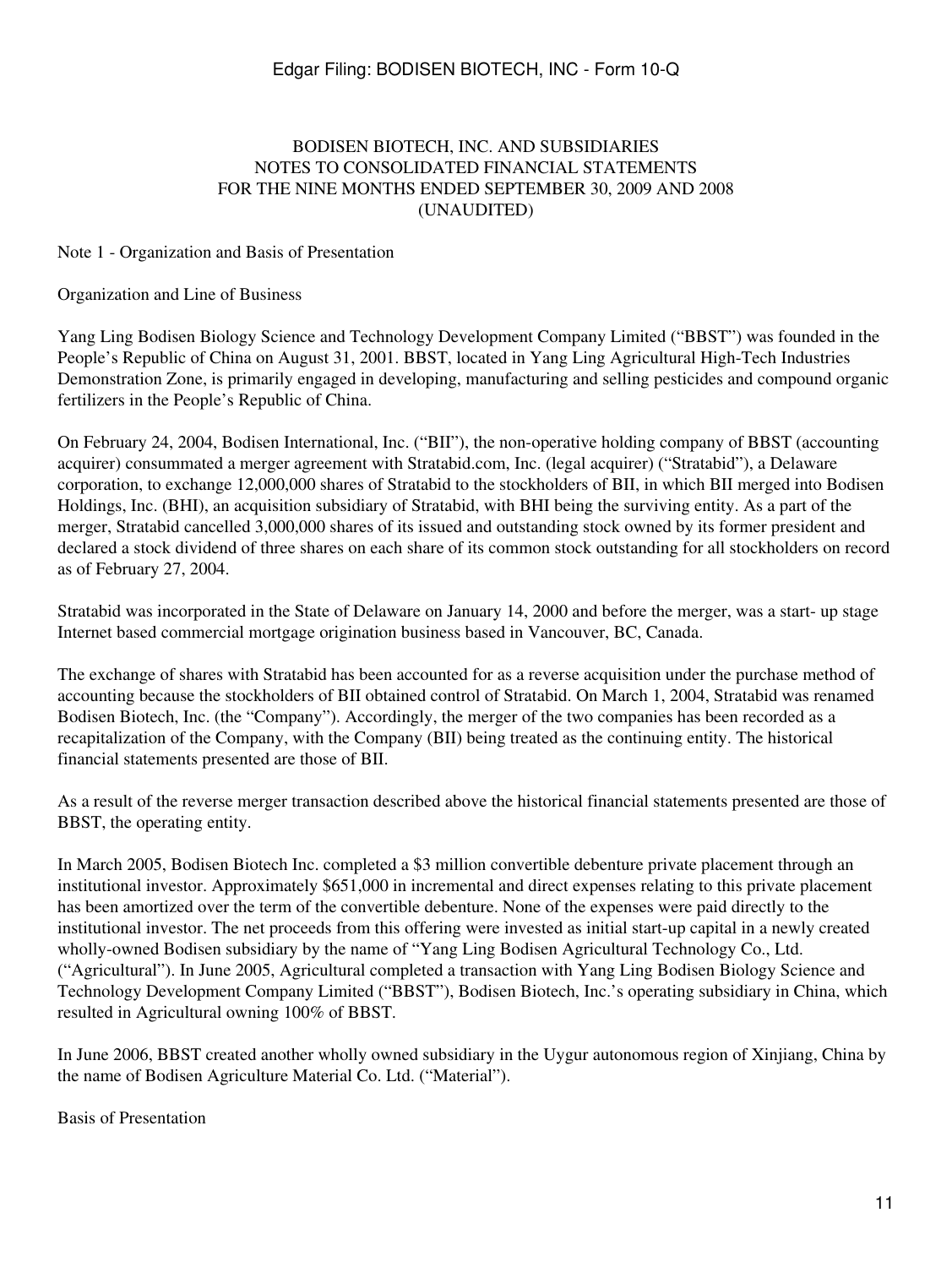The unaudited consolidated financial statements have been prepared by Bodisen Biotech, Inc. (the "Company"), pursuant to the rules and regulations of the Securities and Exchange Commission. The information furnished herein reflects all adjustments (consisting of normal recurring accruals and adjustments) which are, in the opinion of management, necessary to fairly present the operating results for the respective periods. Certain information and footnote disclosures normally present in annual consolidated financial statements prepared in accordance with accounting principles generally accepted in the United States of America have been omitted pursuant to such rules and regulations. These consolidated financial statements should be read in conjunction with the audited consolidated financial statements and footnotes included in the Company's Annual Report on Form 10-K. The results of the nine months ended September 30, 2009 are not necessarily indicative of the results to be expected for the full year ending December 31, 2009.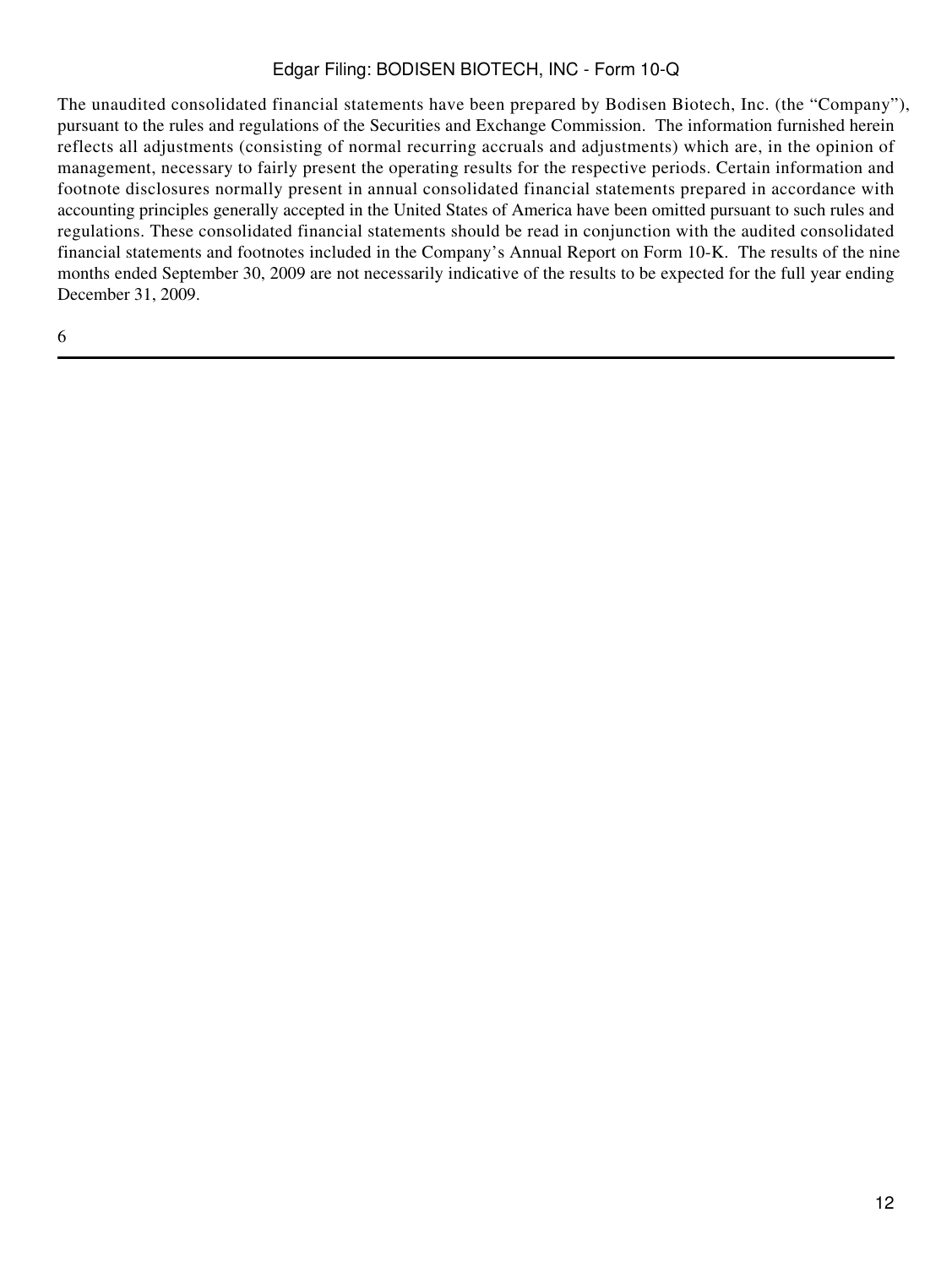### Foreign Currency Translation

The accounts of the Company's Chinese subsidiaries are maintained in the Chinese Yuan Renminbi (RMB) and the accounts of the U.S. parent company are maintained in the U.S. Dollar (USD). The accounts of the Chinese subsidiaries were translated into USD in accordance with Statement of Financial Accounting Standards ("SFAS") No. 52, "Foreign Currency Translation" (codified in Financial Accounting Standards ("FASB") Accounting Standards Codification ("ASC") Topic 830),with the RMB as the functional currency for the Chinese subsidiaries. According to the Statement, all assets and liabilities were translated at the exchange rate on the balance sheet date, stockholders' equity are translated at the historical rates and statement of operations items are translated at the weighted average exchange rate for the period. The resulting translation adjustments are reported under other comprehensive income in accordance with SFAS No. 130, "Reporting Comprehensive Income" (codified in FASB ASC Topic 220).

#### Note 2 – Summary of Significant Accounting Policies

#### Reclassifications

Certain amounts in the 2008 consolidated financial statements have been reclassified to confirm with the 2009 presentation with no effect to previously reported net income (loss).

#### Use of Estimates

The preparation of financial statements in conformity with generally accepted accounting principles requires management to make estimates and assumptions. These estimates and assumptions affect the reported amounts of assets and liabilities and disclosure of contingent assets and liabilities at the date of the financial statements and the reported amounts of revenues and expenses during the reporting period. Actual results could differ from those estimates. It is possible that accounting estimates and assumptions may be material to the Company due to the levels of subjectivity and judgment involved.

#### Cash and Cash Equivalents

Cash and cash equivalents include cash in hand and cash in time deposits, certificates of deposit and all highly liquid debt instruments with original maturities of three months or less.

#### Accounts Receivable

The Company maintains reserves for potential credit losses for accounts receivable. Management reviews the composition of accounts receivable and analyzes historical bad debts, customer concentrations, customer credit worthiness, current economic trends and changes in customer payment patterns to evaluate the adequacy of these reserves. Reserves are recorded based on the Company's historical collection history.

#### Advances to Suppliers

The Company advances to certain vendors for purchase of its material. The advances to suppliers are interest free and unsecured.

#### Inventories

Inventories are valued at the lower of cost (determined on a weighted average basis) or market. The Management compares the cost of inventories with the market value and allowance is made for writing down their inventories to market value, if lower.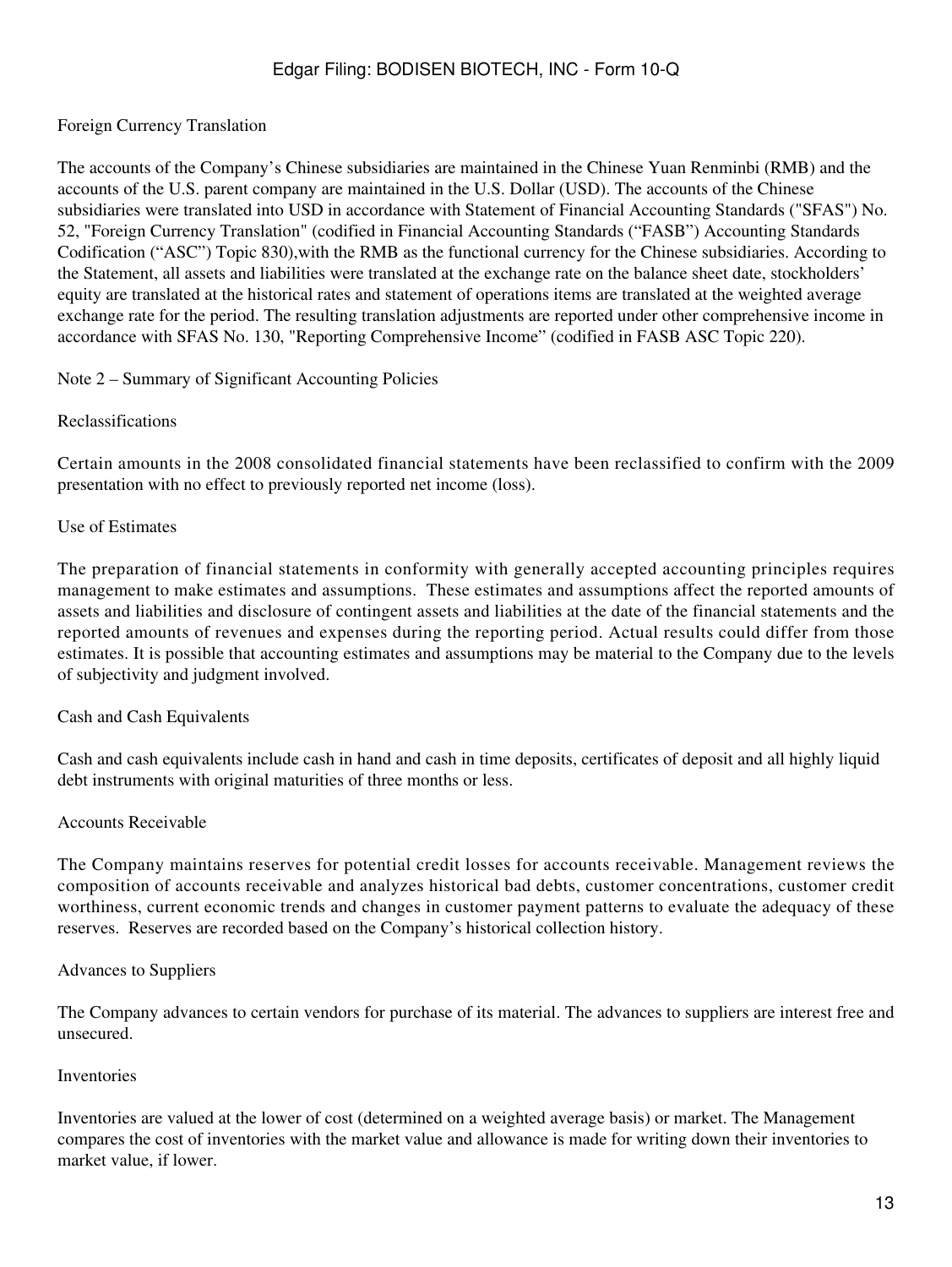### Property & Equipment and Capital Work In Progress

Property and equipment are stated at cost. Expenditures for maintenance and repairs are charged to earnings as incurred; additions, renewals and betterments are capitalized. When property and equipment are retired or otherwise disposed of, the related cost and accumulated depreciation are removed from the respective accounts, and any gain or loss is included in operations. Depreciation of property and equipment is provided using the straight-line method for substantially all assets with estimated lives of: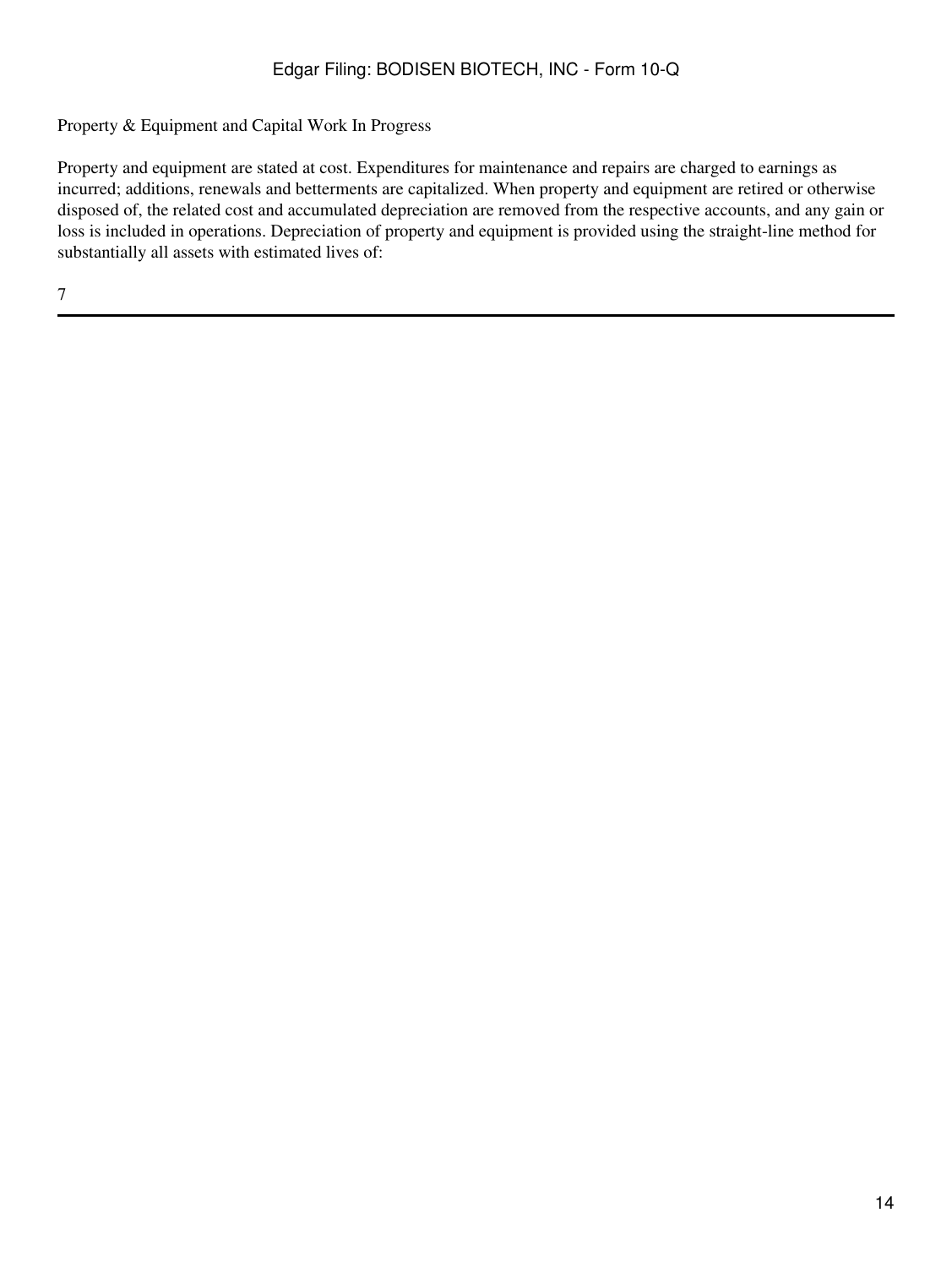| Operating equipment | 10 years |
|---------------------|----------|
| Vehicles            | 8 years  |
| Office equipment    | 5 years  |
| <b>Buildings</b>    | 30 years |

The following are the details of the property and equipment at September 30, 2009 and December 31, 2008, respectively:

|                               | September           |  | December 31, |
|-------------------------------|---------------------|--|--------------|
|                               | 30, 2009            |  | 2008         |
| <b>Operating equipment</b>    | \$<br>4,650,919     |  | 1,112,855    |
| Vehicles                      | 687,791             |  | 760,694      |
| Office equipment              | 87,552              |  | 87,552       |
| <b>Buildings</b>              | 8,656,077           |  | 5,120,667    |
|                               | 14,082,339          |  | 7,081,768    |
| Less accumulated depreciation | (2,038,393)         |  | (1,708,536)  |
|                               | \$<br>12,043,946 \$ |  | 5,373,232    |

Depreciation expense for the three and nine months ended September 30, 2009 and 2008 was \$206,863 and \$393,492 and \$91,836 and \$265,009, respectively.

On September 30, 2009 and December 31, 2008, the Company had "Capital Work in Progress" representing the construction in progress of the Company's manufacturing plant amounting \$10,385,966 and \$17,542,626 respectively. During the nine months ended September 30, 2009, \$7,166,581 was transferred from construction in progress to property and equipment.

### Marketable Securities

Marketable securities consist of 1,031,884 (after a 2 for 1 stock split in 2009) shares of China Natural Gas, Inc. (traded on the NASDAQ: CHNG). This investment is classified as available-for-sale as the Company plans to hold this investment for the long-term. This investment is reported at fair value with unrealized gains and losses included in other comprehensive income. The fair value is determined by using the securities quoted market price as obtained from stock exchanges on which the security trades. At September 30, 2009, the fair value is determined based upon proposed repurchase price for the shares.

Investment income, principally dividends, is recorded when earned. Realized capital gains and losses are calculated based on the cost of securities sold, which is determined by the "identified cost" method.

### Long-Lived Assets

The Company applies the provisions of Statement of Financial Accounting Standards No. 144, "Accounting for the Impairment or Disposal of Long-Lived Assets" ("SFAS 144") (codified in FASB ASC Topic 360), which addresses financial accounting and reporting for the impairment or disposal of long-lived assets and supersedes SFAS No. 121, "Accounting for the Impairment of Long-Lived Assets and for Long-Lived Assets to be Disposed Of," and the accounting and reporting provisions of APB Opinion No. 30, "Reporting the Results of Operations for a Disposal of a Segment of a Business." The Company periodically evaluates the carrying value of long-lived assets to be held and used in accordance with SFAS 144. SFAS 144 requires impairment losses to be recorded on long-lived assets used in operations when indicators of impairment are present and the undiscounted cash flows estimated to be generated by those assets are less than the assets' carrying amounts. In that event, a loss is recognized based on the amount by which the carrying amount exceeds the fair market value of the long-lived assets. Loss on long-lived assets to be disposed of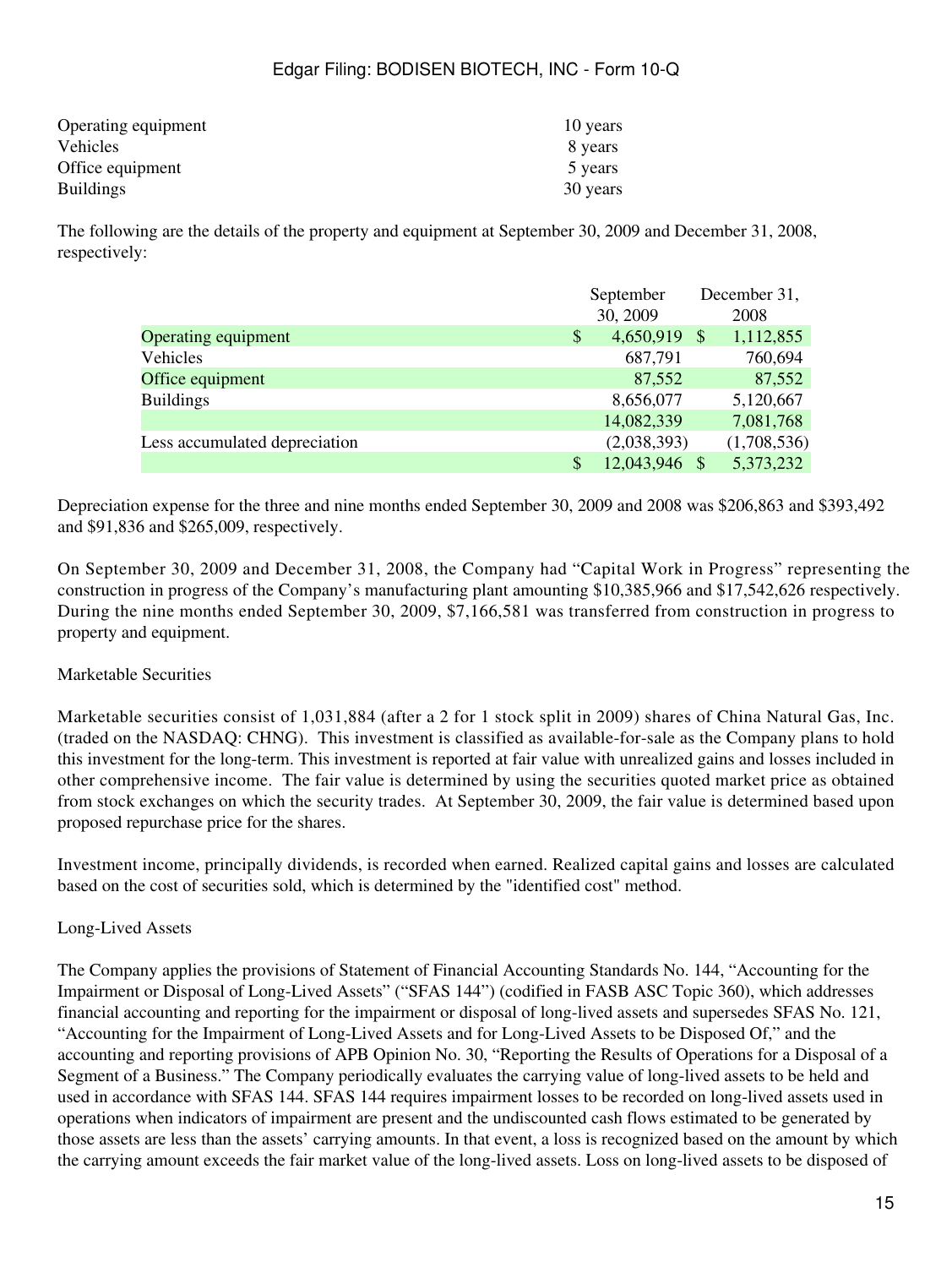is determined in a similar manner, except that fair market values are reduced for the cost of disposal. Based on its review, the Company believes that, as of September 30, 2009 there were no significant impairments of its long-lived assets.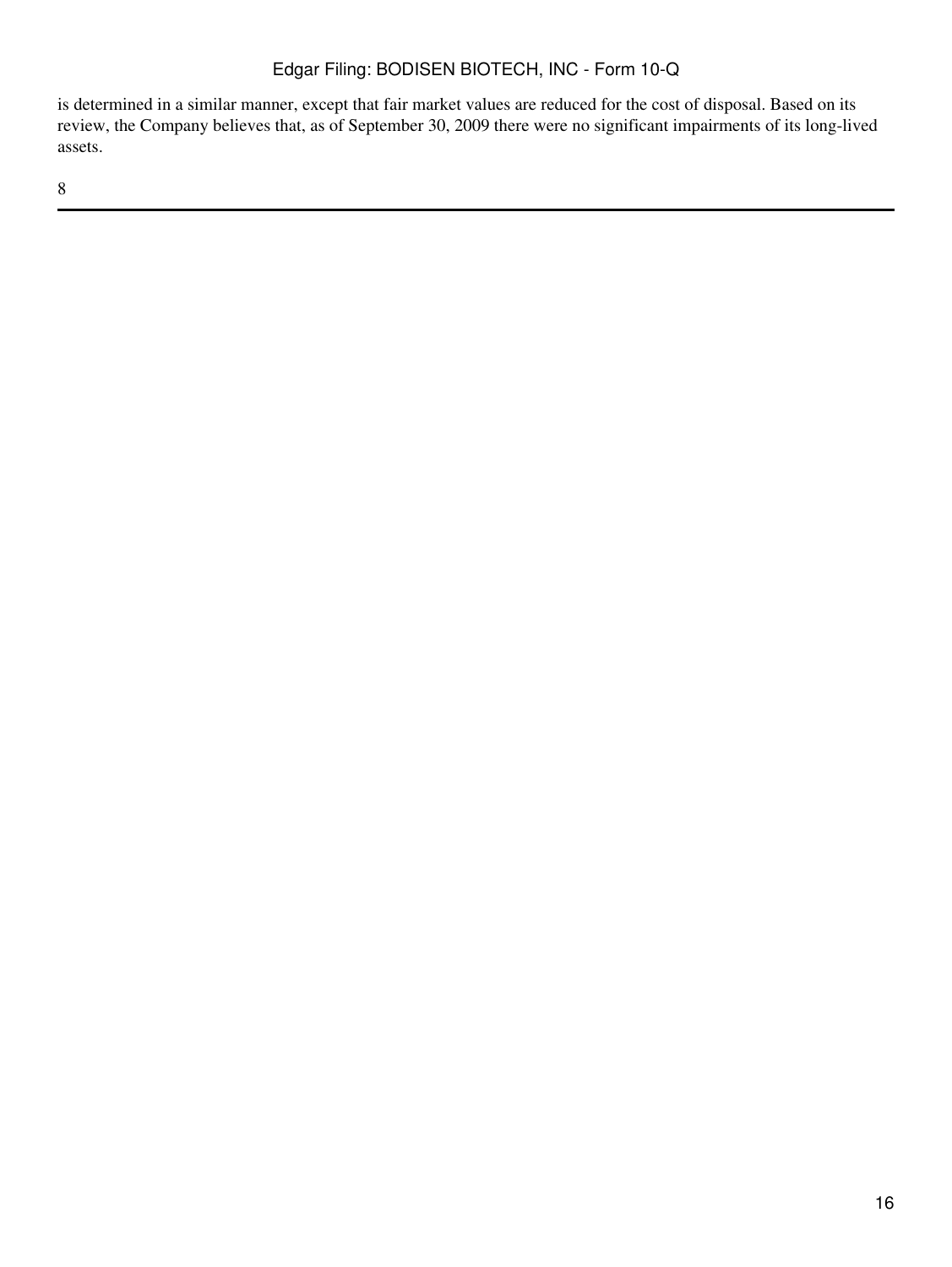#### Intangible Assets

Intangible assets consist of Rights to use land and Fertilizers proprietary technology rights. The Company evaluates intangible assets for impairment, at least on an annual basis and whenever events or changes in circumstances indicate that the carrying value may not be recoverable from its estimated future cash flows. Recoverability of intangible assets, other long-lived assets and, goodwill is measured by comparing their net book value to the related projected undiscounted cash flows from these assets, considering a number of factors including past operating results, budgets, economic projections, market trends and product development cycles. If the net book value of the asset exceeds the related undiscounted cash flows, the asset is considered impaired, and a second test is performed to measure the amount of impairment loss.

#### Fair Value of Financial Instruments

On January 1, 2008, the Company adopted SFAS No. 157, "Fair Value Measurements" (codified in FASB ASC Topic 820). SFAS No. 157 defines fair value, establishes a three-level valuation hierarchy for disclosures of fair value measurement and enhances disclosures requirements for fair value measures. The carrying amounts reported in the balance sheets for receivables and current liabilities each qualify as financial instruments and are a reasonable estimate of fair value because of the short period of time between the origination of such instruments and their expected realization and their current market rate of interest. The three levels are defined as follow:

- •Level 1 inputs to the valuation methodology are quoted prices (unadjusted) for identical assets or liabilities in active markets.
- •Level 2 inputs to the valuation methodology include quoted prices for similar assets and liabilities in active markets, and inputs that are observable for the asset or liability, either directly or indirectly, for substantially the full term of the financial instrument.
- Level 3 inputs to the valuation methodology are unobservable and significant to the fair value measurement.

As of September 30, 2009, the Company did not identify any assets and liabilities that are required to be presented on the balance sheet at fair value.

#### Revenue Recognition

The Company's revenue recognition policies are in compliance with Staff accounting bulletin (SAB) 104. Sales revenue is recognized at the date of shipment to customers when a formal arrangement exists, the price is fixed or determinable, the delivery is completed, no other significant obligations of the Company exist and collectability is reasonably assured. Payments received before all of the relevant criteria for revenue recognition are satisfied are recorded as unearned revenue.

#### Advertising Costs

The Company expenses the cost of advertising as incurred or, as appropriate, the first time the advertising takes place. Advertising costs for the three and nine months ended September 30, 2009 and 2008 were insignificant.

#### Stock-Based Compensation

The Company accounts for its stock-based compensation in accordance with SFAS No. 123R, "Share-Based Payment, an Amendment of FASB Statement No. 123" (codified in FASB ASC Topic 718). The Company recognizes in the statement of operations the grant-date fair value of stock options and other equity-based compensation issued to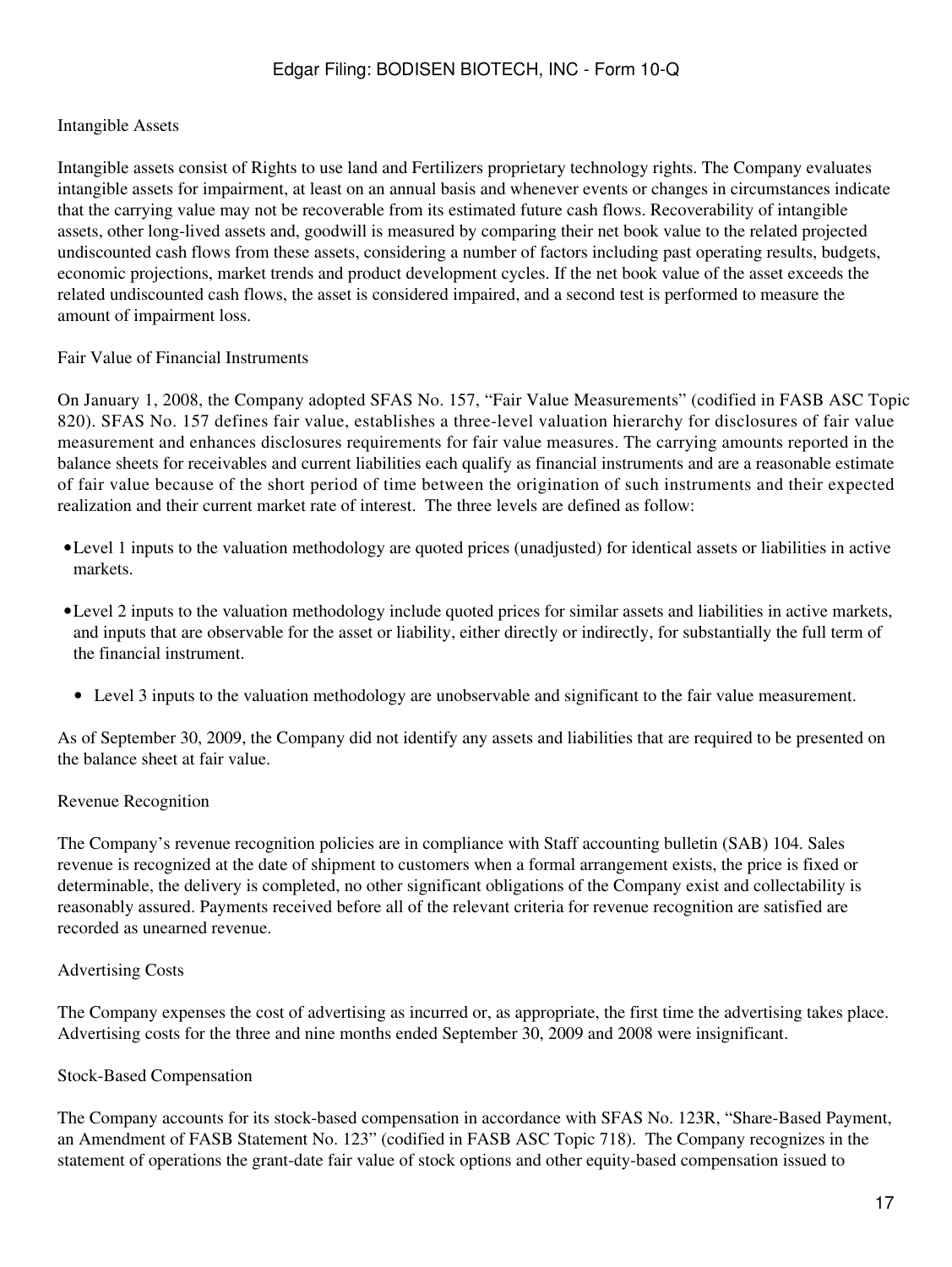employees and non-employees. There were 536,000 options outstanding at September 30, 2009.

Income Taxes

The Company utilizes SFAS No. 109, "Accounting for Income Taxes" (codified in FASB ASC Topic 740), which requires the recognition of deferred tax assets and liabilities for the expected future tax consequences of events that have been included in the financial statements or tax returns. Under this method, deferred income taxes are recognized for the tax consequences in future years of differences between the tax bases of assets and liabilities and their financial reporting amounts at each period end based on enacted tax laws and statutory tax rates applicable to the periods in which the differences are expected to affect taxable income. Valuation allowances are established, when necessary, to reduce deferred tax assets to the amount expected to be realized.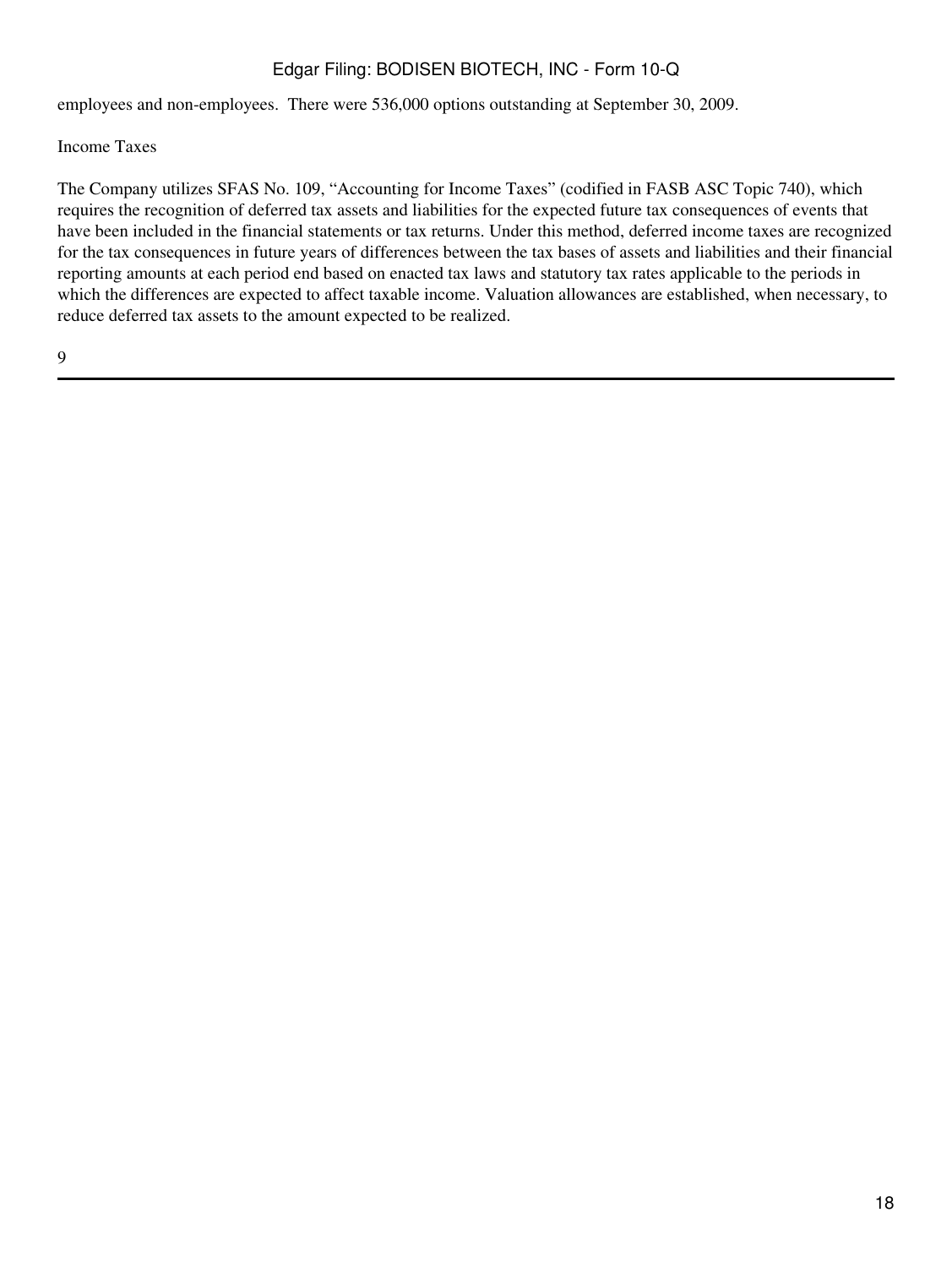In March 2005, Bodisen Biotech Inc. formed Agricultural. Under Chinese law, a newly formed wholly owned subsidiary of a foreign company enjoys an income tax exemption for the first two years and a 50% reduction of normal income tax rates for the following 3 years. In order to extend such tax benefits, in June 2005, Agricultural completed a transaction with BBST, which resulted in Agricultural owning 100% of BBST.

### Foreign Currency Transactions and Comprehensive Income

Accounting principles generally require that recognized revenue, expenses, gains and losses be included in net income. Certain statements, however, require entities to report specific changes in assets and liabilities, such as gain or loss on foreign currency translation, as a separate component of the equity section of the balance sheet. Such items, along with net income, are components of comprehensive income. The functional currency of the Company's Chinese subsidiaries is the Chinese Yuan Renminbi. Translation gains of \$8,117,263 and \$8,117,004 at September 30, 2009 and December 31, 2008, respectively are classified as an item of other comprehensive income in the stockholders' equity section of the consolidated balance sheet. During the nine months ended September 30, 2009 and 2008, other comprehensive income in the consolidated statements of operations and other comprehensive income included translation gains of \$259 and \$2,925,857, respectively.

### Basic and Diluted Earnings Per Share

Earnings per share is calculated in accordance with the Statement of Financial Accounting Standards No. 128 (SFAS No. 128), "Earnings per share" (codified in FASB ASC Topic 260). SFAS No. 128 superseded Accounting Principles Board Opinion No.15 (APB 15). Earnings (loss) per share for all periods presented has been restated to reflect the adoption of SFAS No. 128. Basic net loss per share is based upon the weighted average number of common shares outstanding. Diluted net loss per share is based on the assumption that all dilutive convertible shares and stock options were converted or exercised. Dilution is computed by applying the treasury stock method. Under this method, options and warrants are assumed to be exercised at the beginning of the period (or at the time of issuance, if later), and as if funds obtained thereby were used to purchase common stock at the average market price during the period.

The following is a reconciliation of the number of shares (denominator) used in the basic and diluted earnings per share computations for the three and nine months ended September 30, 2009 and 2008:

| Three Months Ended                           | September 30, 2009 |              | September 30, 2008 |              |  |  |
|----------------------------------------------|--------------------|--------------|--------------------|--------------|--|--|
|                                              |                    | Per          |                    | Per          |  |  |
|                                              |                    | Share        |                    | Share        |  |  |
|                                              | <b>Shares</b>      | Amount       | <b>Shares</b>      | Amount       |  |  |
| Basic earnings per share                     | 18,710,250         | (0.05)<br>\$ | 18,362,424         | (0.24)<br>\$ |  |  |
| Effect of dilutive stock                     |                    |              |                    |              |  |  |
| options/warrants                             |                    |              |                    |              |  |  |
| Diluted earnings per share                   | 18,710,250         | \$<br>(0.05) | 18,362,424         | \$<br>(0.24) |  |  |
|                                              |                    |              |                    |              |  |  |
| Nine Months Ended                            | September 30, 2009 |              | September 30, 2008 |              |  |  |
|                                              |                    | Per          |                    | Per          |  |  |
|                                              |                    | Share        |                    | Share        |  |  |
|                                              | <b>Shares</b>      | Amount       | <b>Shares</b>      | Amount       |  |  |
| Basic earnings per share                     | 18,710,250         | 0.01<br>\$   | 18,327,768         | (0.12)<br>\$ |  |  |
| Effect of dilutive stock<br>options/warrants |                    |              |                    |              |  |  |
| Diluted earnings per share                   | 18,710,250         | \$<br>0.01   | 18,327,768         | \$<br>(0.12) |  |  |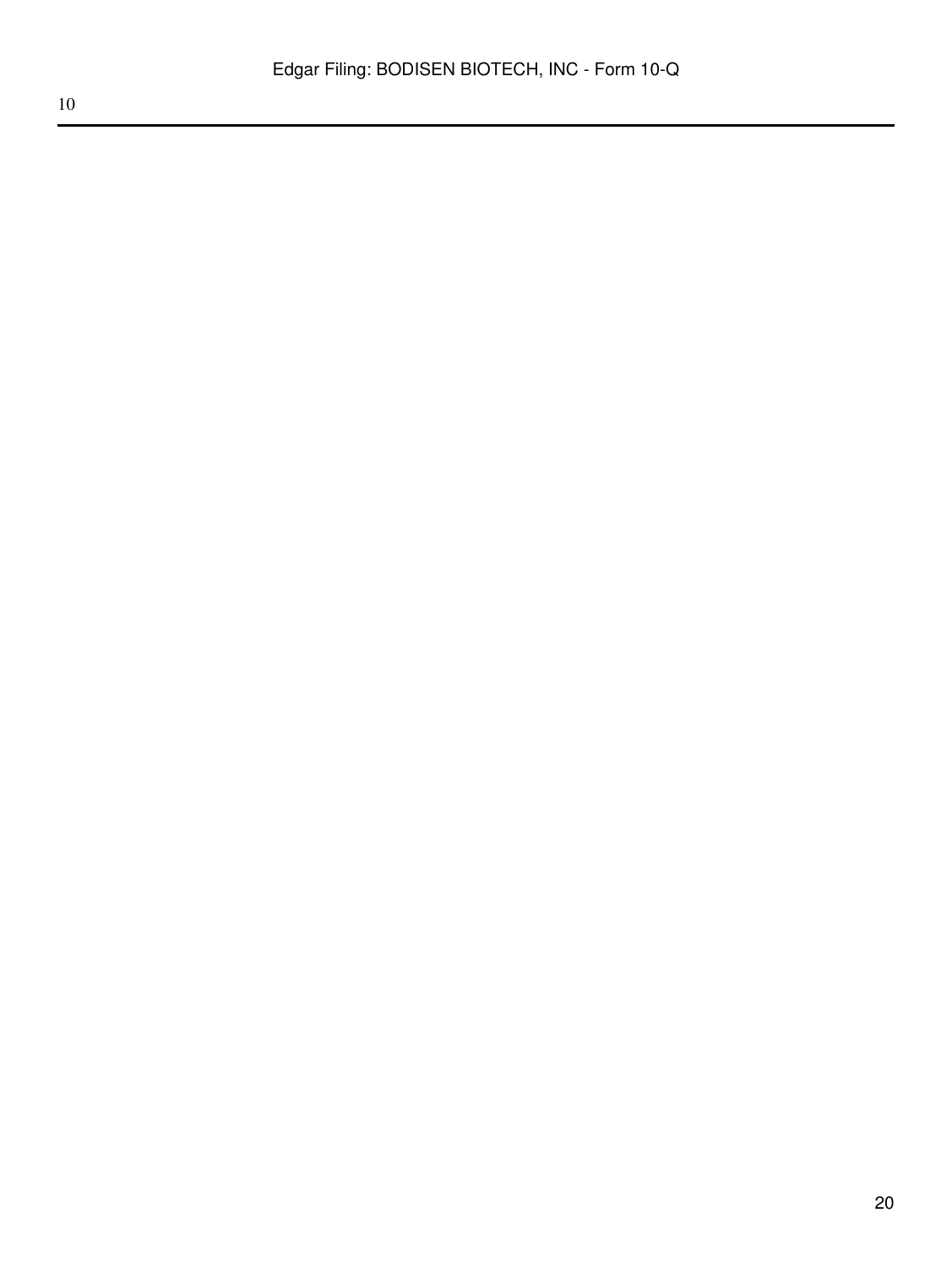#### Statement of Cash Flows

In accordance with Statement of Financial Accounting Standards No. 95, "Statement of Cash Flows" (codified in FASB ASC Topic 230), cash flows from the Company's operations are calculated based upon the local currencies. As a result, amounts related to assets and liabilities reported on the statement of cash flows will not necessarily agree with changes in the corresponding balances on the balance sheet.

### Segment Reporting

Statement of Financial Accounting Standards No. 131 ("SFAS 131"), "Disclosure About Segments of an Enterprise and Related Information" (codified in FASB ASC Topic 280) requires use of the "management approach" model for segment reporting. The management approach model is based on the way a company's management organizes segments within the company for making operating decisions and assessing performance. Reportable segments are based on products and services, geography, legal structure, management structure, or any other manner in which management disaggregates a company. SFAS 131 has no effect on the Company's consolidated financial statements as the Company consists of one reportable business segment. All revenue is from customers in People's Republic of China. All of the Company's assets are located in People's Republic of China.

#### Recent Accounting Pronouncements

On July 1, 2009, the Company adopted Accounting Standards Update ("ASU") No. 2009-01, "Topic 105 - Generally Accepted Accounting Principles - amendments based on Statement of Financial Accounting Standards No. 168 , "The FASB Accounting Standards Codification™ and the Hierarchy of Generally Accepted Accounting Principles" ("ASU No. 2009-01"). ASU No. 2009-01 re-defines authoritative US GAAP for nongovernmental entities to be only comprised of the FASB Accounting Standards Codification™ ("Codification") and, for SEC registrants, guidance issued by the SEC. The Codification is a reorganization and compilation of all then-existing authoritative US GAAP for nongovernmental entities, except for guidance issued by the SEC. The Codification is amended to effect non-SEC changes to authoritative US GAAP. Adoption of ASU No. 2009-01 only changed the referencing convention of US GAAP in Notes to the Consolidated Financial Statements.

In April 2009, the Financial Accounting Standards Board ("FASB") issued FSP No. SFAS 157-4, "Determining Fair Value When the Volume and Level of Activity for the Asset or Liability Have Significantly Decreased and Identifying Transactions That Are Not Orderly" ("FSP No. SFAS 157-4"). FSP No. SFAS 157-4, which is codified in FASB ASC Topics 820-10-35-51 and 820-10-50-2, provides additional guidance for estimating fair value and emphasizes that even if there has been a significant decrease in the volume and level of activity for the asset or liability and regardless of the valuation technique(s) used, the objective of a fair value measurement remains the same. The Company adopted FSP No. SFAS 157-4 beginning April 1, 2009. This FSP had no material impact on the Company's financial position, results of operations or cash flows.

In April 2009, the FASB issued FSP No. FAS 115-2 and FAS 124-2, "Recognition and Presentation of Other-Than-Temporary Impairments," which is codified in FASB ASC Topic 320-10. This FSP modifies the requirements for recognizing other-than-temporarily impaired debt securities and changes the existing impairment model for such securities. The FSP also requires additional disclosures for both annual and interim periods with respect to both debt and equity securities. Under the FSP, impairment of debt securities will be considered other-than-temporary if an entity (1) intends to sell the security, (2) more likely than not will be required to sell the security before recovering its cost, or (3) does not expect to recover the security's entire amortized cost basis (even if the entity does not intend to sell). The FSP further indicates that, depending on which of the above factor(s) causes the impairment to be considered other-than-temporary, (1) the entire shortfall of the security's fair value versus its amortized cost basis or (2) only the credit loss portion would be recognized in earnings while the remaining shortfall (if any) would be recorded in other comprehensive income. This FSP requires entities to initially apply the provisions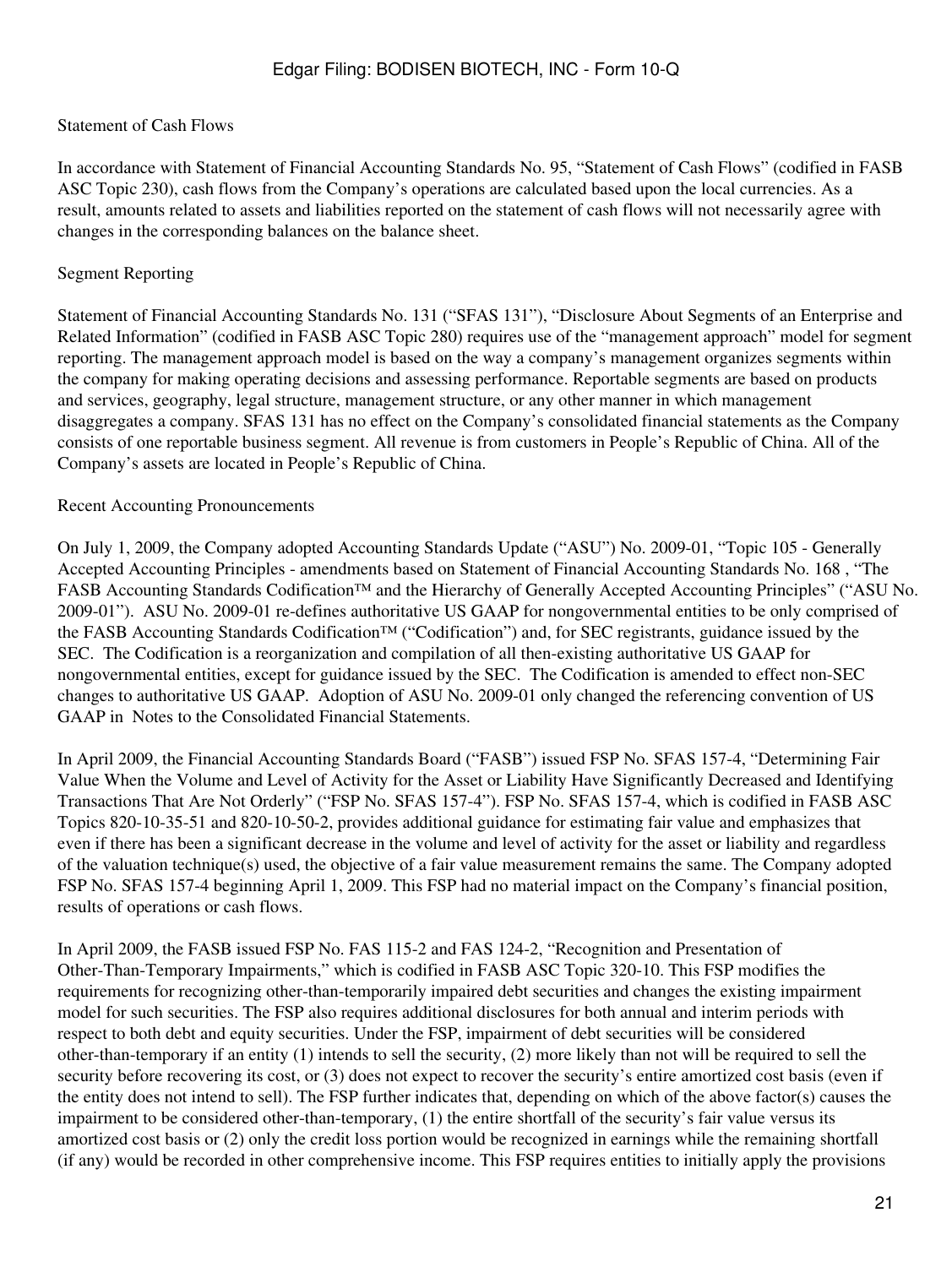of the standard to previously other-than-temporarily impaired debt securities existing as of the date of initial adoption by making a cumulative-effect adjustment to the opening balance of retained earnings in the period of adoption. The cumulative-effect adjustment potentially reclassifies the noncredit portion of a previously other-than-temporarily impaired debt security held as of the date of initial adoption from retained earnings to accumulated other comprehensive income. The Company adopted FSP No. SFAS 115-2 and SFAS 124-2 beginning April 1, 2009. This FSP had no material impact on the Company's financial position, results of operations or cash flows.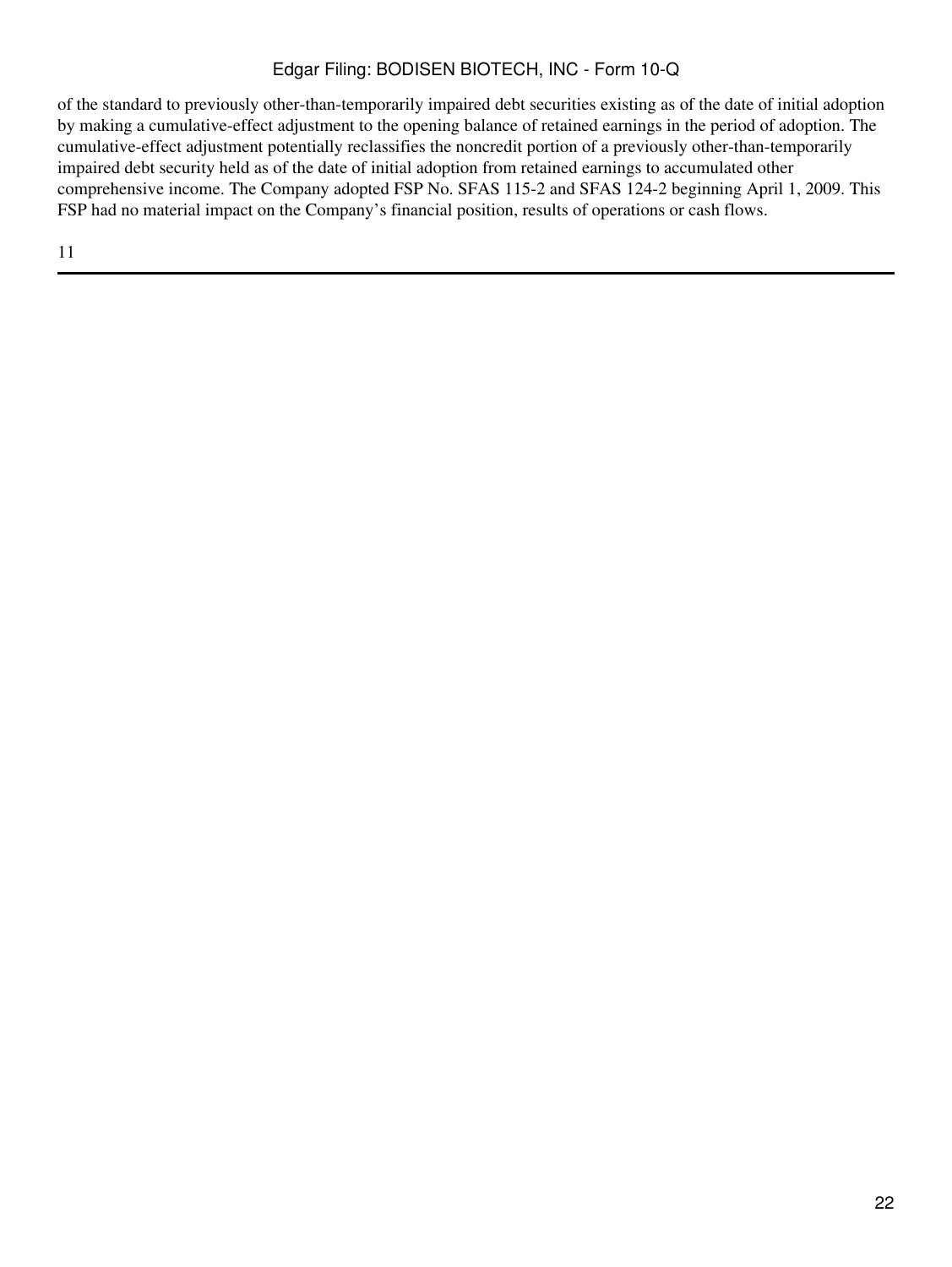In April 2009, the FASB issued FSP No. SFAS 107-1 and APB 28-1, "Interim Disclosures about Fair Value of Financial Instruments," which is codified in FASB ASC Topic 825-10-50. This FSP essentially expands the disclosure about fair value of financial instruments that were previously required only annually to also be required for interim period reporting. In addition, the FSP requires certain additional disclosures regarding the methods and significant assumptions used to estimate the fair value of financial instruments. These additional disclosures are required beginning with the quarter ending June 30, 2009.

In May 2009, the FASB issued SFAS No. 165, "Subsequent Events," codified in FASB ASC Topic 855-10-05, which provides guidance to establish general standards of accounting for and disclosures of events that occur after the balance sheet date but before financial statements are issued or are available to be issued. SFAS No. 165 also requires entities to disclose the date through which subsequent events were evaluated as well as the rationale for why that date was selected. SFAS No. 165 is effective for interim and annual periods ending after June 15, 2009, and accordingly, the Company adopted this pronouncement during the second quarter of 2009. SFAS No. 165 requires that public entities evaluate subsequent events through the date that the financial statements are issued. The Company has evaluated subsequent events through November 13, 2009.

In June 2009, the FASB issued SFAS No. 166, "Accounting for Transfers of Financial Assets — an amendment of FASB Statement No. 140," codified as FASB ASC Topic 860, which requires entities to provide more information regarding sales of securitized financial assets and similar transactions, particularly if the entity has continuing exposure to the risks related to transferred financial assets. SFAS No. 166 eliminates the concept of a "qualifying special-purpose entity," changes the requirements for derecognizing financial assets and requires additional disclosures. SFAS No. 166 is effective for fiscal years beginning after November 15, 2009. The Company does not believe the adoption of SFAS No. 166 will have an impact on its financial condition, results of operations or cash flows.

In June 2009, the FASB issued SFAS No. 167, "Amendments to FASB Interpretation No. 46(R)," codified as FASB ASC Topic 810-10, which modifies how a company determines when an entity that is insufficiently capitalized or is not controlled through voting (or similar rights) should be consolidated. SFAS No. 167 clarifies that the determination of whether a company is required to consolidate an entity is based on, among other things, an entity's purpose and design and a company's ability to direct the activities of the entity that most significantly impact the entity's economic performance. SFAS No. 167 requires an ongoing reassessment of whether a company is the primary beneficiary of a variable interest entity. SFAS No. 167 also requires additional disclosures about a company's involvement in variable interest entities and any significant changes in risk exposure due to that involvement. SFAS No. 167 is effective for fiscal years beginning after November 15, 2009. The Company does not believe the adoption of SFAS No. 167 will have an impact on its financial condition, results of operations or cash flows.

### Note 3 – Principles of Consolidation

The accompanying consolidated financial statements include the accounts of Bodisen Biotech, Inc., its 100% wholly-owned subsidiaries Bodisen Holdings, Inc. (BHI), Yang Ling Bodisen Agricultural Technology Co., Ltd (Agricultural), which was incorporated in March 2005, and Sinkiang Bodisen Agriculture Material Co., Ltd. (Material), which was incorporated in June 2006, as well as the accounts of Agricultural's 100% wholly- owned subsidiary Yang Ling Bodisen Biology Science and Technology Development Company Limited (BBST). All significant inter-company accounts and transactions have been eliminated in consolidation.

### Note 4 – Inventory

Inventory at September 30, 2009 and December 31, 2008 consisted of the following:

September 30, 2009 December 31, 2008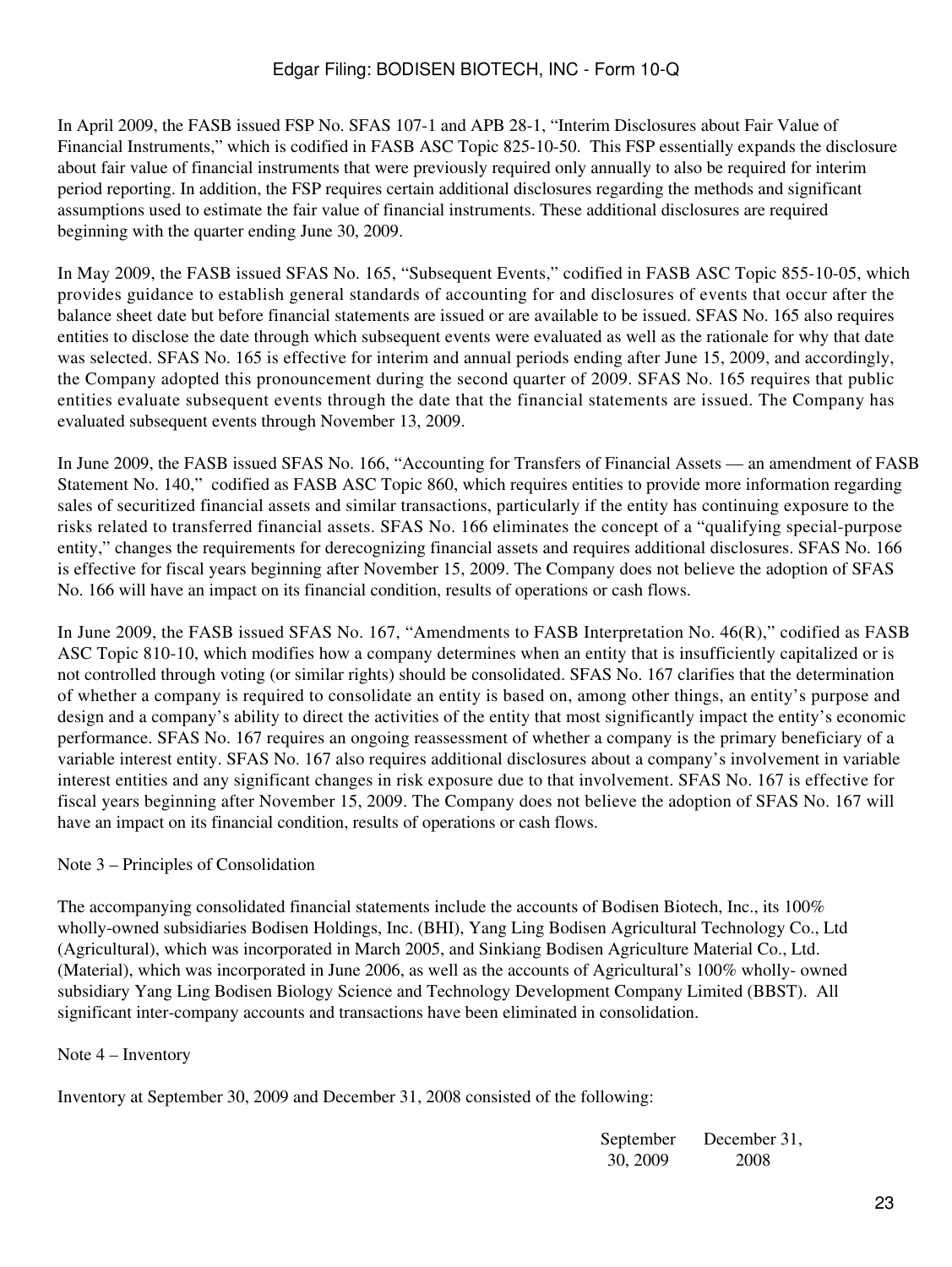| Raw Material          | 490,978 \$ | 1,290,591                 |
|-----------------------|------------|---------------------------|
| Packaging             | 92.615     | 100.926                   |
| <b>Finished Goods</b> | 1.147.346  | 1,237,761                 |
|                       |            | $$1,730,939$ $$2,629,278$ |
|                       |            |                           |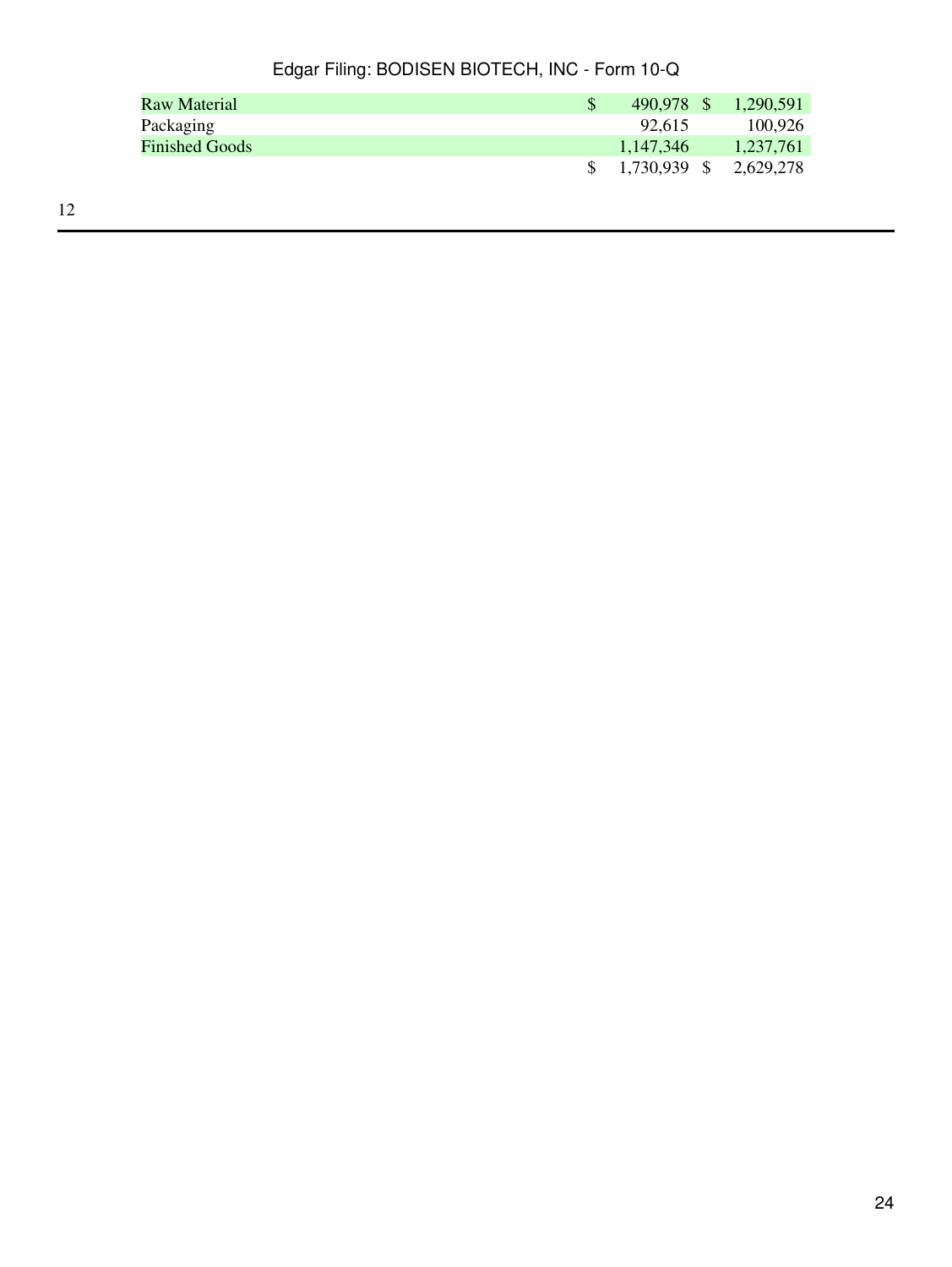#### Note 5 – Marketable Security

During 2005, the Company purchased 1,031,884 (after 2 for 1 split in 2009) shares of China Natural Gas, Inc. (traded on the NASDAQ: CHNG) for \$2,867,346. At September 30, 2009 and December 31, 2008, the fair value of this investment was \$3,921,159 and \$6,191,304, respectively. As a result of the change in fair value of this investment the Company recorded an unrealized gain (loss) of \$(2,270,145) and \$(6,769,159) for the nine months ended September 30, 2009 and 2008, respectively; which is included in other comprehensive income (loss). At September 30, 2009, this represented a 4.9% interest in China Natural Gas, Inc. The CEO of China Natural Gas was a former board member of the Company. See Note 13 for litigation regarding these shares of common stock of China Natural Gas, Inc.

#### Note 6 -Other Long-term Assets

During 2006, the Company acquired a 19.5% and a 19.8% interest in two local companies by investing a total amount of \$1,156,861 in cash. One of these investments was sold during the first quarter of 2009 for \$732,550 resulting in a loss of \$130,247 and the other was sold during the second quarter of 2009 in exchange for inventory valued at \$378,789 resulting in a loss of \$81,363.

During 2008, the Company exchanged \$3,291,264 of receivables for a 28.8% ownership interest in a Chinese company, Shanxi Jiali Pharmaceutical Co. Ltd ("Jiali"). The Company has written down the value of this investment by \$987,860 at December 31, 2008. This investment is accounted for under the equity method and the Company recorded equity income in this investment for the nine months ended September 30, 2009 of \$484,728. The Company's 28.8% interest of Jiali's net assets is \$3,843,639 which is \$1,013,907 more than the carrying amount on the accompanying balance sheet of \$2,829,732. The difference is due to the writedown the Company took on this investment in 2008.

#### Note 7– Intangible Assets

Net intangible assets at September 30, 2009 and December 31, 2008 were as follows:

|                                           |              | September 30,  |  | December 31, |  |
|-------------------------------------------|--------------|----------------|--|--------------|--|
|                                           |              | 2009           |  | 2008         |  |
| Rights to use land                        | <sup>S</sup> | $5,015,160$ \$ |  | 5,061,427    |  |
| Fertilizers proprietary technology rights |              | 1,173,600      |  | 1,173,600    |  |
|                                           |              | 6,188,760      |  | 6,235,027    |  |
| Less Accumulated amortization             |              | (1,260,054)    |  | (1,141,954)  |  |
|                                           |              | 4,928,706 \$   |  | 5,093,073    |  |

The Company's office and manufacturing site is located in Yang Ling Agricultural High-Tech Industries Demonstration Zone in the province of Shanxi, People's Republic of China. The Company leases land per a real estate contract with the government of People's Republic of China for a period from November 2001 through November 2051. Per the People's Republic of China's governmental regulations, the Government owns all land.

During July 2003, the Company leased another parcel of land per a real estate contract with the government of the People's Republic of China for a period from July 2003 through June 2053.

The Company has recognized the amounts paid for the acquisition of rights to use land as intangible asset and amortizing over a period of fifty years. The "Rights to use land" is being amortized over a 50 year period.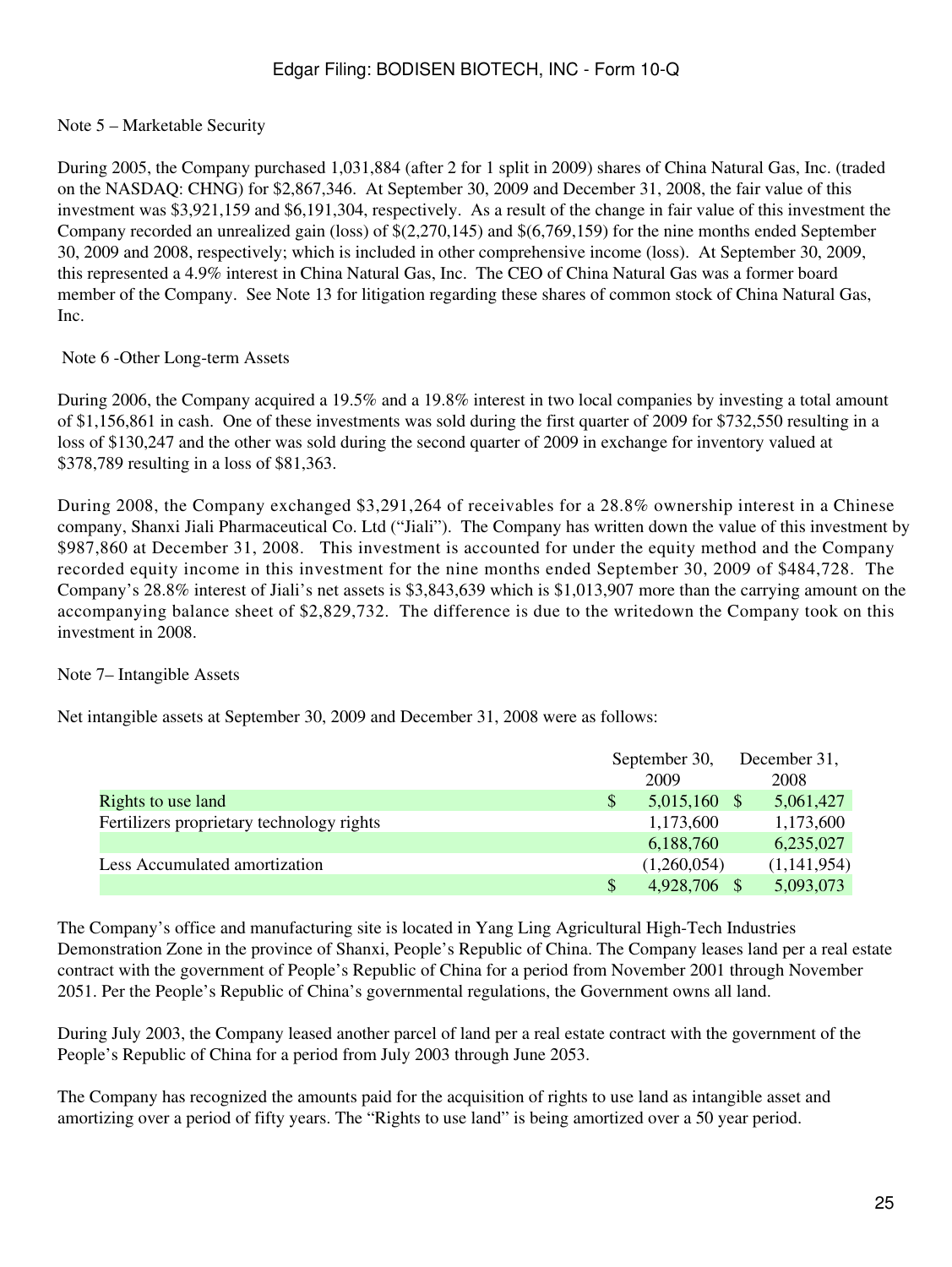The Company acquired Fluid and Compound Fertilizers proprietary technology rights with a life ending December 31, 2011. The Company is amortizing Fertilizers proprietary technology rights over a period of ten years.

On July 15, 2008, the Company entered into a 50 year land rights agreement.

Amortization expense for the Company's intangible assets for the nine month period ended September 30, 2009 and 2008 amounted to \$164,244 and \$128,320, respectively.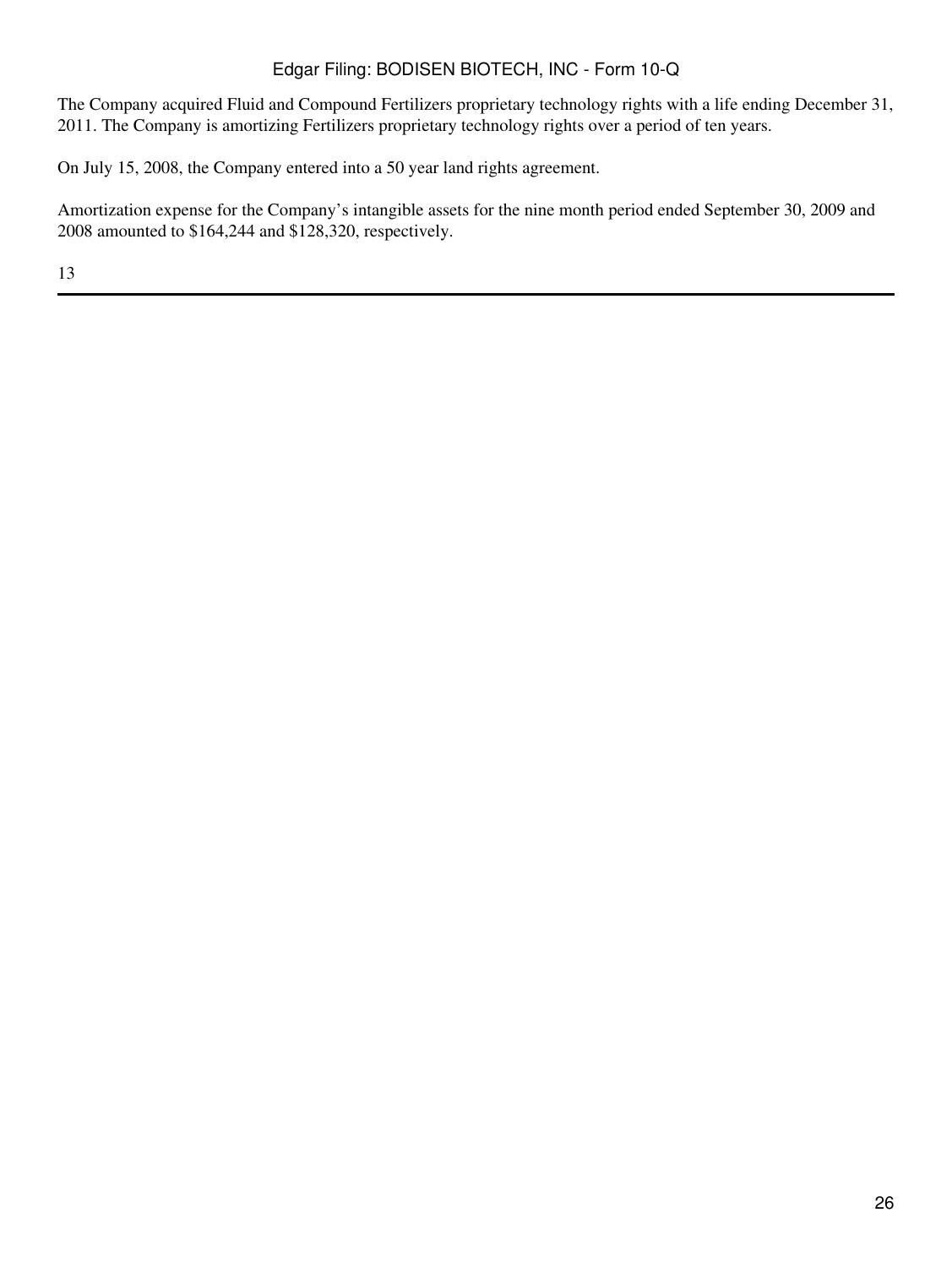Note 8 – Stock Options and Warrants

Stock Options

Following is a summary of the stock option activity:

|                                 |                |               | Weighted                 |                 |          |
|---------------------------------|----------------|---------------|--------------------------|-----------------|----------|
|                                 |                |               | Average                  |                 |          |
|                                 | Options        |               | Exercise                 | Aggregate       |          |
|                                 | outstanding    |               | Price                    | Intrinsic Value |          |
| Outstanding, December 31, 2008  | 536,000        | <sup>\$</sup> | 1.89                     | <sup>S</sup>    | $\theta$ |
| Granted                         |                |               |                          |                 |          |
| Forfeited                       | $(100,000)$ \$ |               | 5.00                     |                 |          |
| Exercised                       |                |               | $\overline{\phantom{0}}$ |                 |          |
| Outstanding, September 30, 2009 | 436,000        | S             | 1.18                     | $\mathbf{s}$    | $\theta$ |

Following is a summary of the status of options outstanding at September 30, 2009:

Outstanding Options Exercisable Options

| Average<br>RemainingAverage Exercise<br><b>Exercise Price</b><br>Contractual Life<br>Number<br>Price |      |         |                    | Number |         | Average<br>Exercise<br>Price |      |
|------------------------------------------------------------------------------------------------------|------|---------|--------------------|--------|---------|------------------------------|------|
| \$                                                                                                   | 5.80 | 10,000  | $0.24 \text{ }$ \$ | 5.80   | 10,000  | S                            | 5.80 |
| \$                                                                                                   | 6.72 | 26,000  | 1.01<br>-S         | 6.72   | 26,000  | S                            | 6.72 |
|                                                                                                      | 0.70 | 400,000 | 1.50 <sup>5</sup>  | 0.70   | 400,000 | \$                           | 0.70 |

Note 9 – Employee Welfare Plans

The Company has established its own employee welfare plan in accordance with Chinese law and regulations. The Company makes annual contributions of 14% of all employees' salaries to employee welfare plan. The total expense for the above plan were \$45,295 and \$0 for the three months ended September 30, 2009 and 2008, respectively. The Company has recorded welfare payable of \$0 and \$0 at September 30, 2009 and December 31, 2008, respectively, which is included in accrued expenses in the accompanying consolidated balance sheet.

Note 10 – Statutory Common Welfare Fund

As stipulated by the Company Law of the People's Republic of China (PRC), net income after taxation can only be distributed as dividends after appropriation has been made for the following:

- 
- i. Making up cumulative prior years' losses, if any;
- ii.Allocations to the "Statutory surplus reserve" of at least 10% of income after tax, as determined under PRC accounting rules and regulations, until the fund amounts to 50% of the Company's registered capital;
- iii.Allocations of 5-10% of income after tax, as determined under PRC accounting rules and regulations, to the Company's "Statutory common welfare fund", which is established for the purpose of providing employee facilities and other collective benefits to the Company's employees; and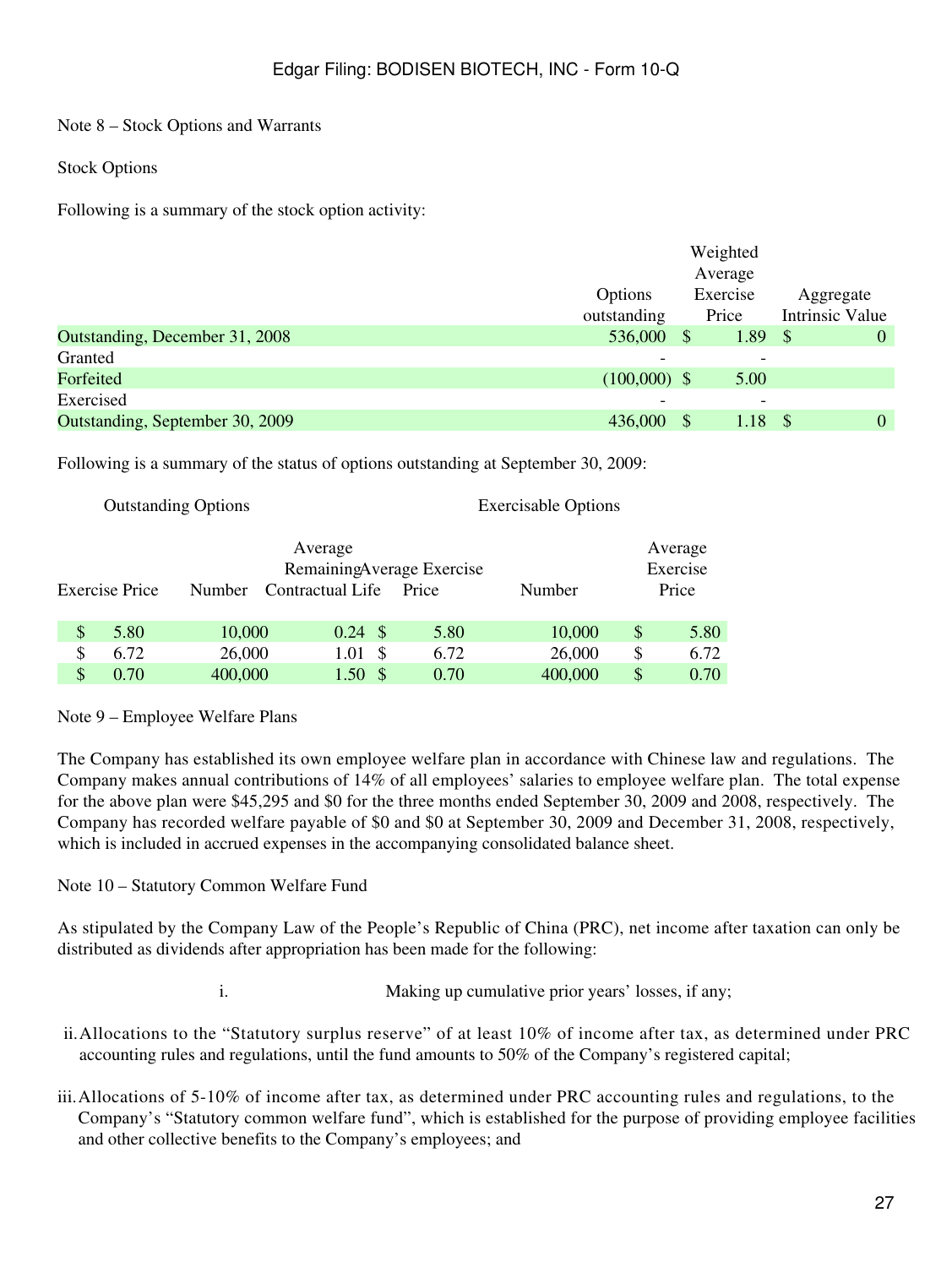iv. Allocations to the discretionary surplus reserve, if approved in the stockholders' general meeting.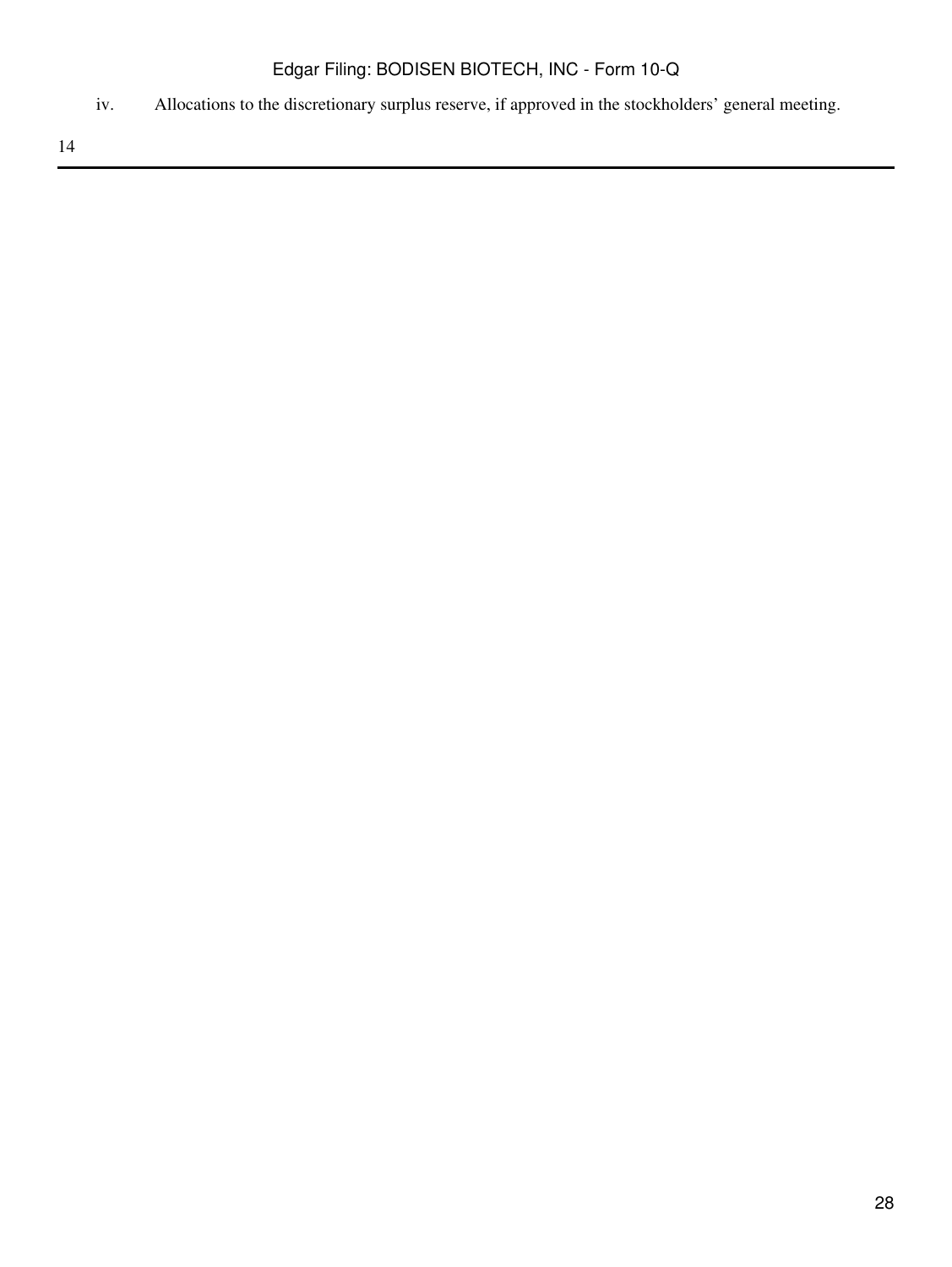Pursuant to the new Corporate Law effective on January 1, 2006, there is now only one "Statutory surplus reserve" requirement. The reserve is 10 percent of income after tax, not to exceed 50 percent of registered capital.

The Company has appropriated \$0 and \$0 as reserve for the statutory surplus reserve and welfare fund for the nine months ended September 30, 2009 and 2008, respectively.

Note 11 – Factory Location and Lease Commitments

The Company's principal executive offices are located at North Part of Xinquia Road, Yang Ling Agricultural High-Tech Industries Demonstration Zone Yang Ling, Shaanxi province, People's Republic of China. BBST owns two factories, which includes three production lines, an office building, one warehouse, and two research labs and, is located on 10,900 square meters of land. These leases require monthly rental payments of \$2,546 and the leases expire in 2013. Future payments under these leases is as follows: 2009 - \$7,639; 2010 - \$30,556; 2011 - \$30,556; 2012 - \$30,556; and 2013 - \$3,726.

Note 12 – Current Vulnerability Due to Certain Concentrations

Three vendors provided 36.6%, 13.4% and 10.7% of the Company's raw materials for the nine months ended September 30, 2009 and four vendors provided 55.00%, 23.98%, 15.86%, and 1.18%, of the Company's raw materials for the nine months ended September 30, 2008.

The Company's operations are carried out in the PRC. Accordingly, the Company's business, financial condition and results of operations may be influenced by the political, economic and legal environments in the PRC, by the general state of the PRC's economy. The Company's business may be influenced by changes in governmental policies with respect to laws and regulations, anti-inflationary measures, currency conversion and remittance abroad, and rates and methods of taxation, among other things.

Note 13 – Litigation

From time to time, we may become involved in various lawsuits and legal proceedings that arise in the ordinary course of business. Litigation is, however, subject to inherent uncertainties, and an adverse result in these or other matters may arise from time to time that may harm our business. Other than the matters described below, we are currently not aware of any such legal proceedings or claims that we believe would or could have, individually or in the aggregate, a material adverse affect on our business, financial condition, results of operations or liquidity.

In late 2006, various shareholders of our company filed eight purported class actions in the U.S. District Court for the Southern District of New York against our company and certain of our officers and directors (among others), asserting claims under the federal securities laws. The complaints contain allegations about our prior financial disclosures and our internal controls and a prior, now-terminated relationship with a financial advisor. The complaints did not specify an amount of damages that plaintiffs seek.

The eight actions were Stephanie Tabor vs. Bodisen, Inc., et al., Case No. 06-13220 (filed November 2006), Fraser Laschinger vs. Bodisen, Inc., et al., Case No. 06-13254 (filed November 2006), Anthony DeSantis vs. Bodisen, Inc., et. al., Case No. 06-13454 (filed November 2006), Yuchen Zhou vs. Bodisen, Inc., et. al., Case No. 06-13567 (filed November 2006), William E. Cowley vs. Bodisen, Inc., et. al., Case No. 06-13739 (filed December 2006), Ronald Stubblefield vs. Bodisen, Inc., et. al., Case No. 06-14449 (filed December 2006), Adam Cohen vs. Bodisen, Inc., et. al., Case No. 06-15179 (filed December 2006) and Lawrence M. Cohen vs. Bodisen, Inc., et. al., Case No. 06-15399 (filed December 2006). In 2007, the Court consolidated each of the actions into a single proceeding. On September 26, 2008, the Court entered a judgment in favor of the Company and closed the case.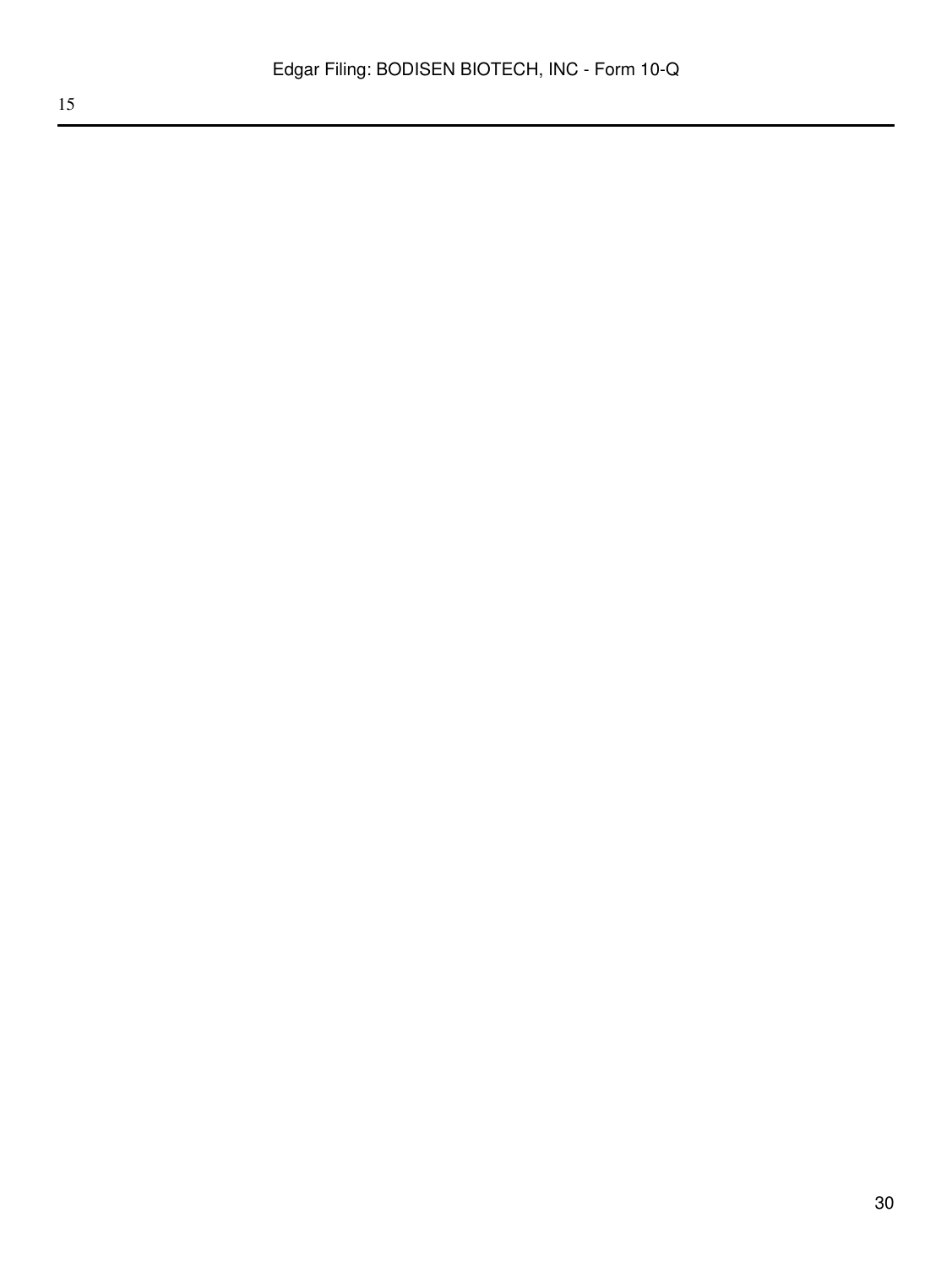In 2007, Ji Xiang, a shareholder of China Natural Gas (and son of its Chairman and CEO) instituted litigation in the Chinese court system in Shaanxi province challenging the validity of our ownership of 1,031,884 (2,063,768 pre stock split) shares of China Natural Gas common stock. We obtained these shares in September 2005 in a share transfer agreement and assert that we have fully performed our obligations under the agreement and are entitled to own the shares. The parties in the Chinese litigation have submitted their evidence and now await a decision from the Chinese court. Also, in January 2008, the same shareholder instituted litigation in the State of Utah District Court, Salt Lake County, against Yangling Bodisen Biotech Development Co. Ltd. and Interwest Transfer Co. (China Natural Gas's transfer agent) seeking to prevent us from selling our shares in China Natural Gas. Plaintiff has obtained an order from the Utah court provisionally preventing us from selling the China Natural Gas shares pending a decision on the merits of the underlying dispute. In May 2009, Ji Xiang and Yangling entered into a settlement agreement through mediation in the Supreme Court of Shaanxi province. Pursuant to the settlement agreement, Xiang Ji agreed to withdraw the lawsuit he filed against Yangling in the State of Utah District Court, Salt Lake County, and Yangling agreed to sell back to Ji Xiang the 1,031,884 shares at a repurchase price of \$3.80 per share, for an aggregate repurchase price of \$3,921,159.

As of October 29, 2009, the Utah court had lifted the injunction preventing us from selling our shares in China Natural Gas and allowed for the certificate representing the 1,031,884 shares to be transferred to Ji Xiang. The Company is working with counsel to effect transfer of the shares through a U.S. transfer agent in accordance with the settlement agreement among the parties. The pending lawsuit in Utah will be dismissed immediately upon transfer of the shares to Ji Xiang and will thereafter have no further potential effect or impact upon the operation or financial condition of the Company.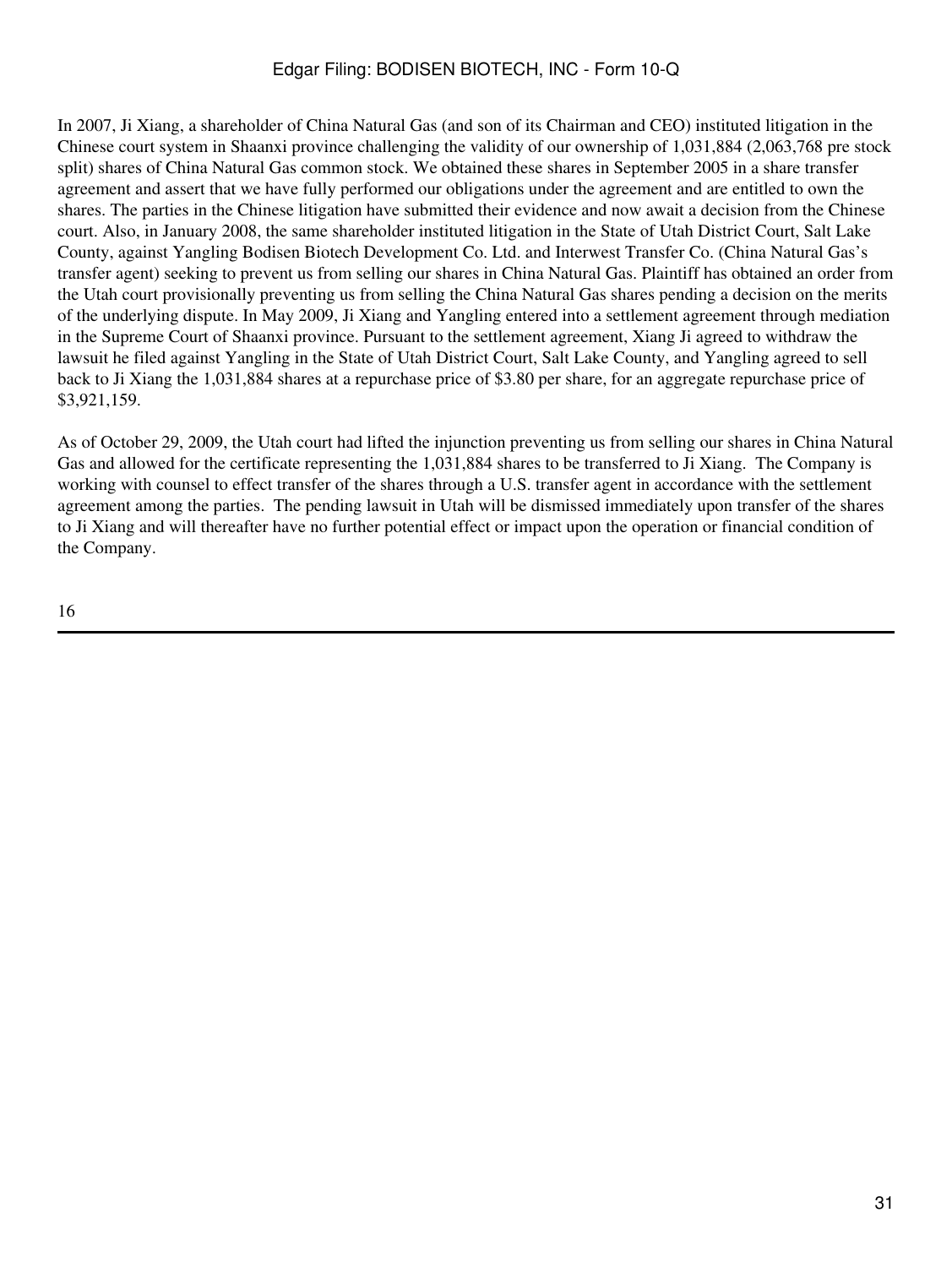### ITEM 2. MANAGEMENT'S DISCUSSION AND ANALYSIS OF FINANCIAL CONDITION AND RESULTS OF OPERATIONS.

### Cautionary Note Regarding Forward-Looking Statements

We make certain forward-looking statements in this report. Statements concerning our future operations, prospects, strategies, financial condition, future economic performance (including growth and earnings), demand for our services, and other statements of our plans, beliefs, or expectations, including the statements contained under the captions "Management's Discussion and Analysis of Financial Condition and Results of Operations," "Business," as well as captions elsewhere in this document, are forward-looking statements. In some cases these statements are identifiable through the use of words such as "anticipate," "believe," "estimate," "expect," "intend," "plan," "project," "tar "could," "may," "should," "will," "would," and similar expressions. We intend such forward-looking statements to be covered the safe harbor provisions contained in Section 27A of the Securities Act of 1933, as amended (the "Securities Act") and in Section 21E of the Securities Exchange Act of 1934, as amended (the "Exchange Act"). The forward-looking statements we make are not guarantees of future performance and are subject to various assumptions, risks, and other factors that could cause actual results to differ materially from those suggested by these forward-looking statements. Because such statements are subject to risks and uncertainties, actual results may differ materially from those expressed or implied by the forward-looking statements. Indeed, it is likely that some of our assumptions will prove to be incorrect. Our actual results and financial position will vary from those projected or implied in the forward-looking statements and the variances may be material. You are cautioned not to place undue reliance on such forward-looking statements. These risks and uncertainties, together with the other risks described from time to time in reports and documents that we file with the SEC should be considered in evaluating forward-looking statements.

The nature of our business makes predicting the future trends of our revenue, expenses, and net income difficult. Thus, our ability to predict results or the actual effect of our future plans or strategies is inherently uncertain. The risks and uncertainties involved in our business could affect the matters referred to in any forward-looking statements and it is possible that our actual results may differ materially from the anticipated results indicated in these forward-looking statements. Important factors that could cause actual results to differ from those in the forward-looking statements include, without limitation, the following:

| $\bullet$ |           | the effect of political, economic, and market conditions and geopolitical events; |
|-----------|-----------|-----------------------------------------------------------------------------------|
|           |           | legislative and regulatory changes that affect our business;                      |
|           |           | the availability of funds and working capital;                                    |
|           | $\bullet$ | the actions and initiatives of current and potential competitors;                 |
|           |           | investor sentiment; and                                                           |
|           |           | our reputation.                                                                   |

We do not undertake any responsibility to publicly release any revisions to these forward-looking statements to take into account events or circumstances that occur after the date of this report. Additionally, we do not undertake any responsibility to update you on the occurrence of any unanticipated events which may cause actual results to differ from those expressed or implied by any forward-looking statements.

The following discussion and analysis should be read in conjunction with our consolidated financial statements and the related notes thereto as filed with the SEC and other financial information contained elsewhere in this Report.

Except as otherwise indicated by the context, references in this Form 10-Q to "we," "us," "our," "the Registrant", "our Company," or "the Company" are Bodisen Biotech, Inc., a Delaware corporation and its consolidated subsidiaries, including Yang Ling Bodisen Biology Science and Technology Development Company Limited, ("Yang Ling"), our operating subsidiary. Unless the context otherwise requires, all references to (i) "PRC" and "China" are to the People's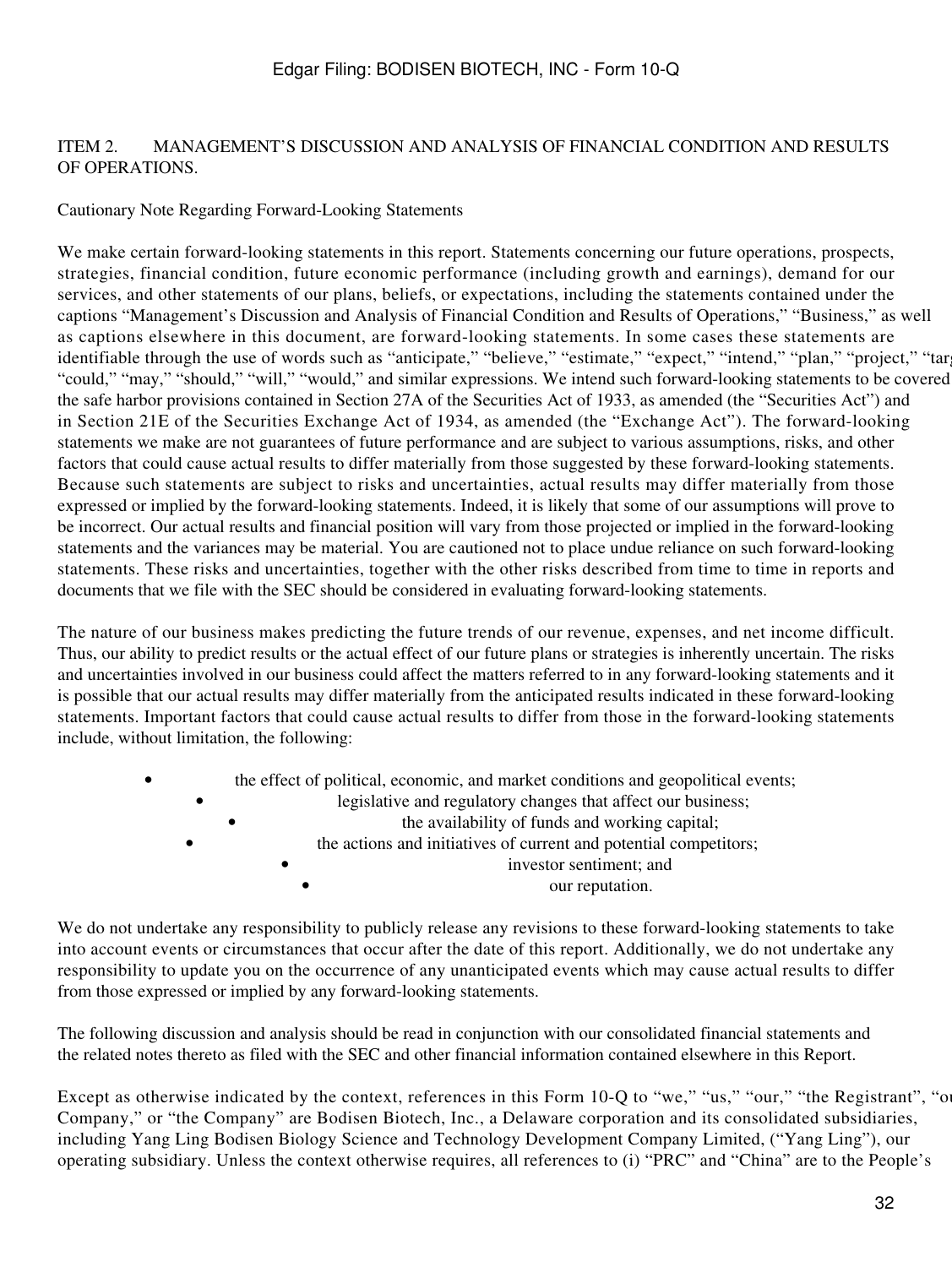Republic of China; (ii) "U.S. dollar," "\$" and "US\$" are to United States dollars; (iii) "RMB" are to Yuan Renminbi of China; (iv) "Securities Act" are to the Securities Act of 1933, as amended; and (v) "Exchange Act" are to the Securities Exchange Act of 1934, as amended.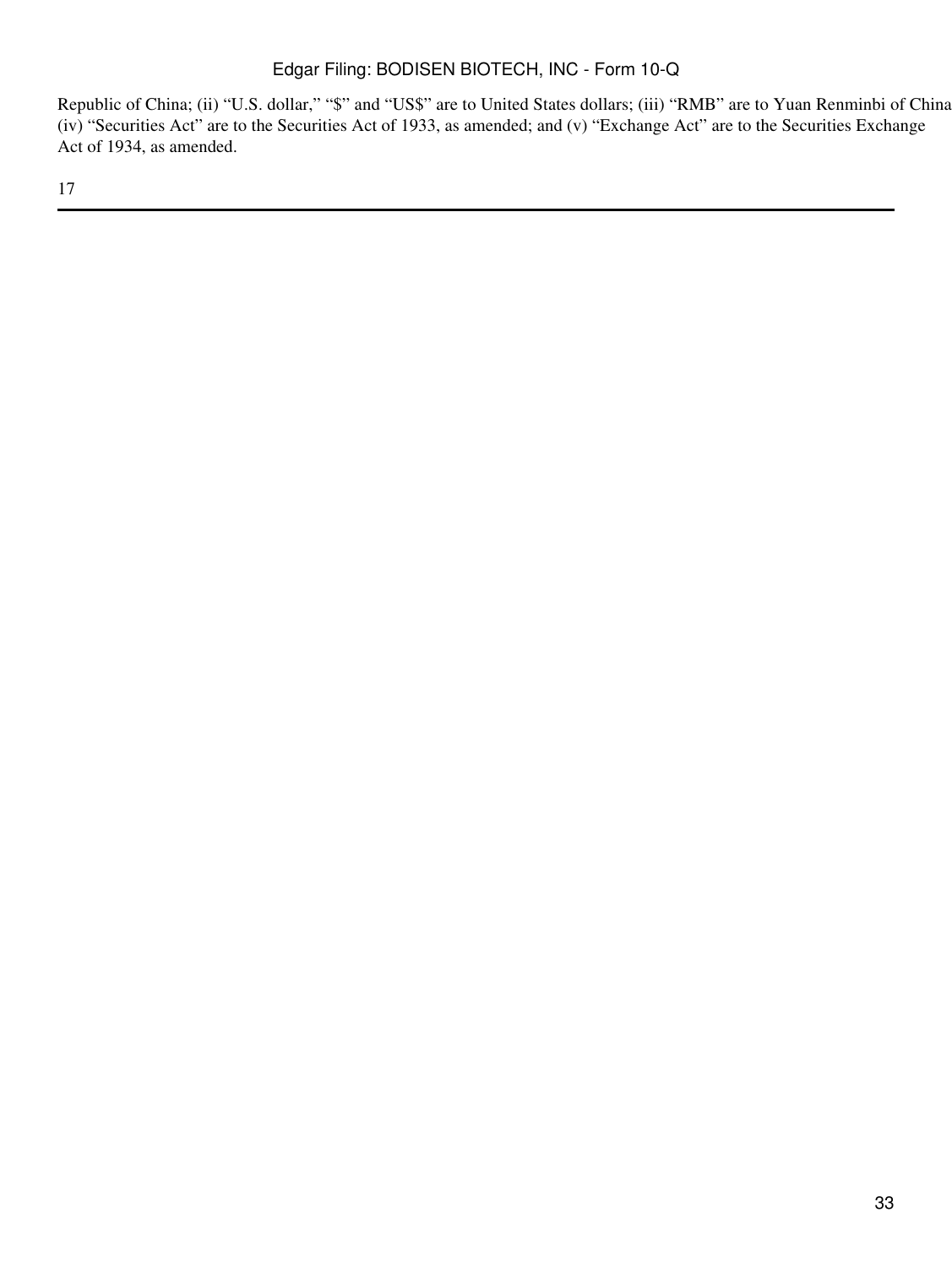#### Critical Accounting Policies and Estimates

Our financial statements and related public financial information are based on the application of accounting principles generally accepted in the United States ("US GAAP"). US GAAP requires the use of estimates; assumptions, judgments and subjective interpretations of accounting principles that have an impact on the assets, liabilities, revenues and expenses amounts reported. These estimates can also affect supplemental information contained in our external disclosures including information regarding contingencies, risk and financial condition. We believe our use of estimates and underlying accounting assumptions adhere to GAAP and are consistently and conservatively applied. We base our estimates on historical experience and on various other assumptions that we believe to be reasonable under the circumstances. Actual results may differ materially from these estimates under different assumptions or conditions. We continue to monitor significant estimates made during the preparation of our financial statements.

We believe the following is among the most critical accounting policies that impact our consolidated financial statements. We suggest that our significant accounting policies, as described in our condensed consolidated financial statements in the Summary of Significant Accounting Policies, be read in conjunction with this Management's Discussion and Analysis of Financial Condition and Results of Operations. See also Note 2 to our consolidated financial statements for further discussion of our accounting policies.

#### Accounts receivable

We maintain reserves for potential credit losses on accounts receivable and record them primarily on a specific identification basis. In order to establish reserves, we review the composition of accounts receivable and analyze historical bad debts, customer concentrations, customer credit worthiness, current economic trends and changes in customer payment patterns to evaluate the adequacy of these reserves. This analysis and evaluation requires the use of judgments and estimates. Because of the nature of the evaluation, certain of the judgments and estimates are subject to change, which may require adjustments in future periods.

#### Inventories

We value inventories at the lower of cost (determined on a weighted average basis) or market. When evaluating our inventory, we compare the cost with the market value and make allowance to write them down to market value, if lower. The determination of market value requires the use of estimates and judgment by our management.

#### Intangible assets

We evaluate intangible assets for impairment, at least on an annual basis and whenever events or changes in circumstances indicate that the carrying value may not be recoverable from its estimated future cash flows. This evaluation requires the use of judgments and estimates, in particular with respect to recoverability. Recoverability of intangible assets, other long-lived assets and, goodwill is measured by comparing their net book value to the related projected undiscounted cash flows from these assets, considering a number of factors including past operating results, budgets, economic projections, market trends and product development cycles. If the net book value of the asset exceeds the related undiscounted cash flows, the asset is considered impaired, and a second test is performed to measure the amount of impairment loss.

### Recent Accounting Pronouncements

On July 1, 2009, we adopted Accounting Standards Update ("ASU") No. 2009-01, "Topic 105 - Generally Accepted Accounting Principles - amendments based on Statement of Financial Accounting Standards No. 168, "The FASB Accounting Standards Codification™ and the Hierarchy of Generally Accepted Accounting Principles." ASU No. 2009-01 re-defines authoritative US GAAP for nongovernmental entities to be only comprised of the FASB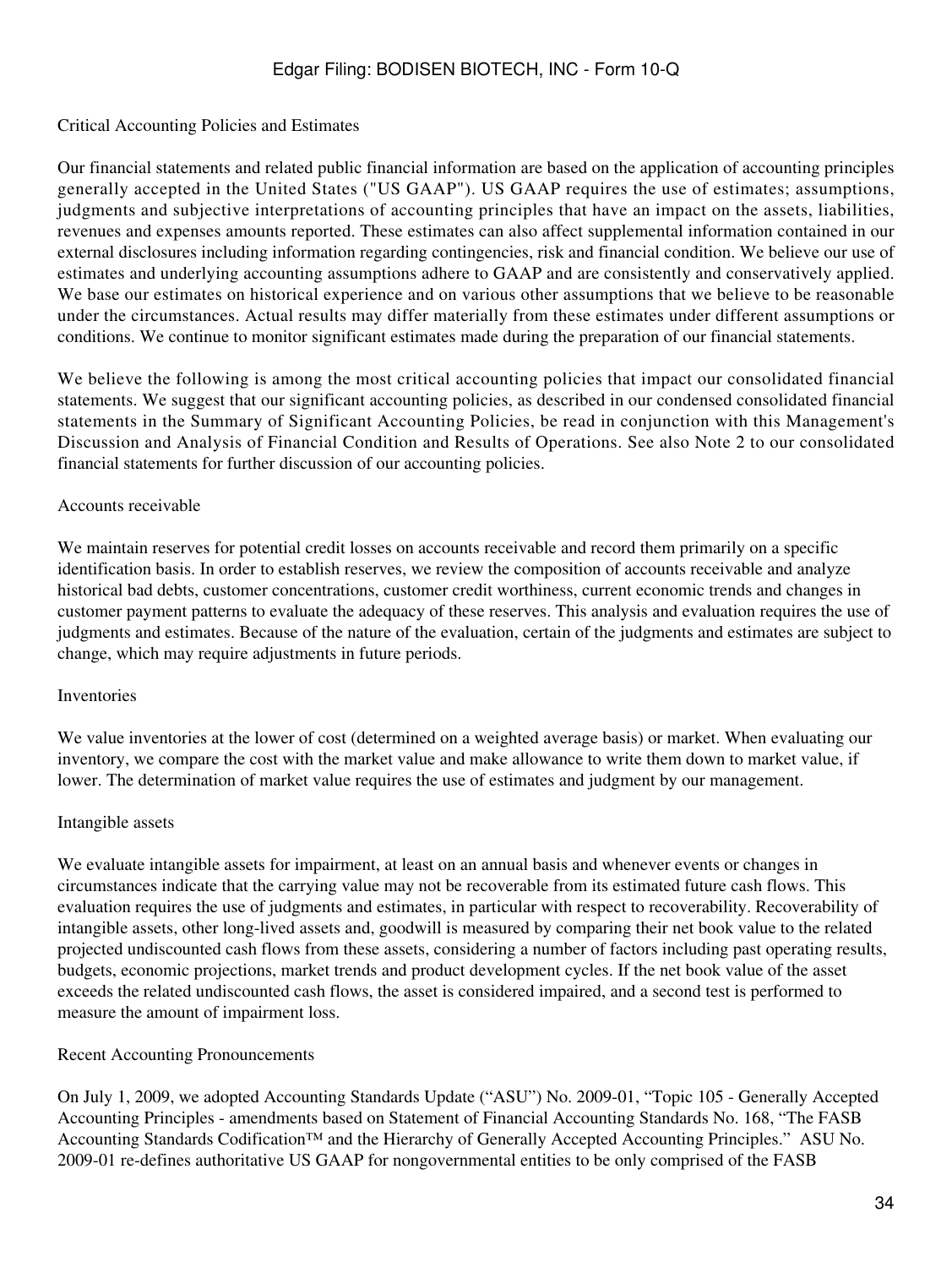Accounting Standards Codification™ ("Codification") and, for SEC registrants, guidance issued by the SEC. The Codification is a reorganization and compilation of all then-existing authoritative US GAAP for nongovernmental entities, except for guidance issued by the SEC. The Codification is amended to effect non-SEC changes to authoritative US GAAP. Adoption of ASU No. 2009-01 only changed the referencing convention of US GAAP in Notes to the Consolidated Financial Statements.

In April 2009, the FASB issued FSP No. SFAS 157-4, "Determining Fair Value When the Volume and Level of Activity for the Asset or Liability Have Significantly Decreased and Identifying Transactions That Are Not Orderly." FSP No. SFAS 157-4, which is codified in FASB ASC Topics 820-10-35-51 and 820-10-50-2, provides additional guidance for estimating fair value and emphasizes that even if there has been a significant decrease in the volume and level of activity for the asset or liability and regardless of the valuation technique(s) used, the objective of a fair value measurement remains the same. The Company adopted FSP No. SFAS 157-4 beginning April 1, 2009. This FSP had no material impact on our financial position, results of operations or cash flows.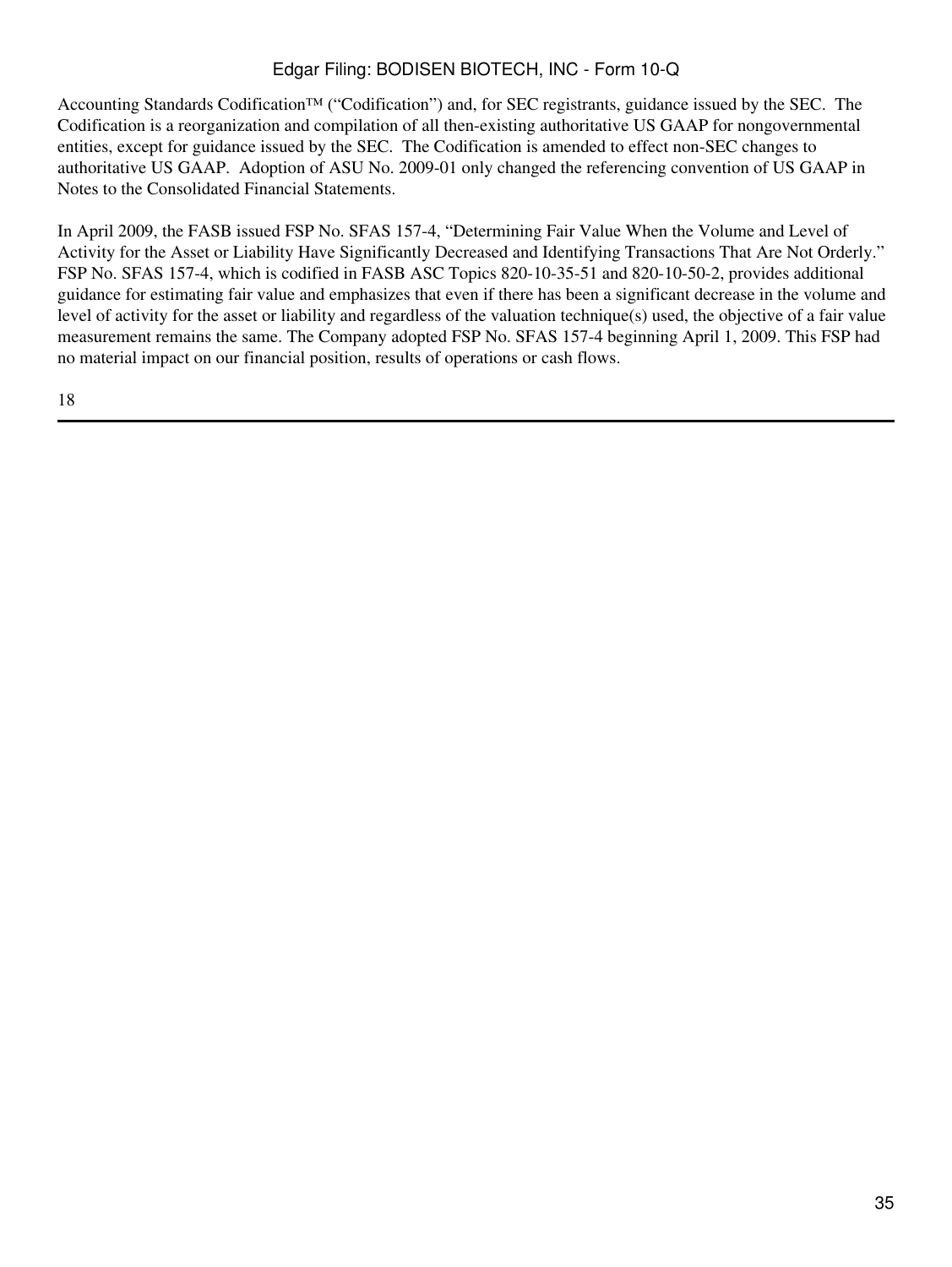In April 2009, the FASB issued FSP No. FAS 115-2 and FAS 124-2, "Recognition and Presentation of Other-Than-Temporary Impairments," which is codified in FASB ASC Topic 320-10. This FSP modifies the requirements for recognizing other-than-temporarily impaired debt securities and changes the existing impairment model for such securities. The FSP also requires additional disclosures for both annual and interim periods with respect to both debt and equity securities. Under the FSP, impairment of debt securities will be considered other-than-temporary if an entity (1) intends to sell the security, (2) more likely than not will be required to sell the security before recovering its cost, or (3) does not expect to recover the security's entire amortized cost basis (even if the entity does not intend to sell). The FSP further indicates that, depending on which of the above factor(s) causes the impairment to be considered other-than-temporary, (1) the entire shortfall of the security's fair value versus its amortized cost basis or (2) only the credit loss portion would be recognized in earnings while the remaining shortfall (if any) would be recorded in other comprehensive income. This FSP requires entities to initially apply the provisions of the standard to previously other-than-temporarily impaired debt securities existing as of the date of initial adoption by making a cumulative-effect adjustment to the opening balance of retained earnings in the period of adoption. The cumulative-effect adjustment potentially reclassifies the noncredit portion of a previously other-than-temporarily impaired debt security held as of the date of initial adoption from retained earnings to accumulated other comprehensive income. The Company adopted FSP No. SFAS 115-2 and SFAS 124-2 beginning April 1, 2009. This FSP had no material impact on our financial position, results of operations or cash flows.

In April 2009, the FASB issued FSP No. SFAS 107-1 and APB 28-1, "Interim Disclosures about Fair Value of Financial Instruments," which is codified in FASB ASC Topic 825-10-50. This FSP essentially expands the disclosure about fair value of financial instruments that were previously required only annually to also be required for interim period reporting. In addition, the FSP requires certain additional disclosures regarding the methods and significant assumptions used to estimate the fair value of financial instruments. These additional disclosures are required beginning with the quarter ending June 30, 2009.

In May 2009, the FASB issued SFAS No. 165, "Subsequent Events," codified in FASB ASC Topic 855-10-05, which provides guidance to establish general standards of accounting for and disclosures of events that occur after the balance sheet date but before financial statements are issued or are available to be issued. SFAS No. 165 also requires entities to disclose the date through which subsequent events were evaluated as well as the rationale for why that date was selected. SFAS No. 165 is effective for interim and annual periods ending after June 15, 2009, and accordingly, we adopted this pronouncement during the second quarter of 2009. SFAS No. 165 requires that public entities evaluate subsequent events through the date that the financial statements are issued. We have evaluated subsequent events through November 13, 2009.

In June 2009, the FASB issued SFAS No. 166, "Accounting for Transfers of Financial Assets — an amendment of FASB Statement No. 140," codified as FASB ASC Topic 860, which requires entities to provide more information regarding sales of securitized financial assets and similar transactions, particularly if the entity has continuing exposure to the risks related to transferred financial assets. SFAS No. 166 eliminates the concept of a "qualifying special-purpose entity," changes the requirements for derecognizing financial assets and requires additional disclosures. SFAS No.166 is effective for fiscal years beginning after November 15, 2009. We do not believe the adoption of SFAS No.166 will have an impact on our financial condition, results of operations or cash flows.

In June 2009, the FASB issued SFAS No. 167, "Amendments to FASB Interpretation No. 46(R)," codified as FASB ASC Topic 810-10, which modifies how a company determines when an entity that is insufficiently capitalized or is not controlled through voting (or similar rights) should be consolidated. SFAS No. 167 clarifies that the determination of whether a company is required to consolidate an entity is based on, among other things, an entity's purpose and design and a company's ability to direct the activities of the entity that most significantly impact the entity's economic performance. SFAS No. 167 requires an ongoing reassessment of whether a company is the primary beneficiary of a variable interest entity. SFAS No. 167 also requires additional disclosures about a company's involvement in variable interest entities and any significant changes in risk exposure due to that involvement. SFAS No.167 is effective for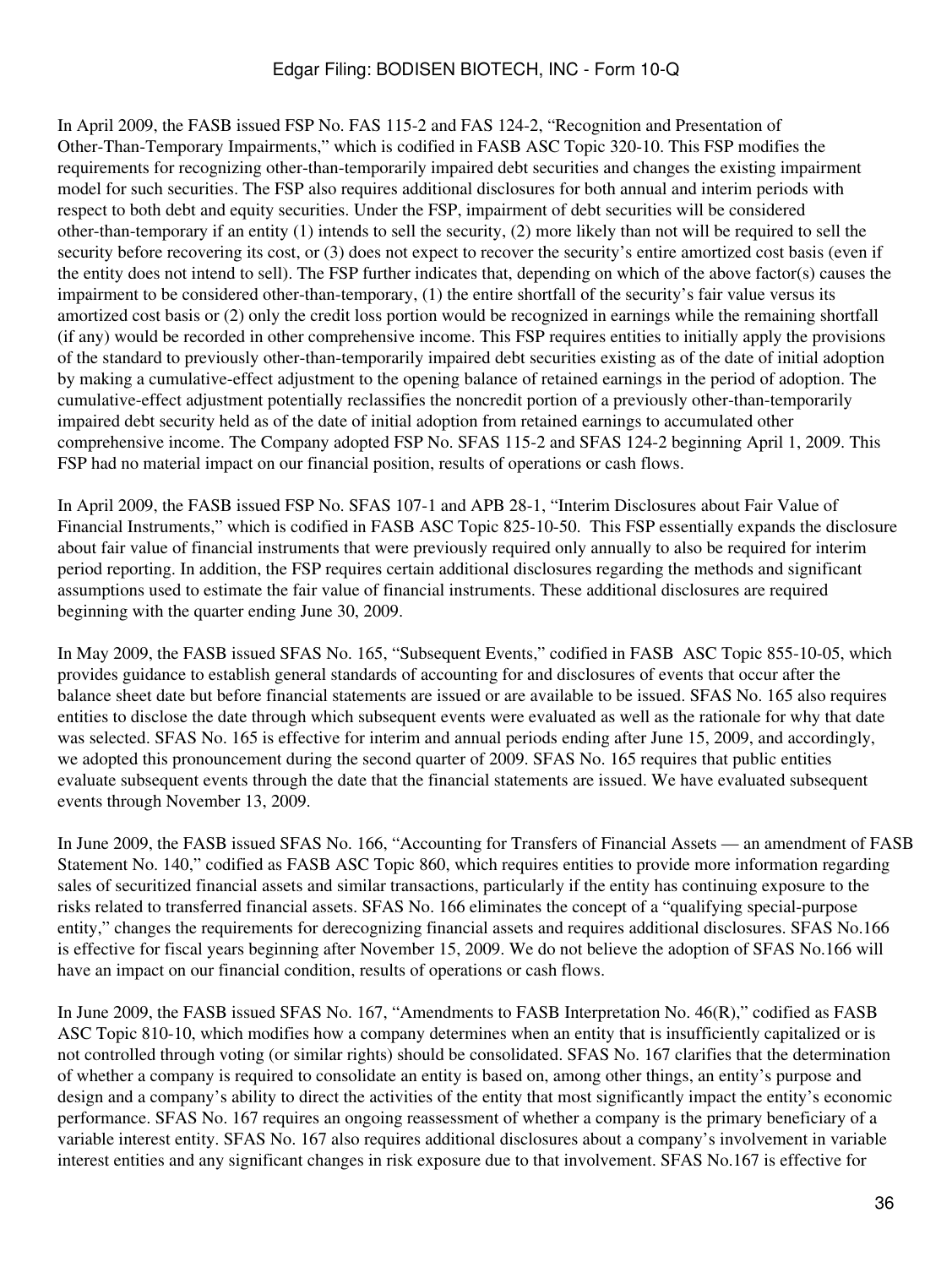fiscal years beginning after November 15, 2009. We do not believe the adoption of SFAS No. 167 will have an impact on our financial condition, results of operations or cash flows.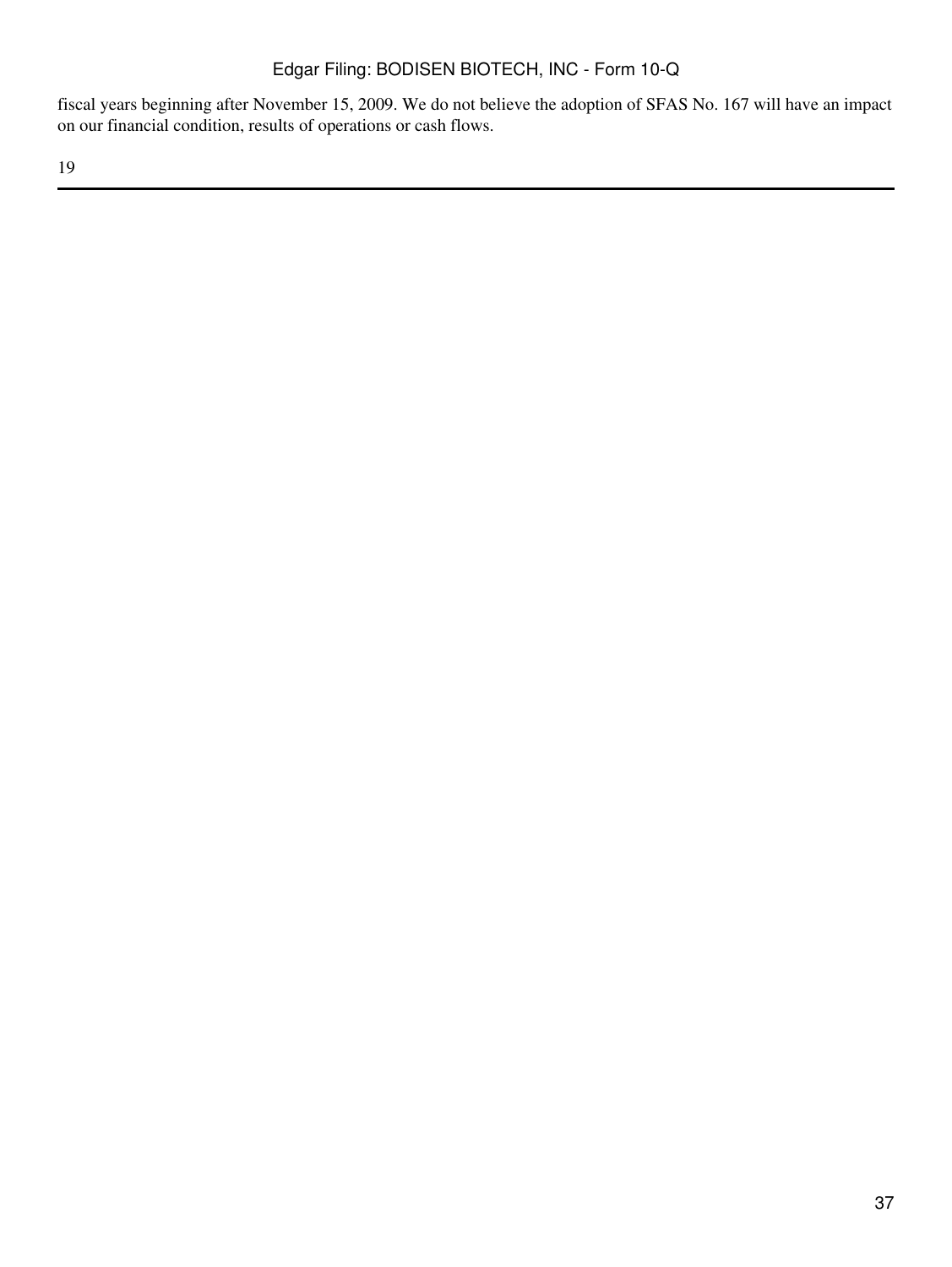### Results of Operations

Three Months Ended September 30, 2009 as Compared to Three Months Ended September 30, 2008

Revenue. We generated revenues of \$472,957 for the three months ended September 30, 2009, a decrease of \$1,223,590 or 72.1%, compared to \$1,696,547 for the three months ended September 30, 2008. The decrease in revenue is primarily attributable to the overall slowdown in the economy. Also in order to increase sales volume and to give more customers access our products, we decreased our product's sales price by 25% in 2009. The decrease in revenue is attributed to both lower sales volume and lower sales prices.

Gross Profit. We achieved a gross profit (loss) of \$(30,573) for the three months ended September 30, 2009, a decrease of \$698,231 or 104.6%, compared to \$667,658 for the three months ended September 30, 2008. The decrease in gross profit was primarily attributable to the decrease in revenue. Gross margin (gross profit (loss) as a percentage of revenues), was (6.5%) for the three months ended September 30, 2009, compared to 39.4% for the three months ended September 30, 2008. The decrease was primarily attributable to higher material cost and a decrease in the selling price for our products as mentioned above.

Operating expenses. We incurred net operating expenses of \$1,081,825 for the three months ended September 30, 2009, a decrease of \$4,105,457 or 79.1%, compared to \$5,187,282 for the three months ended September 30, 2008. The decrease in our operating expenses is primarily attributable to a decrease in our general cost of operations due to the reduction of our revenue during the past few years.

Aggregated selling expenses accounted for \$15,816 of our operating expenses for the three months ended September 30, 2009, a decrease of \$1,776,357 or 99.1%, compared to \$1,776,357 for the three months ended September 30, 2008. The decrease in our aggregated selling expenses is primarily attributable to a decrease in marketing costs and the decrease of sales.

General and administrative expenses accounted for the remainder of our net operating expenses of \$1,066,009 for the three months ended September 30, 2009, a decrease of \$2,329,100 or 68.6%, compared to \$3,395,109 for the three months ended September 30, 2008. The decrease in general and administrative expenses is primarily related to a decrease in our general cost of operations due to the reduction of our revenue during the past few years, a reduction in personnel resulting in lower payroll costs and a write off of certain loan receivables during the three months ended September 30, 2008. No such write offs occurred during the three months ended September 30, 2009.

Non Operating Income and Expenses. We had total non-operating income of \$177,826 for the three months ended September 30, 2009, a decrease of \$9,783 or 5.2%, compared to \$187,099 for the three months ended September 30, 2008. Other income (expense) was \$(503) for the three months ended September 30, 2009 compared to \$173,749 for three months ended September 30, 2008. Also included in non-operating income (expense) for the three months ended September 30, 2009 is \$177,826 related to equity income of an investment that we account for under the equity method.

Net Income. For the foregoing reasons, we had a net loss of \$935,082 for the three months ended September 30, 2009, a decrease of \$3,397,443 or 78.4%, compared to \$4,332,171 for the three months ended September 30, 2008. We had loss per share of \$0.05 and \$0.24 for the three months ended September 30, 2009 and 2008, respectively.

Nine Months Ended September 30, 2009 as Compared to Nine Months Ended September 30, 2008

Revenue. We generated revenues of \$3,078,485 for the nine months ended September 30, 2009, a decrease of \$693,116 or 18.4%, compared to \$3,771,601 for the nine months ended September 30, 2008. The decrease in revenue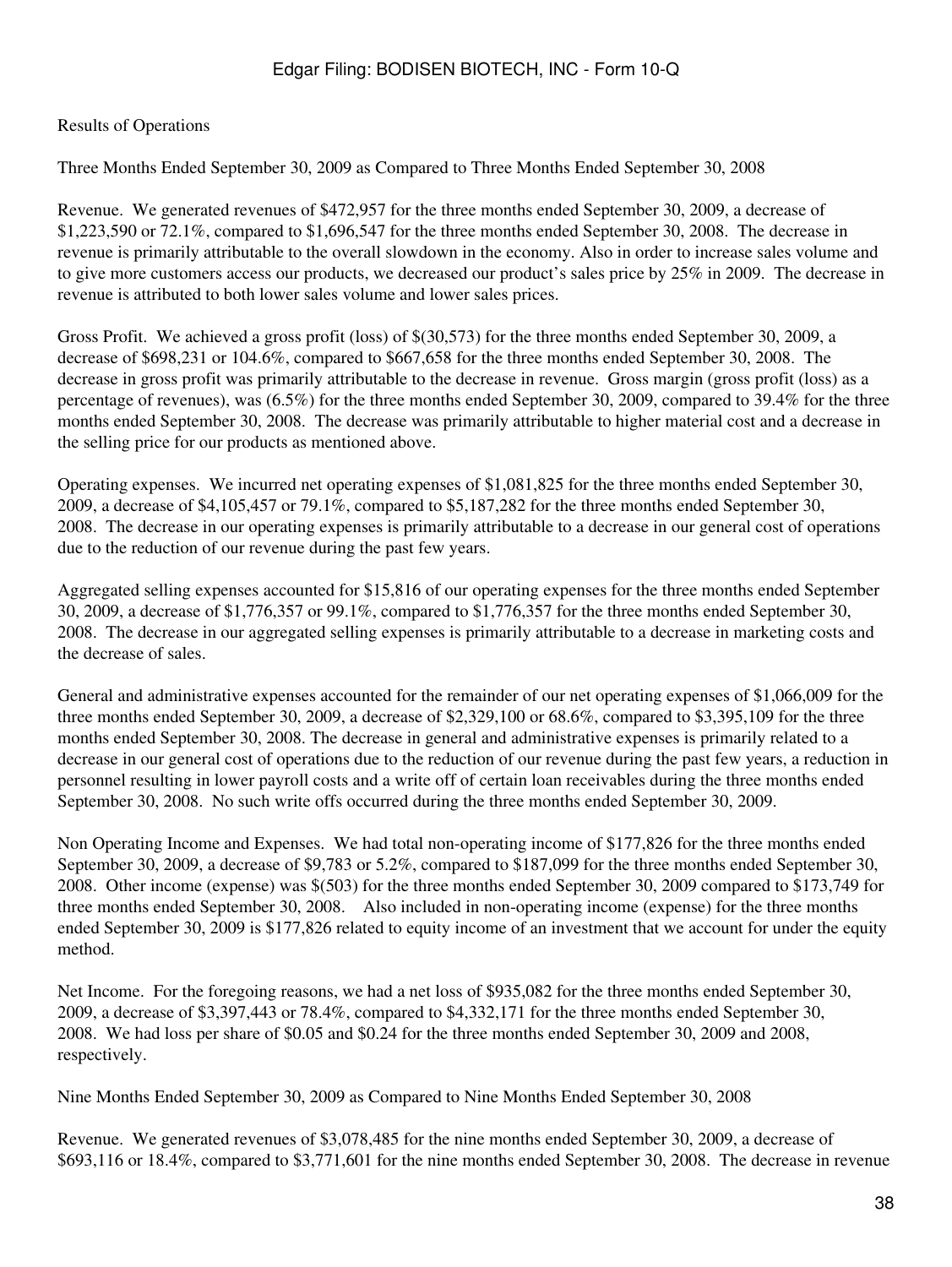is primarily attributable to the overall slowdown in the economy. Also in order to increase sales volume and to give more customers access our products, we decreased our product's sales price by 25% in 2009. The decrease in revenue is attributed to both lower sales volume and lower sales prices.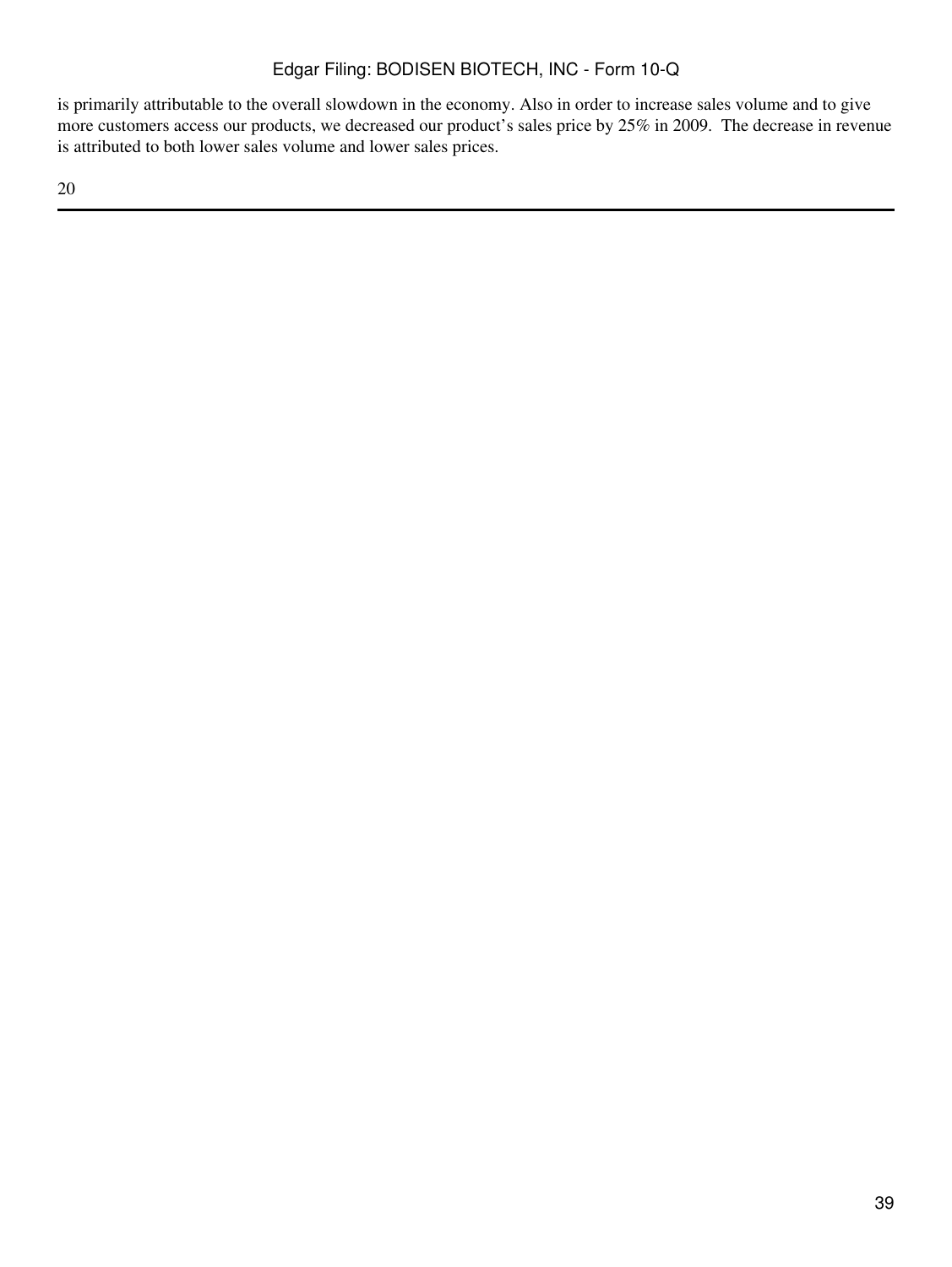Gross Profit. We achieved a gross profit of \$358,240 for the nine months ended September 30, 2009, a decrease of \$1,093,342 or 75.3%, compared to \$1,451,582 for the nine months ended September 30, 2008. The decrease in gross profit was primarily attributable to a decline in revenue and higher cost of revenues due to higher material costs. Gross margin (gross profit as a percentage of revenues), was 11.6% for the nine months ended September 30, 2009, compared to 38.5% for the nine months ended September 30, 2008. The decrease was primarily attributable to higher material costs and a decrease in the selling price for our products as mentioned above.

Operating expenses. We incurred net operating expenses of \$354,781 for the nine months ended September 30, 2009, a decrease of \$3,440,229 or 90.7%, compared to \$3,795,010 for the nine months ended September 30, 2008. The decrease in our operating expenses is primarily attributable to a decrease in our general cost of operations due to the reduction of our revenue during the past few years.

Aggregated selling expenses accounted for \$42,934 of our operating expenses for the nine months ended September 30, 2009, a decrease of \$2,127,418 or 98.0%, compared to \$2,170,352 for the nine months ended September 30, 2008. The decrease in our aggregated selling expenses is primarily attributable to a decrease in marketing costs. During the nine months ended September 30, 2009 we also recognized a loss on the disposal of property and equipment of \$104,254. We had no such loss during the nine months ended September 30, 2008. General and administrative expenses accounted for the remainder of our net operating expenses of \$207,593 for the nine months ended September 30, 2009, a decrease of \$1,417,065 or 87.2% compared to \$1,624,658 for the nine months ended September 30, 2008. The decrease in general and administrative expenses is primarily related to a decrease in our general cost of operations due to the reduction of our revenue during the past few years, a reduction in personnel resulting in lower payroll costs and a write off of certain loan receivables during the three months ended September 30, 2008. No such write offs occurred during the three months ended September 30, 2009.

Non Operating Income and Expenses. We had total non-operating income of \$271,490 for the nine months ended September 30, 2009, an increase of \$117,395 or 76.2%, compared to \$154,095 for the nine months ended September 30, 2008. Total non-operating income includes interest income of \$396 for the nine months ended September 30, 2009 compared to \$154,095 for nine months ended September 30, 2008. The decrease in interest income is primarily attributable to less cash in the bank generating interest income. Also included in non-operating income (expense) for the nine months ended September 30, 2009 is \$(211,639) related to the loss on the sale of two investments and \$484,728 in equity income of another investment that we account for under the equity method.

Net Income. For the foregoing reasons, we had a net income of \$274,949 for the nine months ended September 30, 2009, an increase of \$2,422,742 or 112.8%, compared to a net loss of \$2,147,793 for the nine months ended September 30, 2008. We had earnings (loss) per share of \$0.01 and \$(0.12) for the nine months ended September 30, 2009 and 2008, respectively.

### Liquidity and Capital Resources

We are primarily a parent holding company for the operations carried out by our indirect operating subsidiary, Yang Ling, which carries out its activities in the People's Republic of China. Because of our holding company structure, our ability to meet our cash requirements apart from our financing activities, including payment of dividends on our common stock, if any, substantially depends upon the receipt of dividends from our subsidiaries, particularly Yang Ling.

During 2008, we exchanged \$3,291,264 of receivables for a 28.8% ownership interest in a Chinese company, Shanxi Jiali Pharmaceutical Co. Ltd ("Jiali"). We have written down the value of this investment by \$987,860 at December 31, 2008. This investment is accounted for under the equity method and we recorded equity income in this investment for the nine months ended September 30, 2009 of \$484,728. We received our ownership in Jiali a result of settling an old receivable. We believed that we had a better chance of realizing the value of this receivable by accepting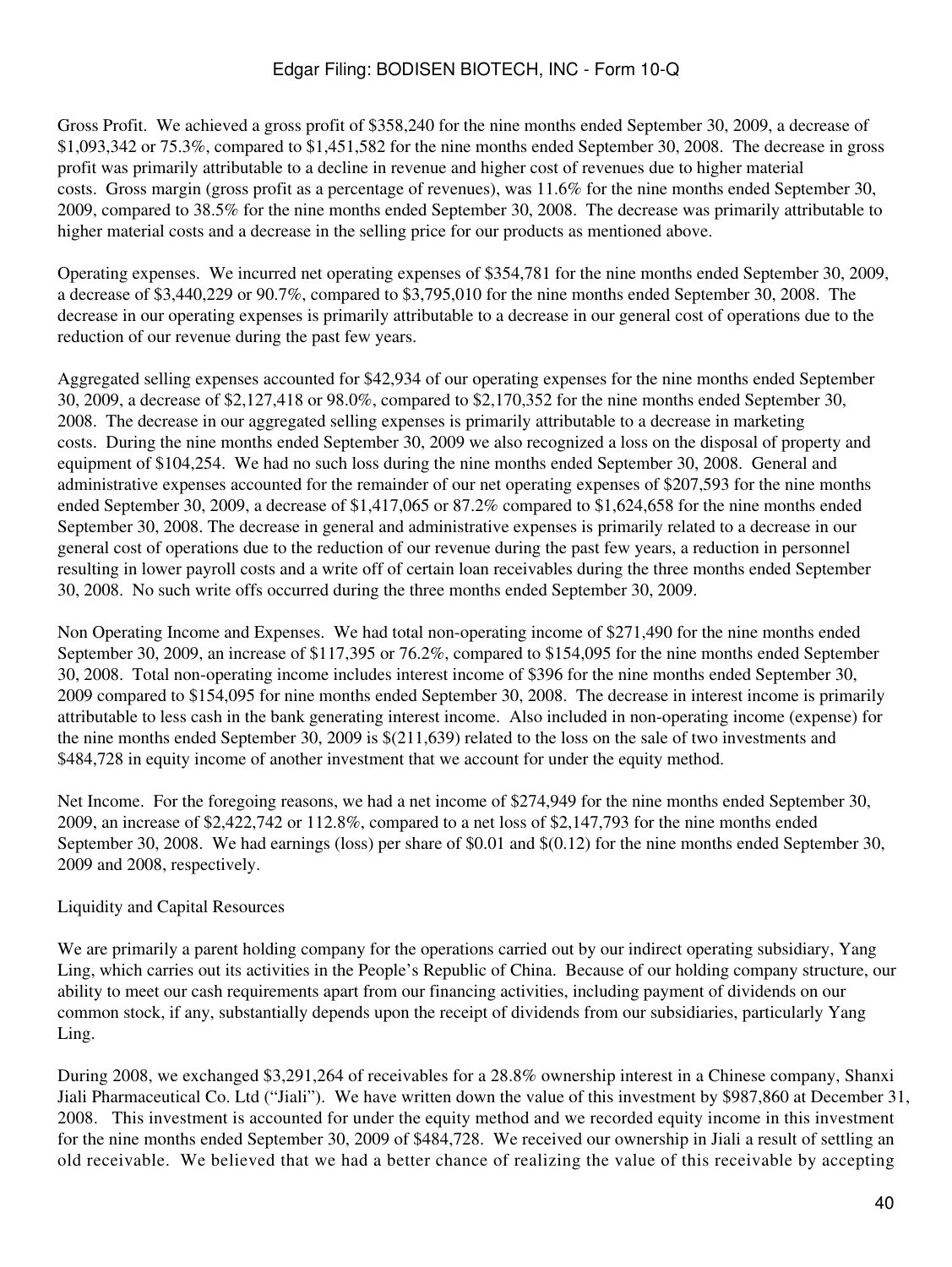ownership in Jiali than pursuing a cash payment from our customer. In September 2009 Jiali merged with a U.S. public company trading on the OTC Bulletin Board , which should give us liquidity in this investment.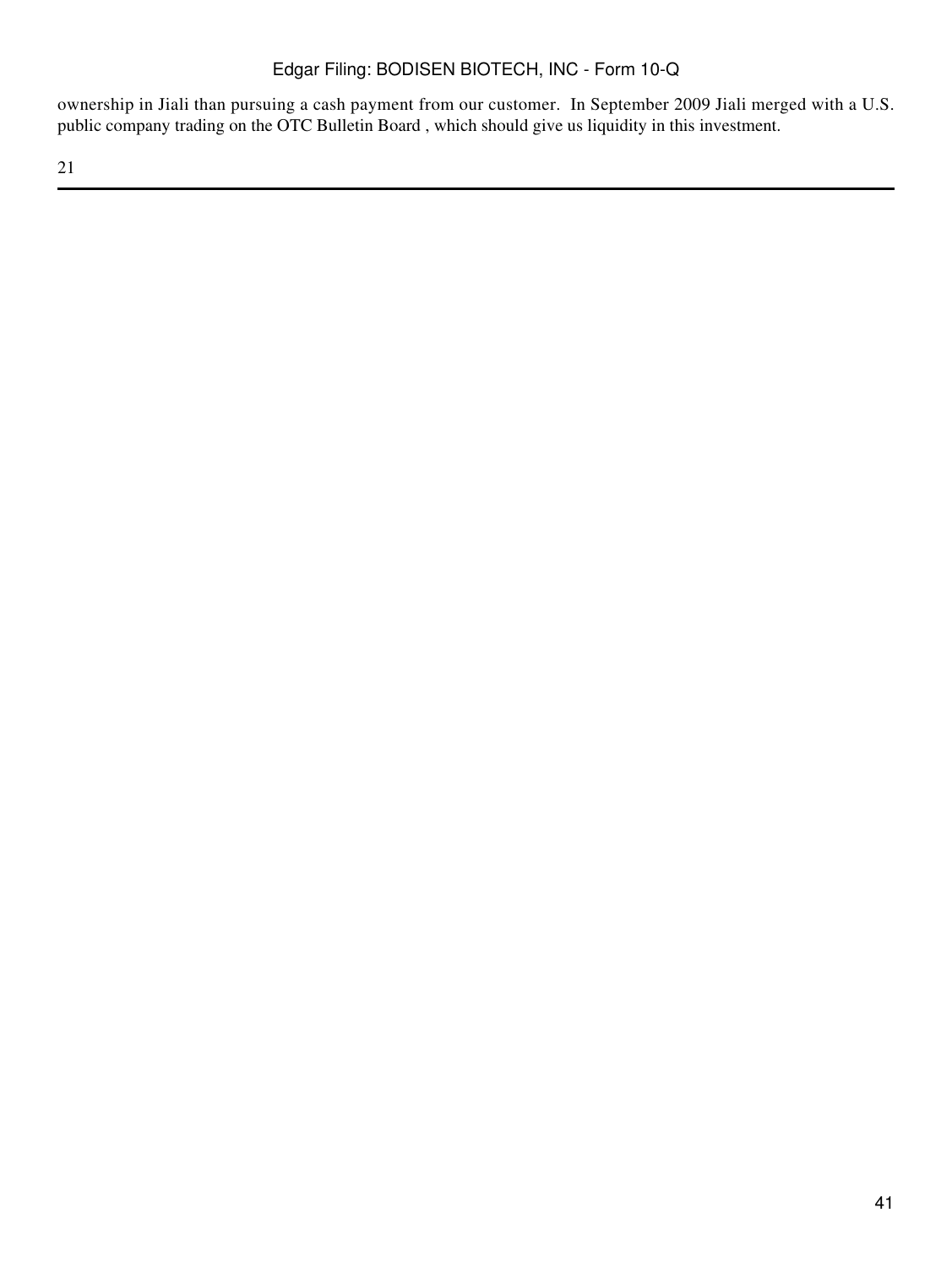As of September 30, 2009, we had \$168,922 of cash and cash equivalents compared to \$90,716 as of December 31, 2008. Based on past performance and current expectations, we believe our cash and cash equivalents and cash generated from operations will satisfy our current working capital needs, capital expenditures and other liquidity requirements associated with our operations. However, to the extent our allowance for bad debts in insufficient to cover our actual bad debt experience, our liquidity would be negatively impacted.

### Cash Flows

Operating. We used \$643,097 of cash for operating activities for the nine months ended September 30, 2009 compared to \$2,435,251 provided by our operating activities for the nine months ended September 30, 2008. The decrease in the use of cash in operating activities is principally due to the decrease in advances to suppliers during the nine months ended September 30, 2008.

Investing. Our investing activities generated \$720,369 of cash for the nine months ended September 30, 2009, compared to \$2,931,264 of cash used in investing activities for the nine months ended September 30, 2008. The increase is primarily attributable to a decrease in construction in progress in 2009 compared to 2008 and proceeds from the sale of assets in 2009.

Financing. We had no cash provided by financing activities for the nine months ended September 30, 2009 and 2008.

#### Contractual Commitments

In August 2006, we entered into a 30-year land-lease arrangement with the government of the People's Republic of China, under which we pre-paid \$2,529,818 upon execution of the contract of lease expense for the next 15 years. We agreed to make a prepayment for the next eight years in November 2021, and will make a final pre-payment in November 2029 for the remaining seven years. The annual lease expense amounts to approximately \$169,580. Our land-lease arrangement is currently our only material on- and off-balance sheet expected or contractually committed future obligation.

Off-Balance Sheet Arrangements

We currently do not have any material off-balance sheet arrangements except for the remaining pre-payments under the land-lease arrangement described above.

### ITEM 3. QUANTITATIVE AND QUALITATIVE DISCLOSURES ABOUT MARKET RISK.

Not Applicable.

ITEM 4 CONTROLS AND PROCEDURES.

Disclosure Controls and Procedures

As required by Rule 13a-15 under the Exchange Act, our management, including Bo Chen, our Chief Executive Officer, and Junyan Tong, our Chief Financial Officer, evaluated the effectiveness of the design and operation of our disclosure controls and procedures as of September 30, 2009.

Disclosure controls and procedures refer to controls and other procedures designed to ensure that information required to be disclosed in the reports we file or submit under the Securities Exchange Act is recorded, processed, summarized and reported within the time periods specified in the rules and forms of the SEC and that such information is accumulated and communicated to our management, including our chief executive officer and chief financial officer,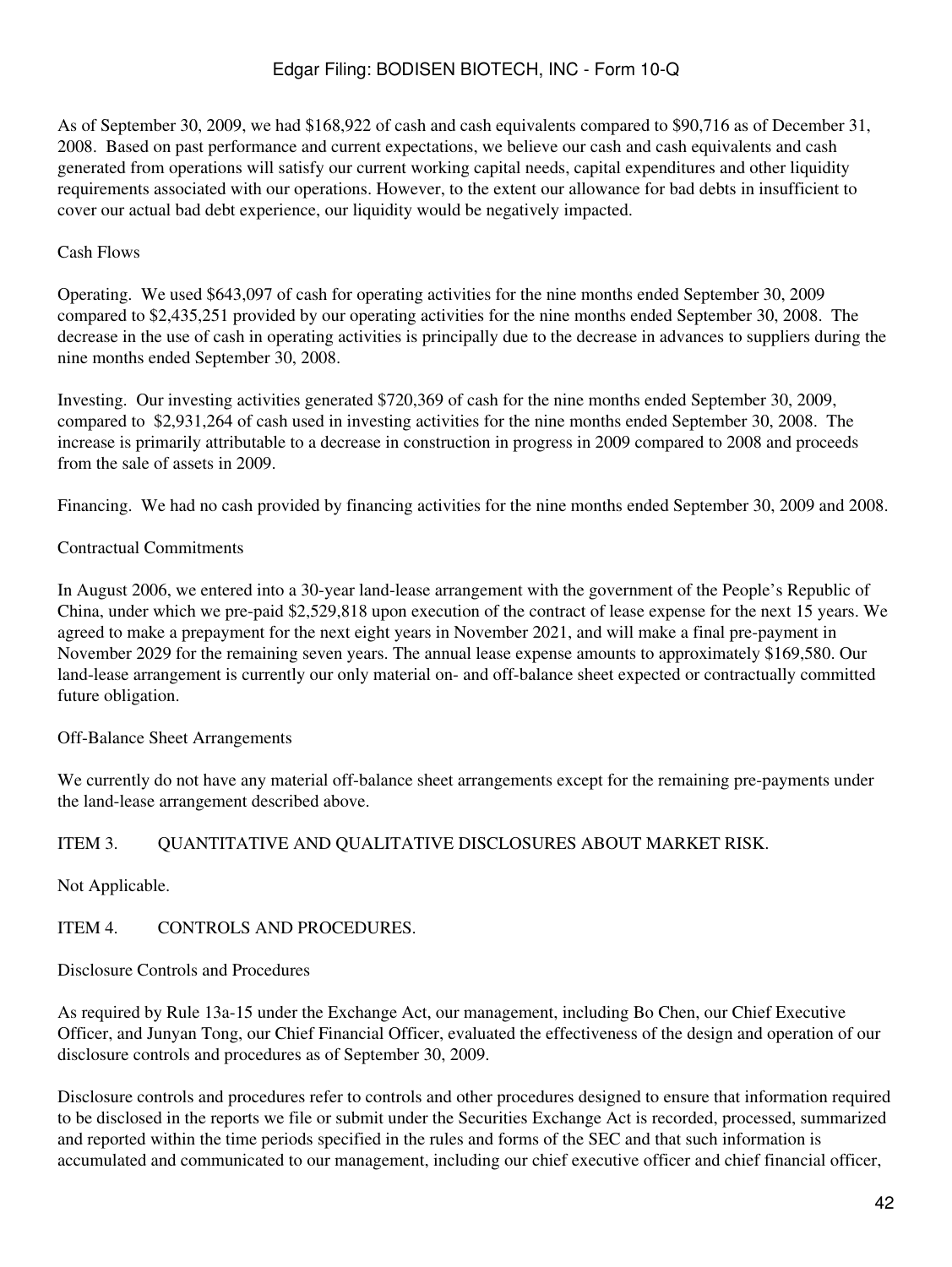as appropriate, to allow timely decisions regarding required disclosure. In designing and evaluating our disclosure controls and procedures, management recognizes that any controls and procedures, no matter how well designed and operated, can provide only reasonable assurance of achieving the desired control objectives, and management is required to apply its judgment in evaluating and implementing possible controls and procedures.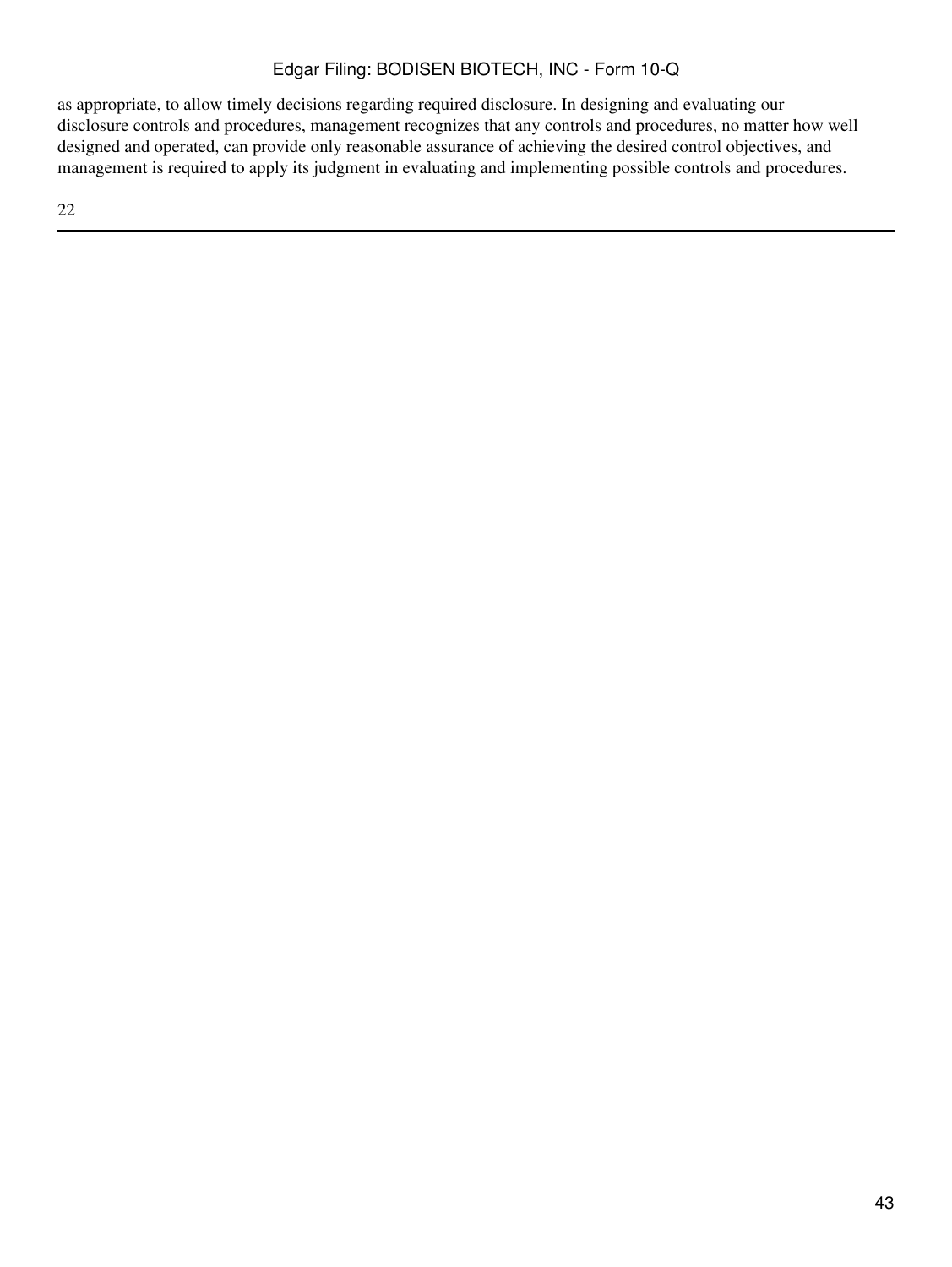Management conducted its evaluation of disclosure controls and procedures under the supervision of our chief executive officer and our chief financial officer. Based on that evaluation, Messrs. Bo and Tong concluded that because of the material weakness in internal control over financial reporting described below, our disclosure controls and procedures were not effective as of September 30, 2009.

Management's Report on Internal Control over Financial Reporting

Our management is responsible for establishing and maintaining adequate internal control over financial reporting as defined in Rules 13a-15(f) and 15d-15(f) under the Securities Exchange Act. Our management is also required to assess and report on the effectiveness of our internal control over financial reporting in accordance with Section 404 of the Sarbanes-Oxley Act of 2002 ("Section 404"). Management assessed the effectiveness of our internal control over financial reporting as of nine months ended September 30, 2009. In making this assessment, we used the criteria set forth by the Committee of Sponsoring Organizations of the Treadway Commission (COSO) in Internal Control – Integrated Framework.

Notwithstanding the aforementioned controls implemented in December 2006, during management's assessment of the effectiveness of internal control over financial reporting as of September 30, 2009, management identified deficiencies related to (i) the U.S. GAAP expertise of our internal accounting staff, (ii) a lack of segregation of duties within accounting functions, (iii) our internal risk assessment functions, and (iv) our communication functions. Management believes that these deficiencies amount to a material weakness that render our internal controls over financial reporting ineffective as of September 30, 2009.

A material weakness (within the meaning of PCAOB Auditing Standard No. 5) is a deficiency, or a combination of deficiencies, in internal control over financial reporting, such that there is a reasonable possibility that a material misstatement of our annual or interim financial statements will not be prevented or detected on a timely basis.

In order to correct the foregoing deficiencies, we have taken the following remediation measures:

- ·Although our accounting staff is professional and experienced in accounting requirements and procedures generally accepted in the PRC, management has determined that they require additional training and assistance in U.S. GAAP matters. Management has determined that our internal audit function is also significantly deficient due to insufficient qualified resources to perform internal audit functions. We retained an outside consulting firm in September 2006, which has since been assisting us in the implementation of Section 404.
- ·We have committed to the establishment of effective internal audit functions and have instituted various anti-fraud control and financial and account management policies and procedures to strengthen our internal controls over financial reporting. Due to the scarcity of qualified candidates with extensive experience in U.S. GAAP reporting and accounting in the region, we were not able to hire sufficient internal audit resources before the end of the first quarter of 2009. However, we will increase our search for qualified candidates with assistance from recruiters and through referrals.
- ·Due to our size and nature, segregation of all conflicting duties may not always be possible and may not be economically feasible. However, to the extent possible, we will implement procedures to assure that the initiation of transactions, the custody of assets and the recording of transactions will be performed by separate individuals.
- ·As of the nine months ended September 30, 2009 we have not yet established an effective risk assessment system that enables us to collect related information comprehensively and systematically, assess risks in a timely, realistic manner, and take appropriate measures to control risks effectively. The Company is working with its outside consultant to devise an effective risk assessment system and our Chief Financial Officer Junyan Tong is responsible for overseeing such measures.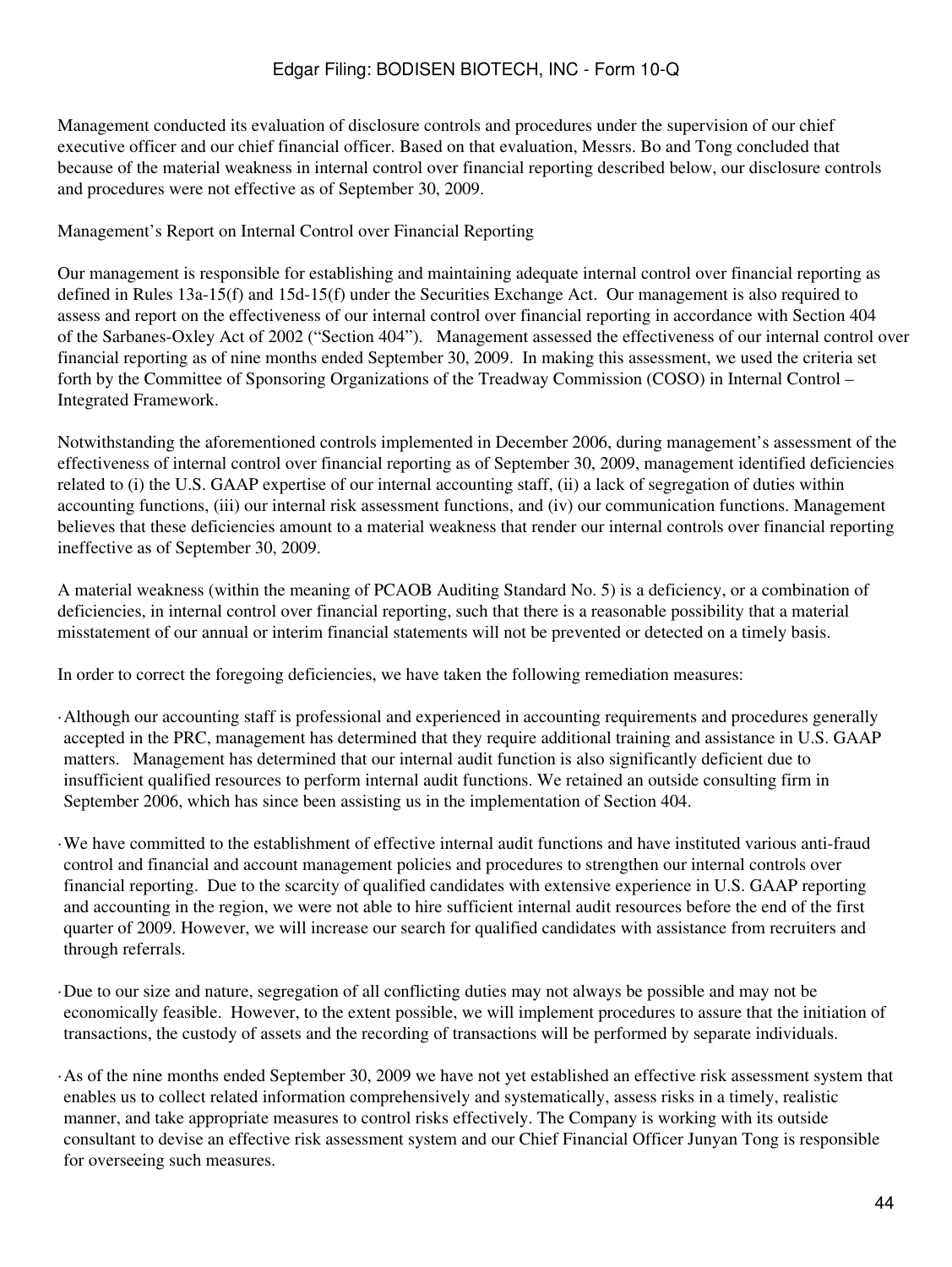·As of the nine months ended September 30, 2009, we are working to strengthen efforts to establish an effective communication system with clear procedures that will enable us to collect, process and deliver information related to internal controls in a timely fashion. Due to our limited staff, our Chief Financial Officer, Mr. Tong, will initially be primarily responsible for collecting and delivering such information among the different levels of Company management.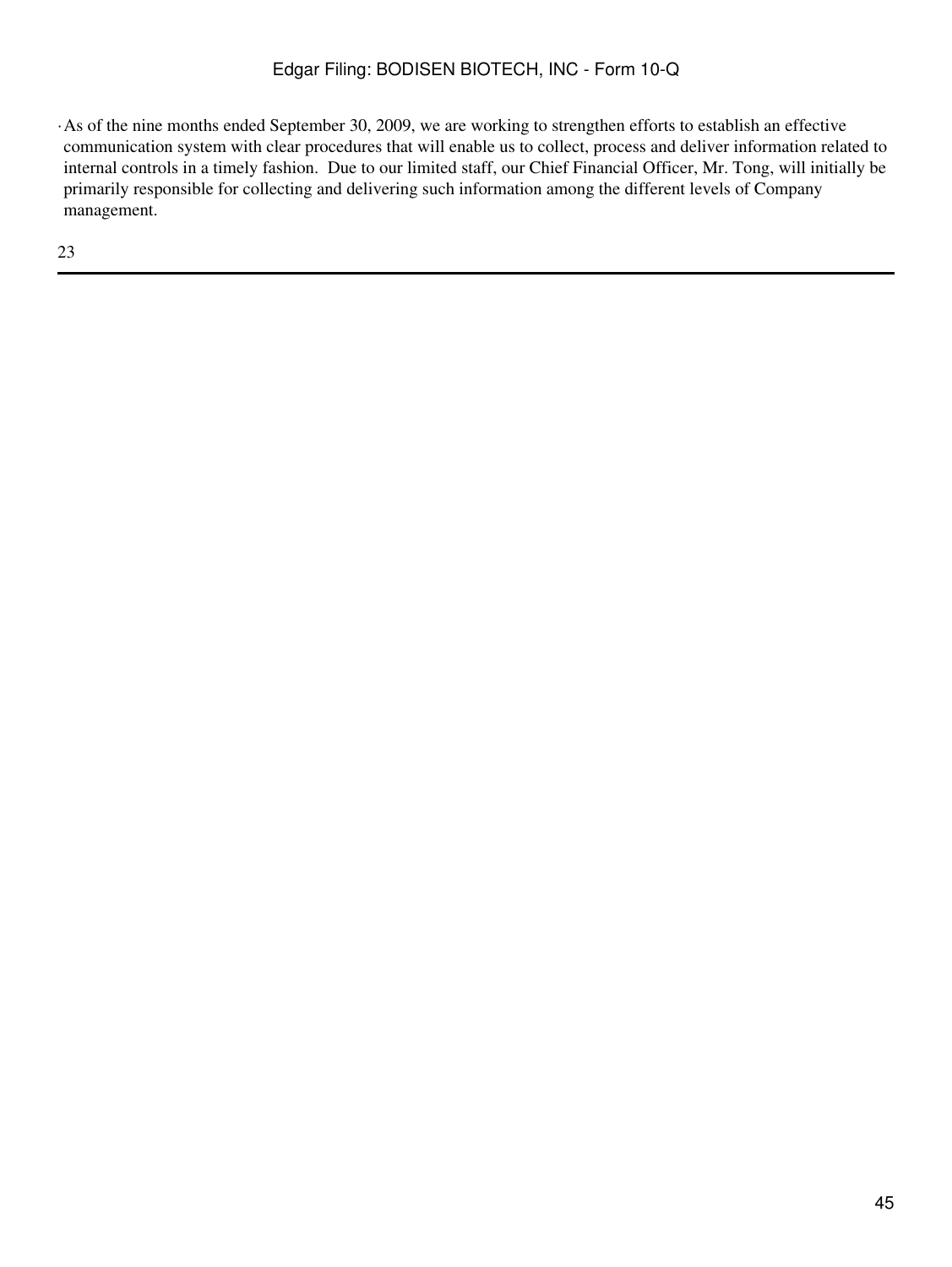We believe that the foregoing steps will remediate the significant deficiency identified above, and we will continue to monitor the effectiveness of these steps and make any changes that our management deems appropriate.

Notwithstanding the conclusion that our internal control over financial reporting was not effective as of the end of the period covered by this report, the Chief Executive Officer and the Chief Financial Officer believe that the financial statements and other information contained in this annual report present fairly, in all material respects, our business, financial condition and results of operations. Nothing has come to the attention of management that causes them to believe that any material inaccuracies or errors exist in our financial statements as of September 30, 2009. The reportable conditions and other areas of our internal control over financial reporting identified by us as needing improvement have not resulted in a material restatement of our financial statements. Nor are we aware of any instance where such reportable conditions or other identified areas of weakness have resulted in a material misstatement of omission in any report we have filed with or submitted to the Commission.

Because of its inherent limitations, internal control over financial reporting may not prevent or detect misstatements. Projections of any evaluation of effectiveness to future periods are subject to the risk that controls may become inadequate because of changes in conditions, or that the degree of compliance with the policies and procedures may deteriorate.

Changes in internal control over financial reporting

There have been no changes in our internal controls over financial reporting during our first fiscal quarter that have materially affected, or are reasonably likely to materially affect, our internal control over financial reporting.

#### PART II – OTHER INFORMATION

#### ITEM 1. LEGAL PROCEEDINGS.

From time to time, we may become involved in various lawsuits and legal proceedings that arise in the ordinary course of business. Litigation is, however, subject to inherent uncertainties, and an adverse result in these or other matters may arise from time to time that may harm our business. Other than the matters described below, we are currently not aware of any such legal proceedings or claims that we believe would or could have, individually or in the aggregate, a material adverse affect on our business, financial condition, results of operations or liquidity.

In late 2006, various shareholders of our company filed eight purported class actions in the U.S. District Court for the Southern District of New York against our company and certain of our officers and directors (among others), asserting claims under the federal securities laws. The complaints contain allegations about the our prior financial disclosures and our internal controls and a prior, now-terminated relationship with a financial advisor. The complaints did not specify an amount of damages that plaintiffs seek.

The eight actions were Stephanie Tabor vs. Bodisen, Inc., et al., Case No. 06-13220 (filed November 2006), Fraser Laschinger vs. Bodisen, Inc., et al., Case No. 06-13254 (filed November 2006), Anthony DeSantis vs. Bodisen, Inc., et. al., Case No. 06-13454 (filed November 2006), Yuchen Zhou vs. Bodisen, Inc., et. al., Case No. 06-13567 (filed November 2006), William E. Cowley vs. Bodisen, Inc., et. al., Case No. 06-13739 (filed December 2006), Ronald Stubblefield vs. Bodisen, Inc., et. al., Case No. 06-14449 (filed December 2006), Adam Cohen vs. Bodisen, Inc., et. al., Case No. 06-15179 (filed December 2006) and Lawrence M. Cohen vs. Bodisen, Inc., et. al., Case No. 06-15399 (filed December 2006). In 2007, the Court consolidated each of the actions into a single proceeding. On September 26, 2008, the Court entered a judgment in favor of the Company and closed the case.

In 2007, Ji Xiang, a shareholder of China Natural Gas (and son of its Chairman and CEO) instituted litigation in the Chinese court system in Shaanxi province challenging the validity of our ownership of 1,031,884 (2,063,768 pre-stock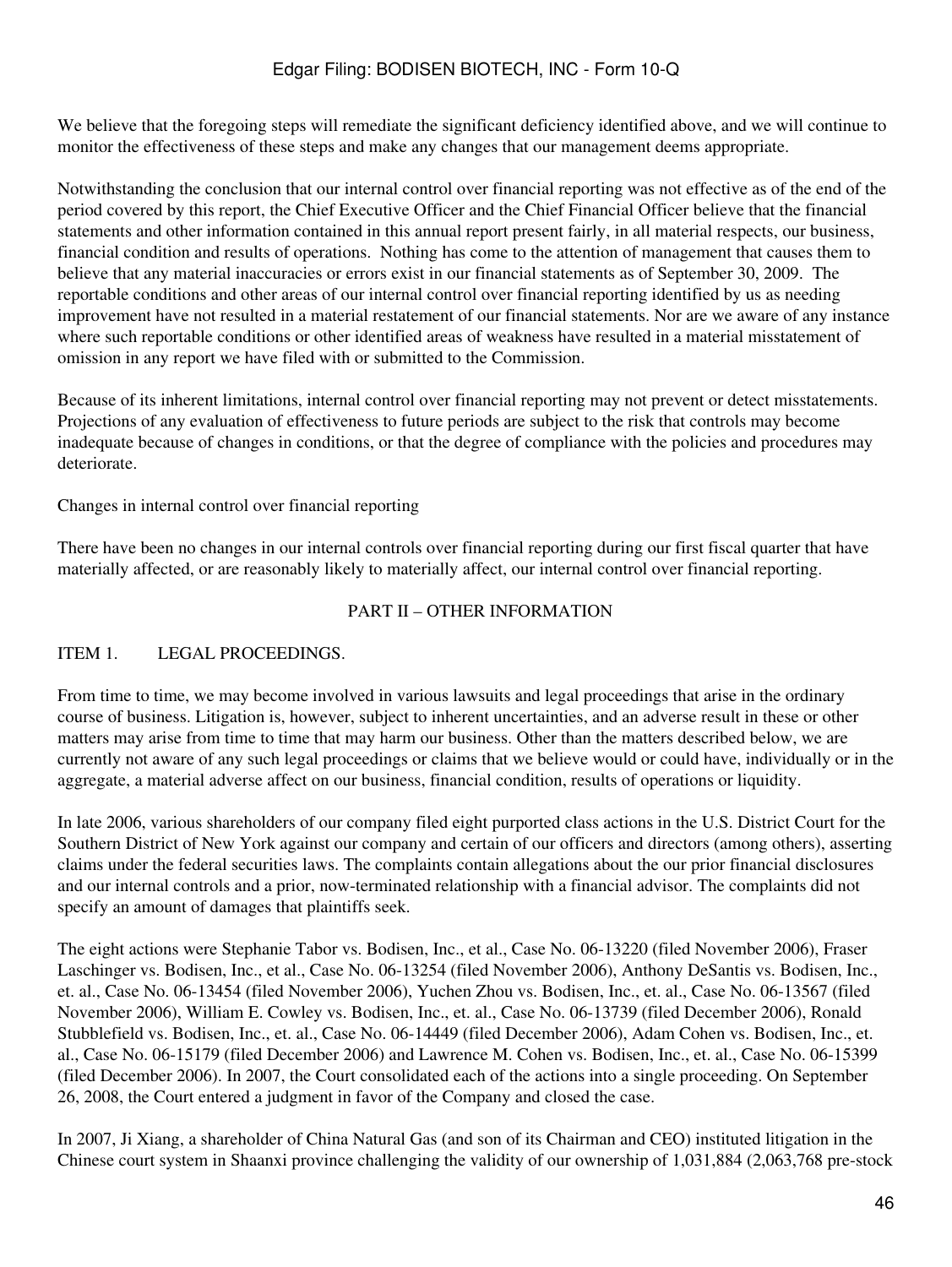split) shares of China Natural Gas common stock. We obtained these shares in September 2005 in a share transfer agreement and assert that we have fully performed our obligations under the agreement and are entitled to own the shares.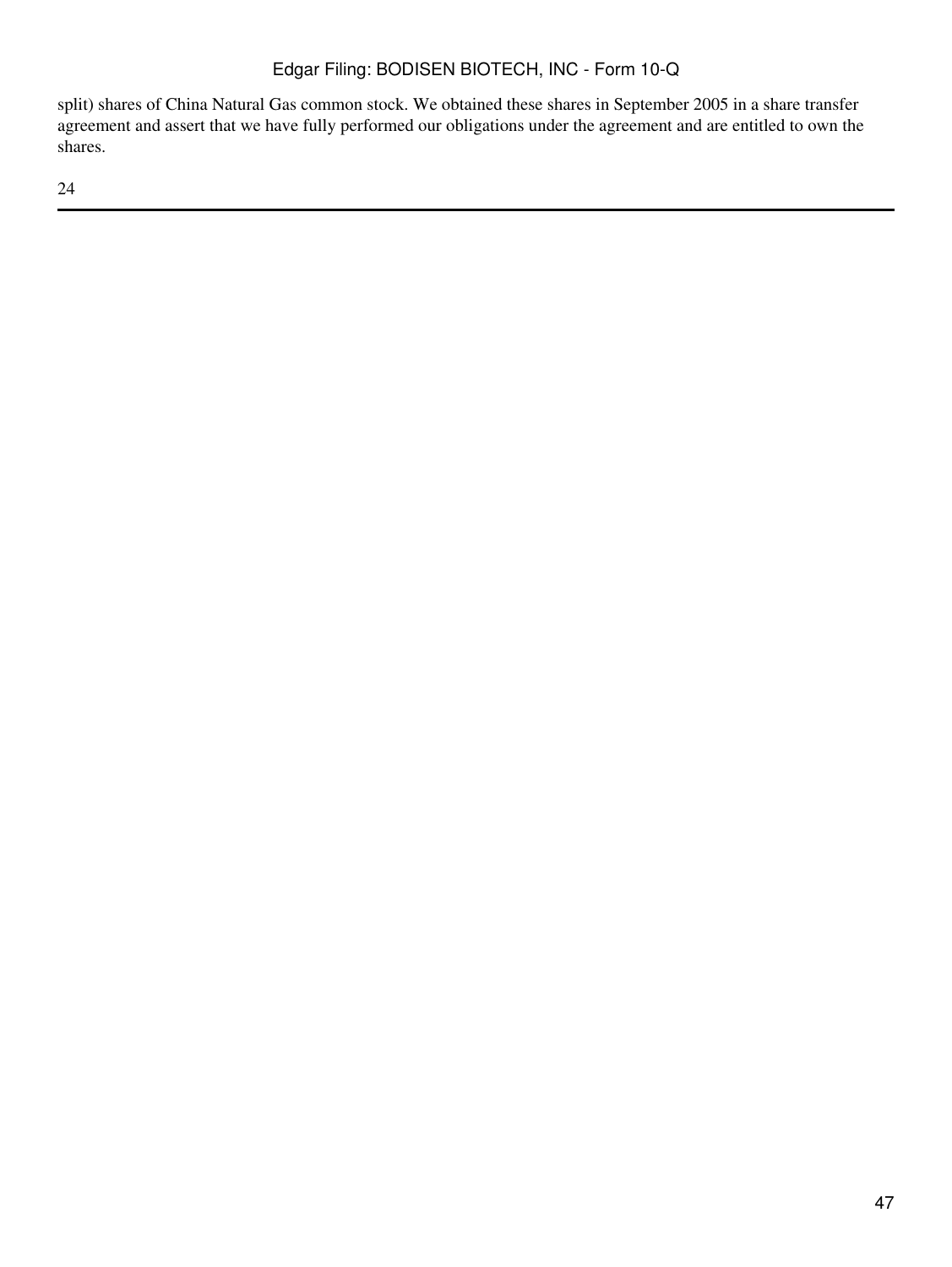Also, in January 2008, the same shareholder instituted litigation in the State of Utah District Court, Salt Lake County, against Yangling Bodisen Biotech Development Co. Ltd. and Interwest Transfer Co. (China Natural Gas's transfer agent) seeking to prevent us from selling our shares in China Natural Gas. Plaintiff has obtained an order from the Utah court provisionally preventing us from selling the China Natural Gas shares pending a decision on the merits of the underlying dispute. In May 2009, Ji Xiang and Yangling entered into a settlement agreement through mediation in the Supreme Court of Shaanxi province. Pursuant to the settlement agreement, Xiang Ji agreed to withdraw the lawsuit he filed against Yangling in the State of Utah District Court, Salt Lake County, and Yangling agreed to sell back to Ji Xiang the 1,031,884 shares at a repurchase price of \$3.80 per share, for an aggregate repurchase price of \$3,921,159. As of October 29, 2009, the Utah court lifted the injunction preventing us from selling our shares in China Natural Gas and allowed for the certificate representing the 1,031,884 shares to be transferred to Ji Xiang. The Company is working with counsel to effect transfer of the shares through a United States transfer agent in accordance with the settlement agreement among the parties. The pending lawsuit in Utah will be dismissed immediately upon transfer of the shares to Ji Xiang and will thereafter have no further potential effect or impact upon the operation or financial condition of the Company.

ITEM 1A. RISK FACTORS.

Not Applicable.

ITEM 2. UNREGISTERED SALES OF EQUITY SECURITIES AND USE OF PROCEEDS.

None.

ITEM 3. DEFAULTS UPON SENIOR SECURITIES.

None.

ITEM 4. SUBMISSION OF MATTERS TO A VOTE OF SECURITY HOLDERS.

None.

ITEM 5. OTHER INFORMATION.

Not applicable.

ITEM 6. EXHIBITS.

Copies of the following documents are included as exhibits to this report pursuant to Item 601 of Regulation S-K.

Exhibit No.Exhibit Description

- 31.1 Certification of Principal Executive Officer pursuant to Rule 13a-14 and Rule 15d-14(a), promulgated under the Securities and Exchange Act of 1934, as amended
- 31.2 Certification of Principal Financial Officer pursuant to Rule 13a-14 and Rule 15d 14(a), promulgated under the Securities and Exchange Act of 1934, as amended
- 32.1 Certification pursuant to 18 U.S.C. Section 1350, as adopted pursuant to Section 906 of the Sarbanes-Oxley Act of 2002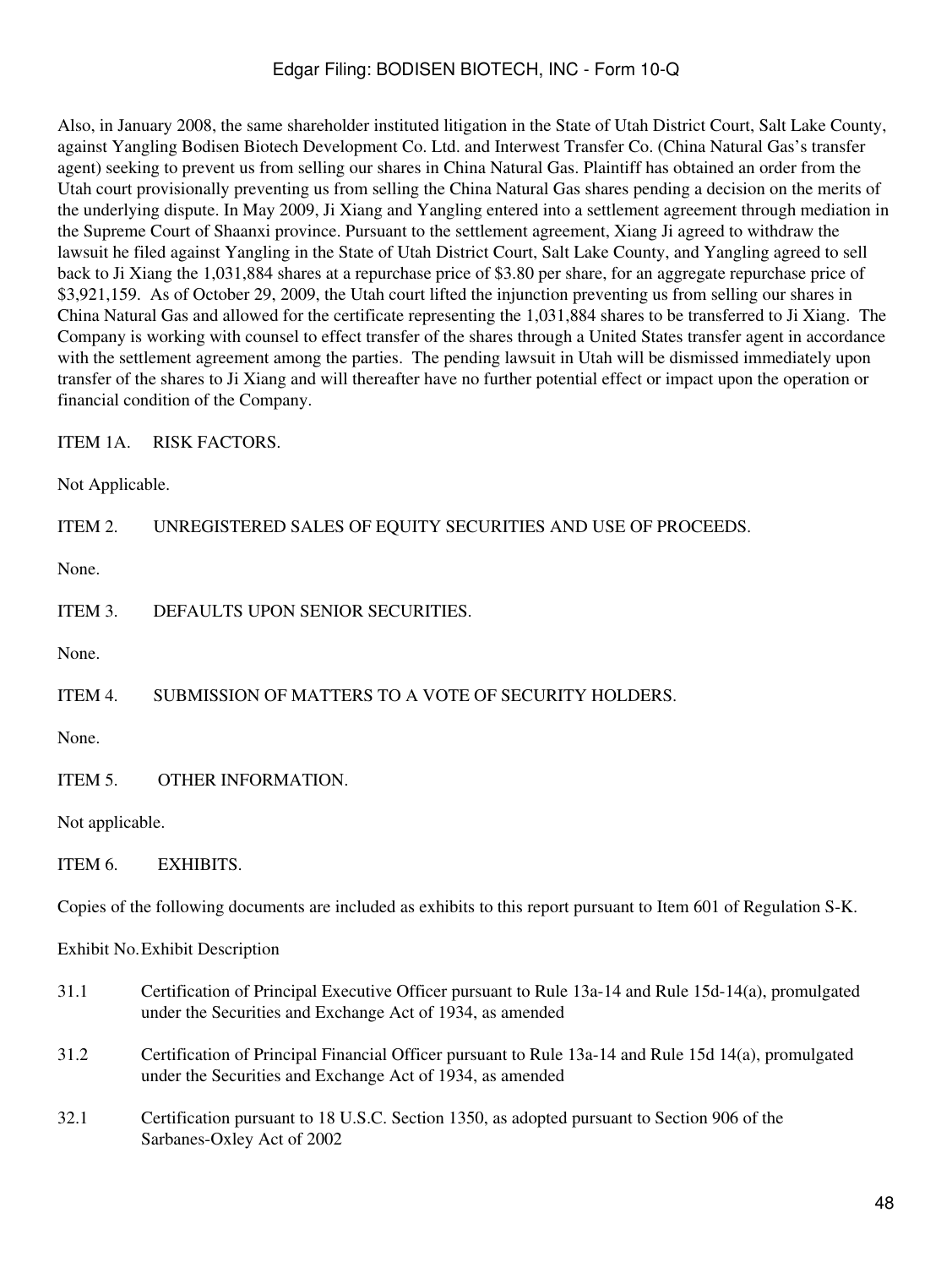32.2 Certification pursuant to 18 U.S.C. Section 1350, as adopted pursuant to Section 906 of the Sarbanes-Oxley Act of 2002